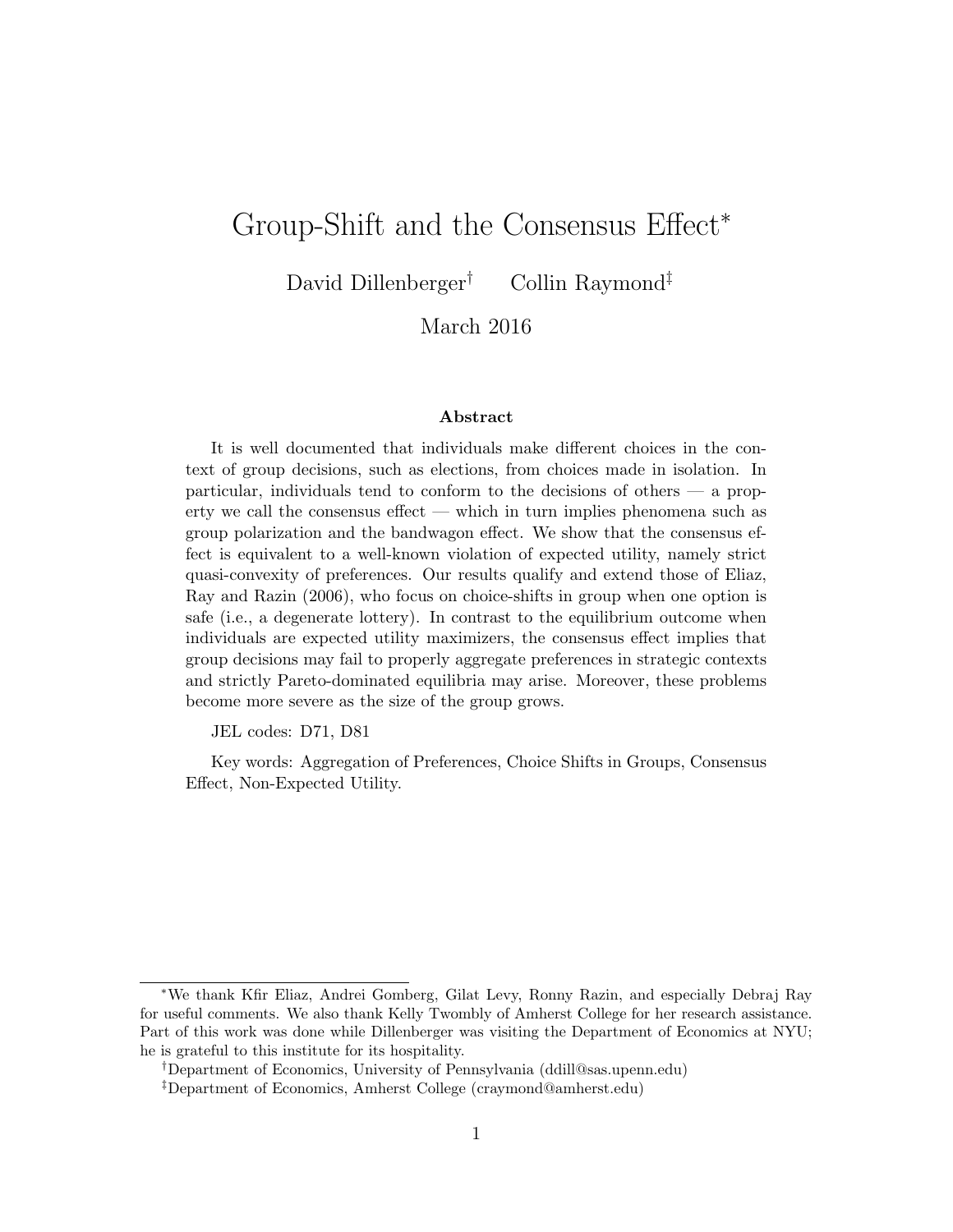## 1 Introduction

Group decision-making is ubiquitous in social, economic, and political life. Individuals often tend to make different choices depending on whether the outcome of interest is a result of their choice alone or also the choice of others in a group. These *choice shifts* in groups have been demonstrated in a variety of contexts across fields, with abundant evidence supporting the idea that they are largely predicted by the preference of the majority of individuals. For example, political scientists often discuss the bandwagon effect, where voters are more likely to vote for candidates who they think will win, i.e., who they believe others will vote for.<sup>1</sup> Another example, from the psychology and sociology literature, is the robust finding that individuals, when voting in a group, will take riskier or safer decisions vis- $\lambda$ -vis those taken by the individuals separately.<sup>2</sup> In the legal realm, jurors and judges tend to be affected by the preferences of other members of the jury or the court.<sup>3</sup> As an influential early article in sociology by Granovetter (1978) summarized it, "collective outcomes can seem paradoxical — that is intuitively inconsistent with the intentions of the individuals who generate them."

Models of group decisions have tended to focus on either private-value or commonvalue settings. Because, with expected utility preferences, and a private-values settings, we should not observe choice shifts, much of the literature exploring choice shifts has focused on the common-values setting. In this context, group decisions aggregate private information regarding the relative value of possible outcomes.<sup>4</sup> In contrast, in this paper we maintain a private-value setting, but relax the assumption of expected utility. To see why a violation of expected utility may generate choice shifts in groups, note that in group decisions, any individual choice matters only when that individual is pivotal, that is, when his vote actually changes the outcome. However, from an ex-ante perspective, when choosing for which option to vote, an individual does not know whether or not he will be pivotal. Thus, his choice is not a

<sup>&</sup>lt;sup>1</sup>Goidel and Shields (1994) found that within the United States, independents tend to vote more for a Republican candidate if that candidate is expected to win. Similarly, they found that weak Republican supporters are more likely to vote for a Democrat if that candidate is expected to win. Niemi and Bartels (1984) and Bartels (1988) discuss further evidence for this phenomenon.

 $2\text{Stone } (1961, 1968), \text{ Nordhoy } (1962) \text{ and Pruit } (1971).$ 

<sup>3</sup>Schkade, Sunstein and Kahneman (2000), Sunstein, Hastie, Payne and Schkade (2002), and Sunstein (2005).

<sup>4</sup>This literature, typified by Feddersen and Pesendorfer (1997), focuses on the ability of group decisions to aggregate private information rather than preferences. In Section 5 we contrast our findings with theirs as well as the larger literature on information aggregation in groups.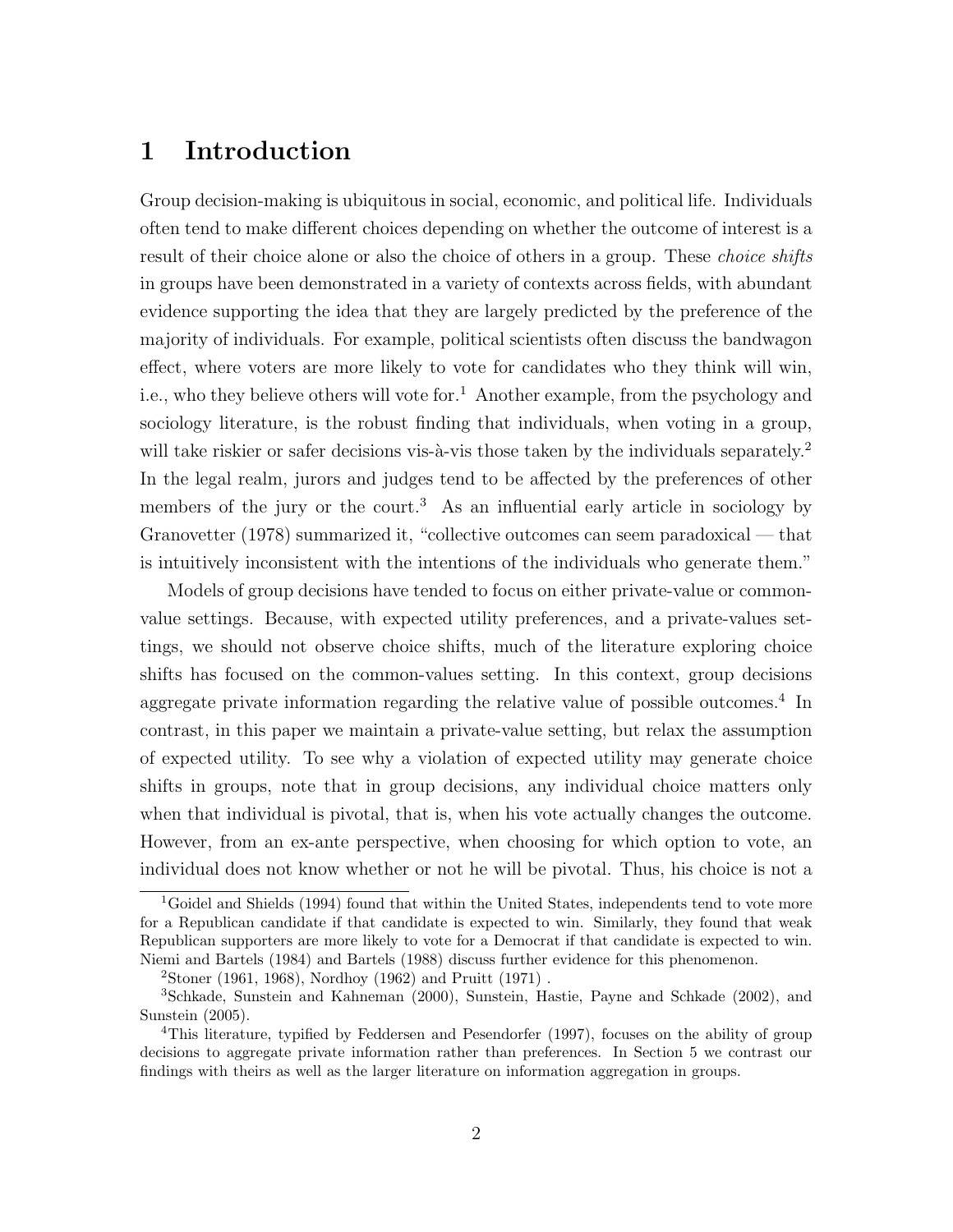choice between receiving Option 1 or Option 2 for sure, but rather between lotteries defined over these two options. Violations of the independence axiom of expected utility imply that an individual may prefer Option 1 to Option 2 in isolation, yet prefer the lottery induced in the group context by choosing Option 2 over the one induced by choosing Option 1, thus accounting for the aforementioned choice shift.

In Section 2 we formally link violations of expected utility with the phenomenon of choice shifts in groups. In doing so, we provide a relationship between two types of non-standard behavior, one observed at the individual level and one at the group level. Our first result states that if (and only if) individuals have preferences that are strictly quasi-convex in probabilities, then they will systematically exhibit a consensus effect — an individual who is indifferent between two options when choosing in isolation will actually strictly prefer the option that is sufficiently likely to be chosen by the group. In other words, the consensus effect captures the stylized fact that in group contexts individuals want to exhibit preferences that match those of the group as a whole. Quasi-convexity, on the other hand, is a well established preference pattern in decision making under risk, according to which individuals are averse toward randomization between equally good lotteries.<sup>5</sup> Popular models of preferences over lotteries which can exhibit quasi-convexity include rank-dependent utility (RDU), quadratic utility, and Kőszegi and Rabin's (2007) model of reference-dependence. Our result thus links notions of reference dependence in individual choice with similar notions (the consensus effect) in group choice.

In a seminal paper discussing choice shifts in groups, Eliaz, Ray, and Razin (2006, hereafter ERR) used the same model of group decision-making but focused on group choices between particular pairs of options, safe and risky, where the former is a lottery that gives a certain outcome with probability one. They confined their attention to RDU preferences and established an equivalence between specific types of choice shifts and Allais-type behavior, one of the most documented violation of expected utility at the individual level. Since choice shifts in groups are observed in experiments even when all lotteries involved are non-degenerate, our results suggest that the choice

<sup>&</sup>lt;sup>5</sup>Our proof shows that having quasi-convex preferences is equivalent to adopting a "threshold" rule towards the level of support that others will exhibit for any given option (i.e., the probability that any given option is chosen when a voter is not pivotal). When the level of support for an option exceeds the threshold, the individual will strictly prefer to choose it in a group situation. These thresholds have similar intuition to the reasons provided for similar consensus effects in other fields; for example, Granovetter (1978) specifically discusses the effect thresholds will have on aggregate versus individual behavior.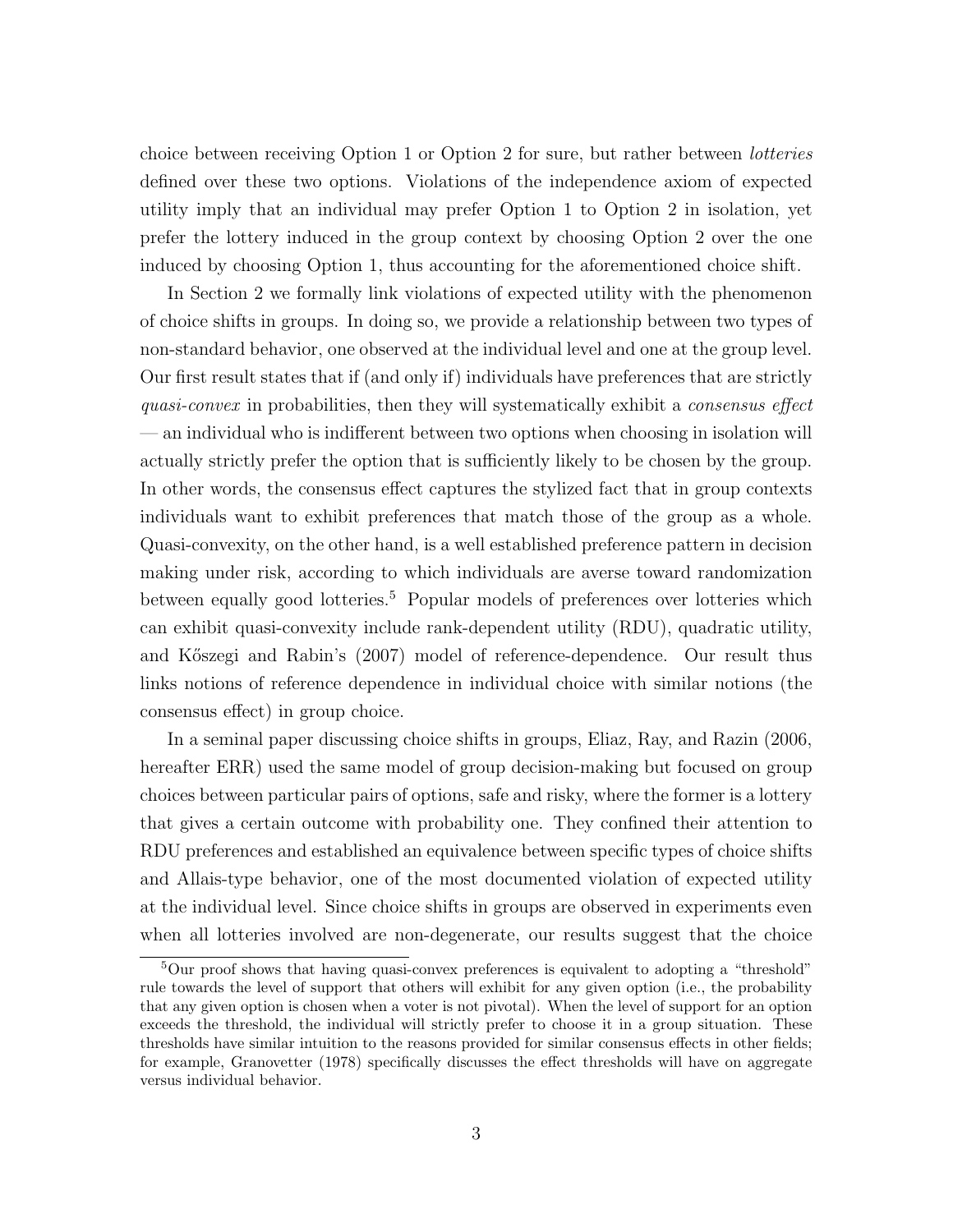shifts discussed in ERR are actually manifestations of the consensus effect. In Section 3 we turn to relating our results to those in ERR. We extend their results for RDU preferences, but also demonstrate why the relation to Allais paradox is restricted to that specific class of preferences. In particular, the consensus effect is in general consistent not only with Allais- type behavior, but also with the opposite pattern of choice.

In Section 4 we analyze what type of observable equilibrium behavior results from quasi-convex preferences in conjunction with strategic considerations. We describe a majority voting game as a collection of individuals, each of whom receiving one vote to cast in favor of option p or option q (no abstentions are allowed). Following the conventions of much of the recent literature (e.g. Krishna and Morgan, 2012 and Feddersen and Pesendorfer, 1999), we use the Poisson model introduced by Myerson (1998, 2000), according to which the number of voters is a random variable drawn from a Poisson distribution with mean  $N$ . Individuals' preferences (types) are drawn from a known distribution of preferences. After observing their own preferences, but no other information, individuals vote. Whichever option receives the majority of the votes is implemented. (If the vote is tied, then the winner is decided by coin flip.)

As previously mentioned, expected utility maximizers do not alter their choice in the context of group choice. In contrast, the fact that individuals with quasiconvex preferences do not like to randomize implies that voting games take on the properties of a coordination game. These individuals benefit from coordinating their votes with others because it reduces the amount of "randomness" in the election. They typically face a tradeoff between having the option they prefer selected and reducing the uncertainty regarding the identity of the chosen outcome.

We prove the existence of equilibria and describe their main properties. We also examine how the set of equilibria depends on the distribution of types, the voting rule, and the size of the electorate. For example, in contrast to the results under expected utility, when individuals exhibit the consensus effect, group decisions may fail to aggregate preferences properly and strictly Pareto-dominated equilibria may result. Moreover, these problems become more severe as the size of the group grows.

In Section 5 we relate our results to commonly discussed phenomena such as group polarization and the bandwagon effect, and provides foundations for the previously discussed empirical findings. We also discuss how our findings compare to the findings in the larger literature on voting, including both common and private value settings.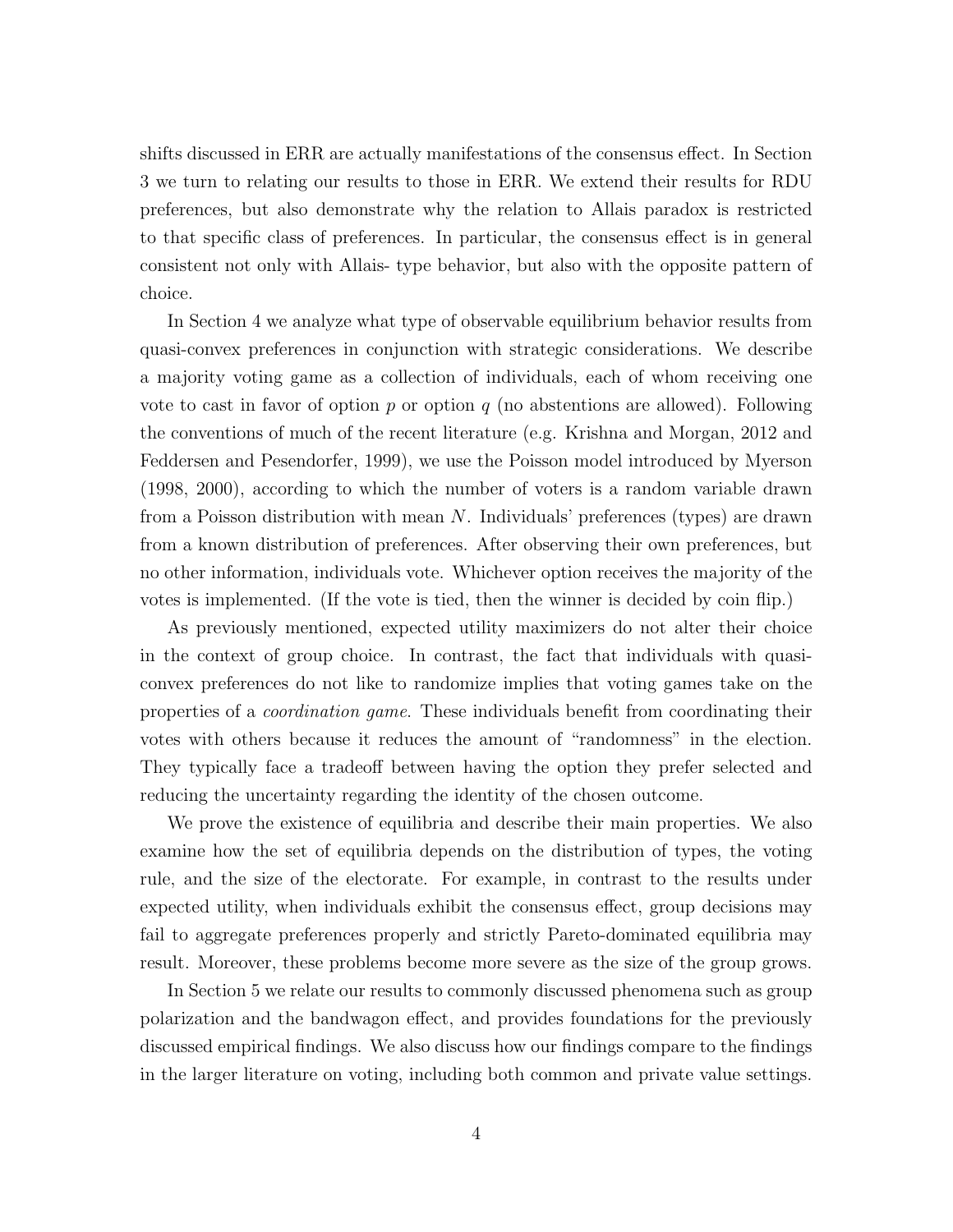# 2 The Consensus Effect and Quasi-Convex Preferences

Our aim is to link an individual's private ranking of objects with his ranking of these same objects in a group context. We assume that any individual has preferences over monetary lotteries. Formally, let  $X \subset \mathbb{R}$  be an interval of monetary prizes, and denote by  $\Delta$  the set of lotteries with finite support over X. We identify an individual with his complete, transitive, and continuous preference relation  $\succeq$  over  $\Delta$ , which is also monotonic with respect to first-order stochastic dominance. Throughout the paper we denote by x, y, z generic elements of X and by p, q, r generic elements of  $\Delta$ .<sup>6</sup>

In describing group decision problems, we extend the model suggested by ERR (see Section 3). Let  $I$  be a group of individuals. We identify a group decision problem as perceived by an individual  $i \in I$  with a quadruple  $(p, q, \alpha, \beta)$ , consisting of two lotteries  $p, q \in \Delta$  and two scalars  $\alpha, \beta \in (0,1)$ ;  $\alpha$  is the probability that individual is decision is pivotal in choosing between p and q, and  $\beta$  is the probability that the group chooses p conditional on i not being pivotal.<sup>7</sup> (For now,  $\alpha$  and  $\beta$  are exogenous and fixed. In Section 4 they will be derived as part of the equilibrium analysis.) If, in the group context, the individual votes for  $q$ , the effective lottery he faces is

$$
q^* = \alpha q + (1 - \alpha) (\beta p + (1 - \beta) q) = [\alpha + (1 - \alpha)(1 - \beta)] q + (1 - \alpha)\beta p
$$

And if the individual votes for  $p$ , the effective lottery he faces is

$$
p^* = \alpha p + (1 - \alpha) (\beta p + (1 - \beta)q) = (1 - \alpha)(1 - \beta)q + [\alpha + (1 - \alpha)\beta]p
$$

A choice shift is thus the joint statement of  $p \sim q$  but  $q^* \succ p^*$  or  $q^* \prec p^*$ . An individual decision problem can be thought of as the situation where  $\alpha \equiv 1$ .

Our definition of the consensus effect below suggests a specific type of choice shift, whereby an individual tends to draw towards what others would do in the absence of him being pivotal. In particular, it captures the idea that if other members of the group are likely enough to choose  $p$  when the individual is not pivotal, then the

 ${}^{6}$ We assume the reduction of compound lotteries axiom to only analyze single-stage distributions. <sup>7</sup>We omit the index  $i$  till Section 4, where we explicitly study strategic interactions between members of the group.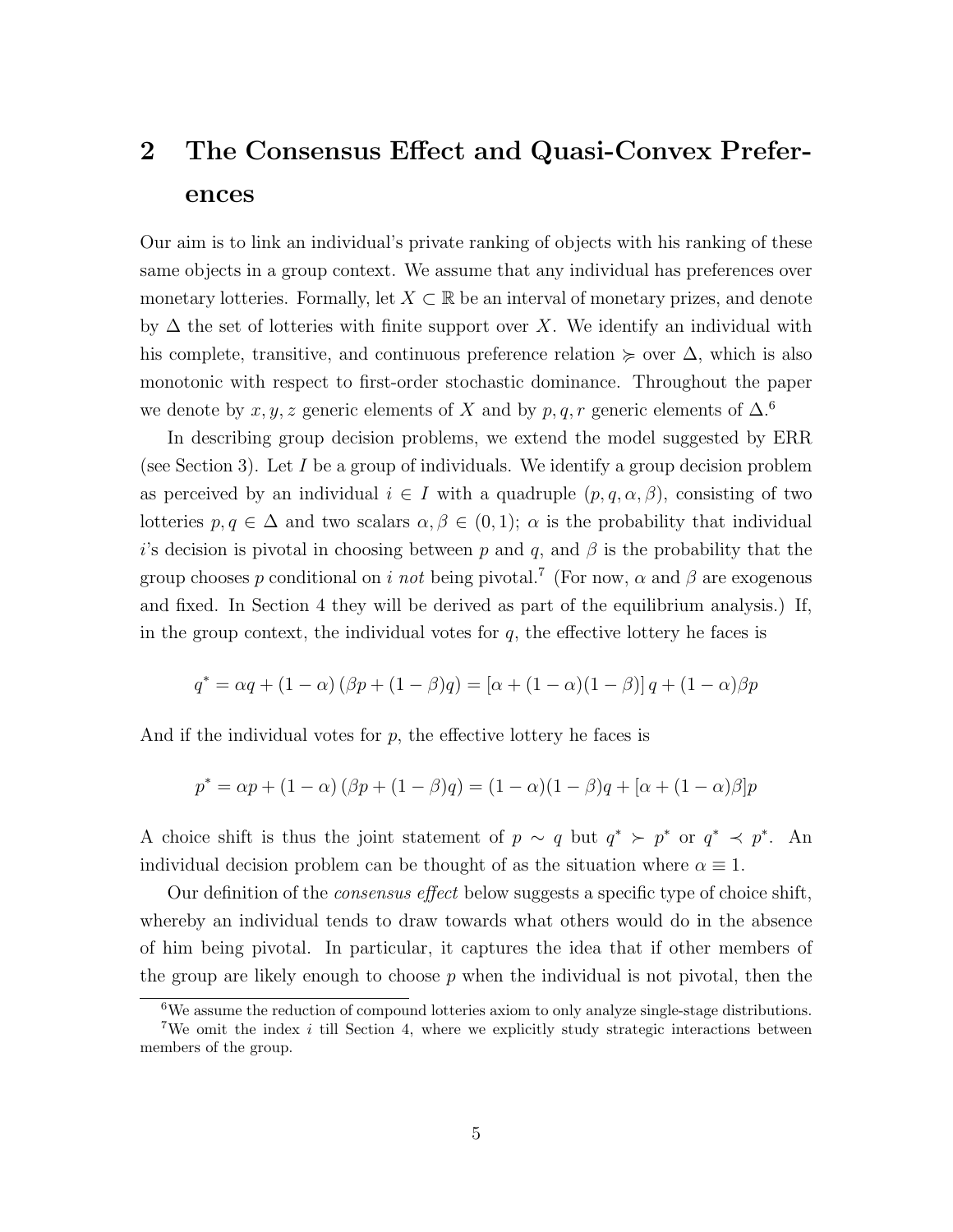individual himself will prefer to choose  $p$  as well.<sup>8</sup>

**Definition 1.** The individual exhibits a consensus effect at  $(p, q, \alpha, \beta^*)$  if  $p \sim q$  and  $\beta > \beta^*$  (resp.  $\beta < \beta^*$ ) implies that  $q^* \succ p^*$  (resp.,  $q^* \prec p^*$ ). The individual exhibits the consensus effect if for all  $p, q, \alpha$  with  $p \sim q$ , there exists a  $\beta^*$  such that he exhibits the consensus effect in  $(p, q, \alpha, \beta^*)$ .

Anti-consensus effect at  $(p, q, \alpha, \beta^*)$  and general anti-consensus are similarly defined.

Observe that if a decision-makers preferences  $\succeq$  satisfies the following *betweenness* property,  $p \sim q$  implies  $\gamma p + (1 - \gamma)q \sim q$ ,<sup>9</sup> then it will never display any choice shift in group. Such a property is a directly implication of Independence, although it does not imply Independence. This suggests that to accommodate such shifts, one needs to go beyond expected utility (or, more generally, beyond the betweenness class of preferences, suggested by Chew, 1983 and Dekel, 1986). Thus, we consider the following two properties.

**Definition 2.** The preference relation  $\succeq$  is strictly quasi-convex if for all  $p, q \in \Delta$ and  $\lambda \in [0,1],$ 

$$
p \sim q \Rightarrow \lambda p + (1 - \lambda) q \prec p
$$

and is strictly quasi-concave if

$$
p \sim q \Rightarrow \lambda p + (1 - \lambda) q \succ p
$$

Quasi-convexity implies aversion towards randomization between equally good prospects; whereas quasi-concavity implies affinity to such randomization. Betweenness preferences are those that satisfy both weak quasi-convexity and weak quasiconcavity.

Our first result links violations of expected utility in the individual level with a specific pattern of choices in group situations.

**Proposition 1.** Preferences are strictly quasi-convex (resp., strictly quasi-concave) if and only if they exhibit the consensus (resp., anti-consensus) effect.

<sup>&</sup>lt;sup>8</sup>The consensus effect is defined where  $p \sim q$ . By continuity, the choice patterns that we study when the options are indifferent will persist even when one option is strictly preferred to the other.

<sup>&</sup>lt;sup>9</sup>For any lotteries  $p,q \in \Delta$ ,  $\alpha p + (1-\alpha)q$  is the lottery that yields x with probability  $\alpha p(x)$  +  $(1 - \alpha)q(x)$ .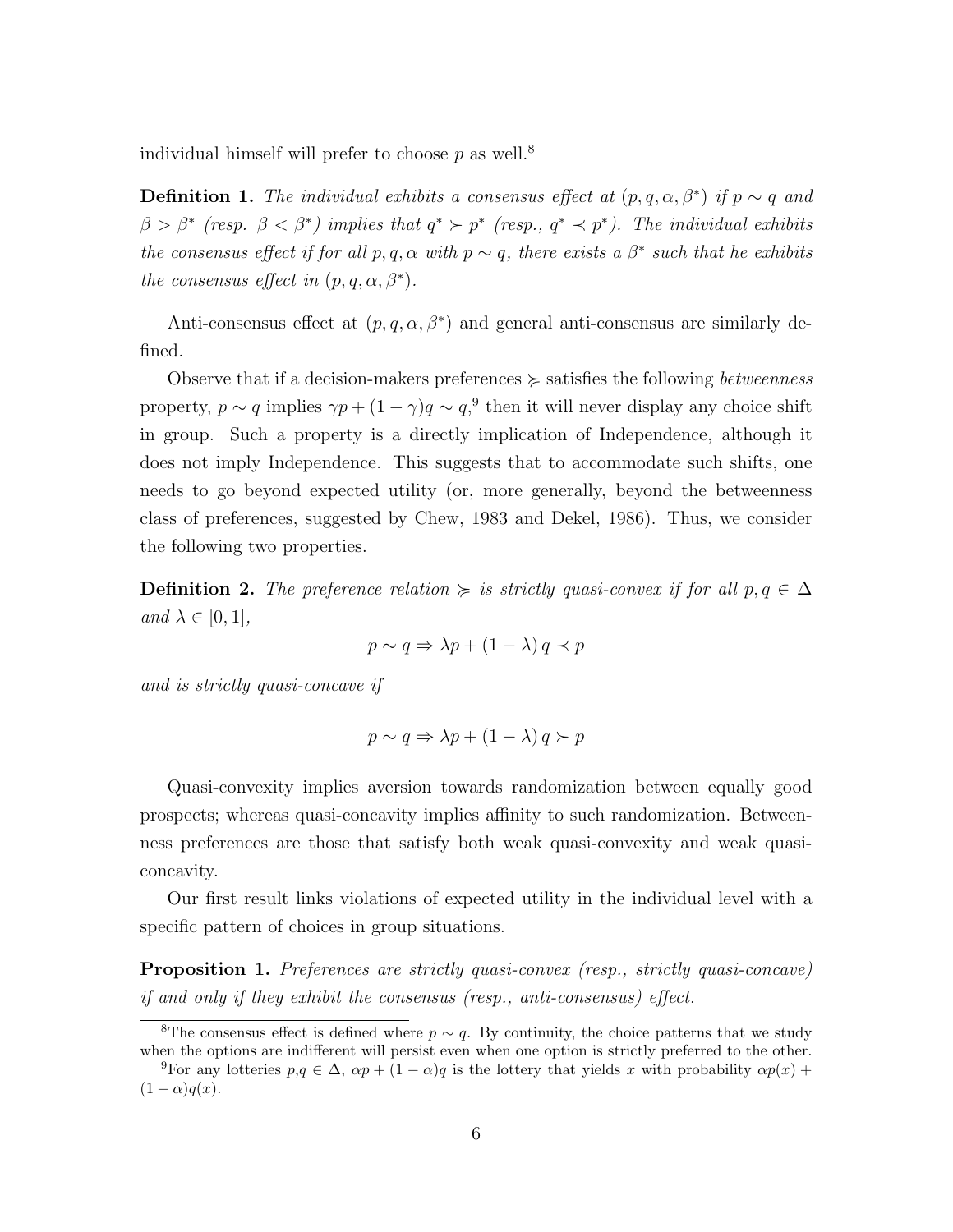We now discuss the implications of Proposition 1 for some popular non-expected utility models. (We focus throughout the paper on the quasi-convex case, although the results naturally extend, modulo standard reversal, to the quasi-concave case.)

RANK-DEPENDENT UTILITY (RDU): Order the prizes  $x_1 < x_2 < ... < x_n$ . The functional form for RDU is:

$$
V_{RDU}(p) = u(x_1) + \sum_{i=2}^{n} g\left(\sum_{j\geq i} p(x_j)\right) [u(x_i) - u(x_{i-1})]
$$
 (1)

where the weighting function  $g : [0,1] \to [0,1]$  is bijective and strictly increasing. If  $g(l) = l$  then RDU reduces to expected utility.

RDU preferences are quasi-convex if and only if the weighting function is convex (see Wakker, 1994). Convexity of the weighting function is typically described as a type of pessimism: improving the ranking position of an outcome decreases its decision weight. This suggests the following corollary.

Corollary 1. Suppose preferences are RDU. Then the individual is strictly pessimistic  $(g \text{ is strictly convex})$  if and only if he exhibits the consensus effect.

That is, individuals who tend to overweight bad outcomes will also exhibit the consensus effect — they will display a preference for conformity.

The consensus effect, as previously discussed, is weak, in the sense that it does not determine how likely it has to be that the group chooses  $p$  in the absence of the individual being pivotal. However, if we put more structure on preferences we can have stronger results. This motivates introducing the class of quadratic preferences.

Quadratic Utility: A utility functional is quadratic in probabilities if it can be expressed in the form

$$
V_{\mathbb{Q}}(p) = \sum_{x} \sum_{y} \phi(x, y) p(x) p(y)
$$

where  $\phi: X \times X \to \mathbb{R}$  is symmetric.<sup>10</sup> The quadratic functional form was introduced in Machina (1982) and further developed in Chew, Epstein, Segal (1991, 1994).

The following result establishes that in the class of quadratic preferences, the consensus effect becomes a *majority effect* —  $\beta^*$  always equals .5, independently of

<sup>&</sup>lt;sup>10</sup>There is no loss of generality in restricting  $\phi$  to be symmetric, since an arbitrary  $\phi(x, y)$  can always be replaced in the quadratic formula by  $\frac{\phi(x,y)+\phi(y,x)}{2}$ .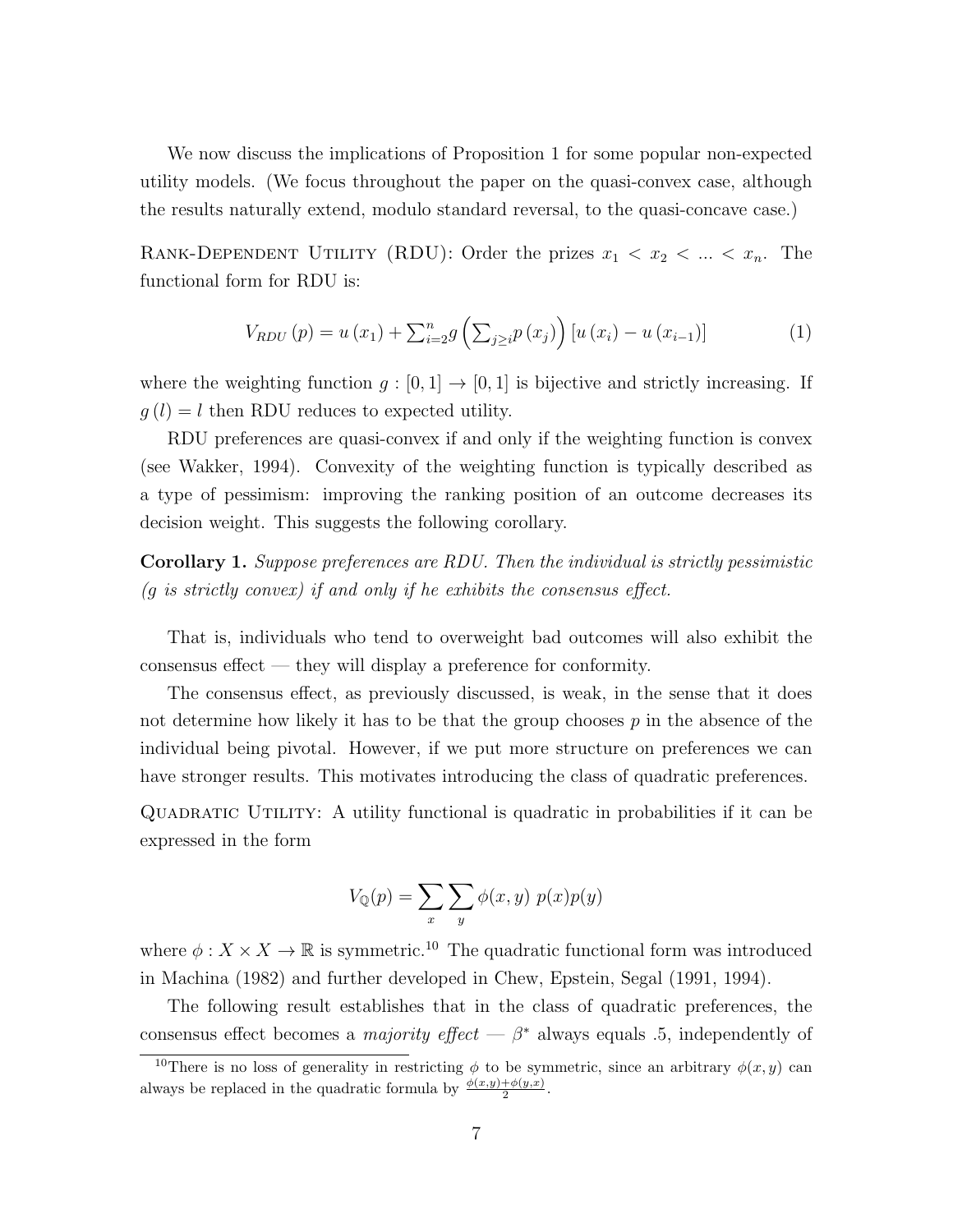the two options under consideration. So, when pivotal, the individual simply chooses the option he believes the group is most likely to choose when he is not pivotal.

**Proposition 2.** Suppose preferences can be represented by a quadratic functional. Then preferences are strictly quasi-convex if and only if the individual exhibits the consensus effect at  $(p, q, \alpha, .5)$ .

The following class of preferences was introduced by K˝oszegi and Rabin (2007) and Delquié and Cillo (2006).

CHOICE ACCLIMATING PERSONAL EQUILIBRIUM: The value of a lottery  $p$  is

$$
V_{\text{CPE}_M}(p) = \underbrace{\sum_x u(x)p(x)}_{\text{consumption utility}} + \underbrace{\sum_x \sum_y \mu(u(x) - u(y)) p(x)p(y)}_{\text{gain-loss utility}}
$$

where  $u$  is an increasing utility function over final wealth and

$$
\mu(z) = \begin{cases} z & \text{if } z \ge 0 \\ \lambda z & \text{if } z < 0 \end{cases}
$$

is a gain-loss function with  $0 \leq \lambda \leq 2$  denoting the coefficient of loss aversion. Loss aversion occurs when  $\lambda \geq 1$ . Masatlioglu and Raymond (2014) show that these preferences are the intersection of RDU and quadratic utility, and that they are quasiconvex if and only if  $\lambda \geq 1$ .

**Corollary 2.** Suppose preferences have a representation  $V_{\text{CPE}_M}$ . Then individuals are loss averse if and only if they exhibit the consensus effect at  $(p, q, \alpha, .5)$ .

Corollary 2 links the consensus effect to a well-known notion of loss aversion. Intuitively, if the group is more likely to choose  $p$  than  $q$  when an individual is not pivotal, then it would naturally serve as a reference point when the individual is deciding how to make his choice (which will only matter in the case where he is pivotal). This almost exactly mirrors the underlying intuition many researchers have provided for a preference for conformity — it is a type of external (i.e. based on the actions of others) reference point.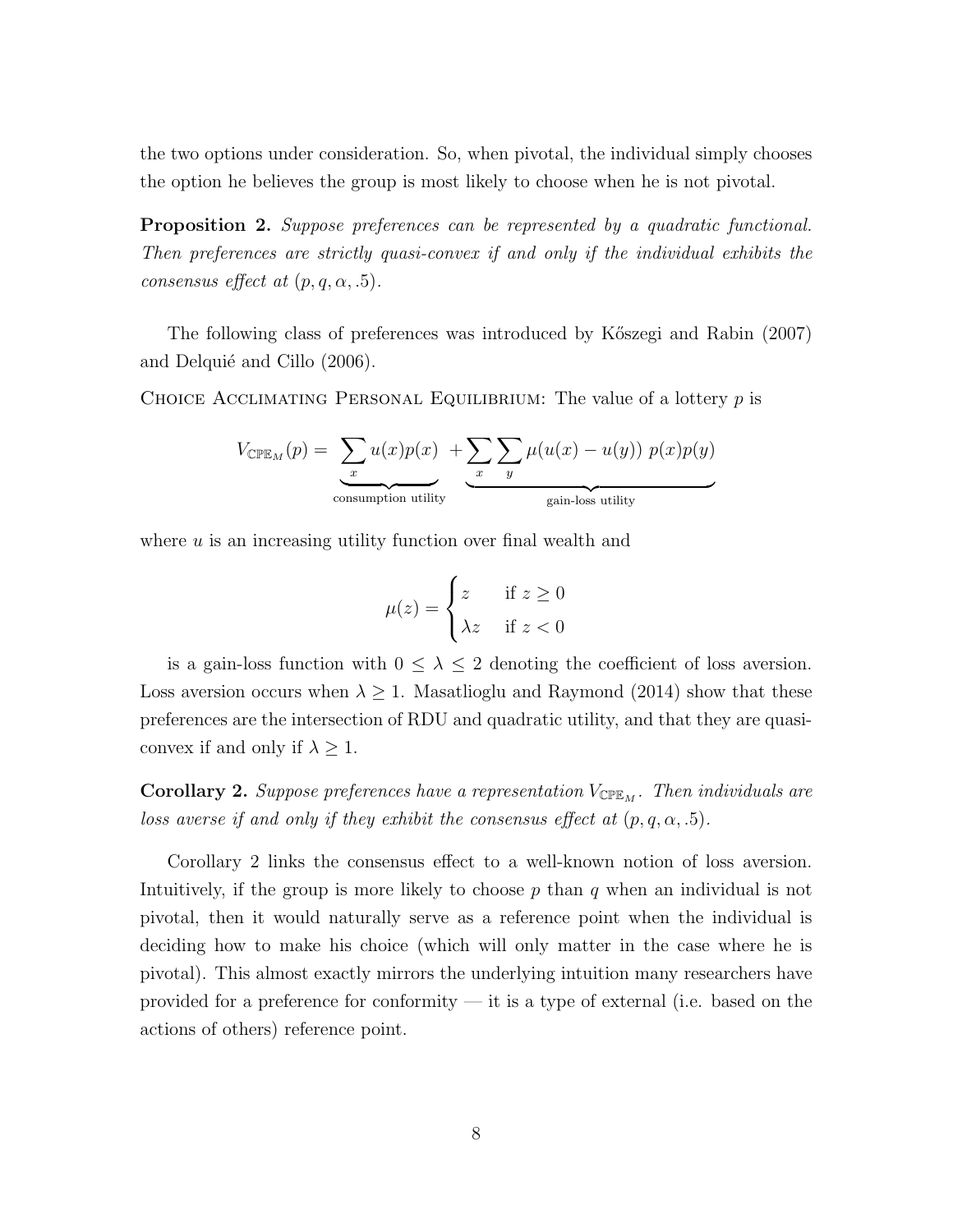# 3 Risky and Cautious Shifts, and the Allais Paradox

In this section we focus on group choices between particular pairs of options,  $s$  (afe) and  $r$ (isky), where s is a degenerate lottery, that is, a lottery that yields a certain prize  $x \in X$  with probability 1, and r is some nondegenerate lottery. A group decision problem is then  $(r, s, \alpha, \beta)$ , where, as before,  $\alpha \in (0, 1)$  is the probability that the individual is pivotal and  $\beta \in [0, 1]$  is the probability that the group decides on the safe option, s, conditional on the individual not being pivotal. In this context, we refer to risky shift (resp., cautious shift) as the joint statement  $r \sim s$  and  $r^* \succ s^*$  $(resp., r^* \prec s^*)$ , where

$$
r^* = [\alpha + (1 - \alpha)(1 - \beta)]r + (1 - \alpha)\beta s
$$

and

$$
s^* = (1 - \alpha)(1 - \beta)r + [\alpha + (1 - \alpha)\beta]s
$$

These shifts are clearly a subset of the more general shifts discussed under the consensus effect. For a particular r, s, and  $\alpha$ , there exists a  $\beta^*$  where an individual always exhibits a risky shift for  $\beta \leq \beta^*$  and a safe shift for  $\beta \geq \beta^*$  if and only if the individual exhibits the consensus effect at  $(s, r, \alpha, \beta^*)$ .<sup>11</sup>

ERR used this setting and focused on RDU preferences. Below we review their contribution and use our results to understand whether, and how, their results generalize to other types of non-expected utility preferences. Segal (1987) showed that within RDU, a convex distortion function  $g$  in equ.(1) implies (and is implied by) behavior that accommodates a version of Allais paradox — also known as the common consequence effect — which is one of the most prominent evidence against expected utility. Formally, fix any three prizes  $x_3 > x_2 > x_1$  and denote by  $(p_1, p_2, p_3)$  the lottery that yields the prize  $x_i$  with probability  $p_i$ <sup>12</sup> The following definition formalizes this notion of the Allais paradox.

### **Definition 3.** An individual exhibits the Allais paradox if for every pair of lotter-

<sup>&</sup>lt;sup>11</sup>Again, because of continuity, our results naturally extend to situations where  $r \nsim s$ .

<sup>&</sup>lt;sup>12</sup>In Allais' original questionnaire,  $x_3 = 5M; x_2 = 1M$ , and  $x_1 = 0$ . Subjects choose between  $A = (0, 1, 0)$  and  $B = (0.1, 0.89, 0.01)$ , and also between  $C = (0, 0.11, 0.80)$  and  $D = (0.1, 0, 0.9)$ . The typical pattern of choice is the pair (A, D).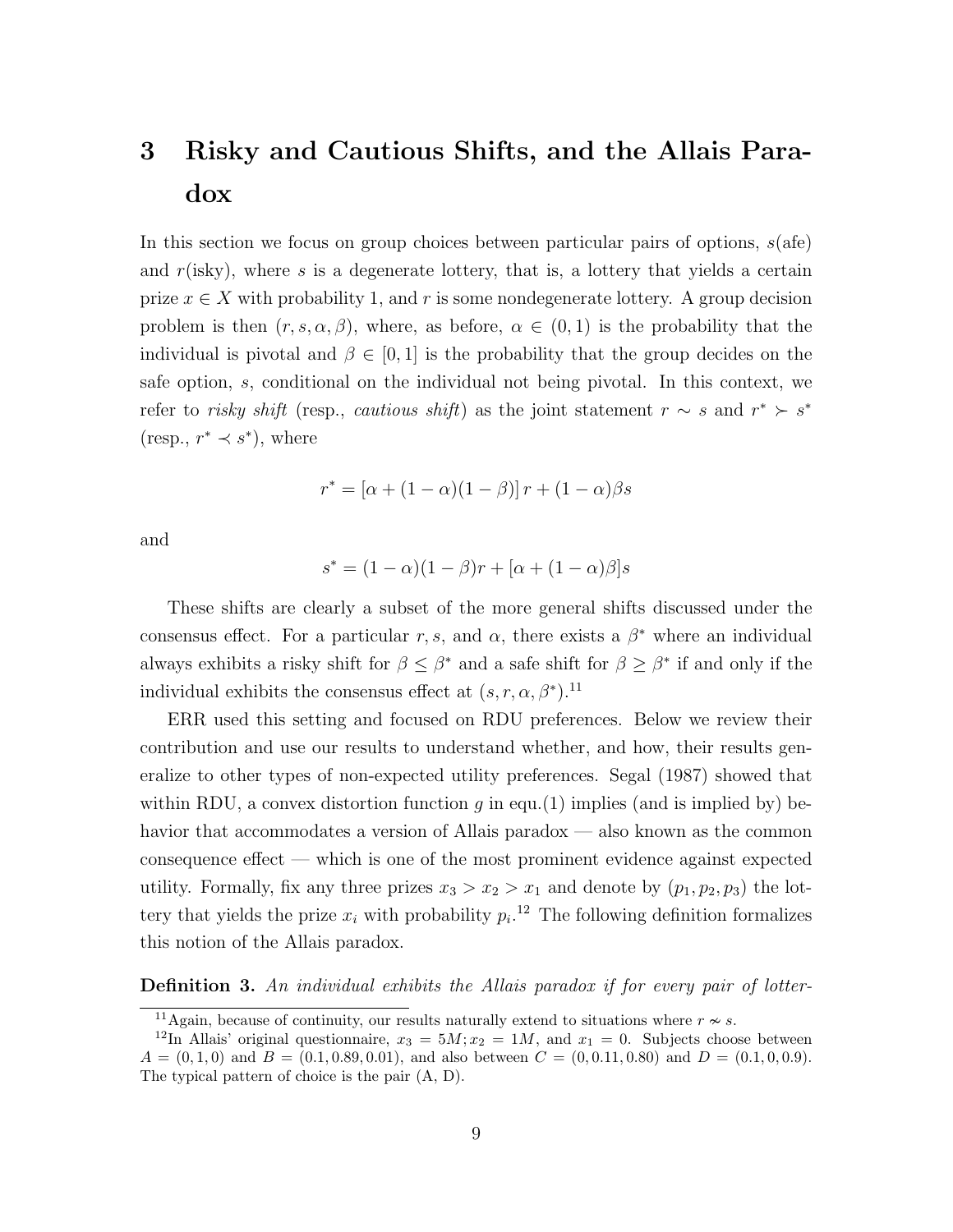ies  $(1 - \alpha, \alpha, 0)$  and  $(1 - \beta, 0, \beta)$  with  $\alpha > \beta$ ,  $(1 - \alpha, \alpha, 0) \sim (1 - \beta, 0, \beta)$  implies  $(1 - \alpha - \gamma, \alpha + \gamma, 0) \succ (1 - \beta - \gamma, \gamma, \beta)$  for all  $\gamma \in (0, 1 - \alpha]$ .

Theorem 1 in ERR states that within RDU, an individual exhibits Allais paradox if and only if for any  $r \sim s$  and  $\alpha \in (0, 1)$  there exists  $\beta^* \in (0, 1)$  such that he exhibits risky (resp., cautious) shift if  $\beta < \beta^*$  (resp.,  $\beta > \beta^*$ ). Thus, this is equivalent to the fact that within RDU an individual exhibits Allais paradox if and only if for all  $r, s, \alpha$ there exists a  $\beta^*$  such that they exhibit the consensus effect at  $(s, r, \alpha, \beta^*)$ .

ERR thus suggest an equivalence between a commonly known violation of expected utility and a robust phenomenon in the social psychology of groups when choosing between risky and safe options. Notice that because Allais-type behavior is equivalent to the convexity of the weighting function and therefore to quasi-convexity of preferences, it is also the case that within RDU we have additional equivalences, as the following corollary summarizes.

**Corollary 3.** Consider the rank dependent utility model (equ.(1)). The following statements are equivalent:

- 1. An individual exhibits Allais Paradox
- 2. For all  $r, s, \alpha$  there exists a  $\beta^*$  such that the individual exhibits the consensus effect at  $(s, r, \alpha, \beta^*)$
- 3. An individual's preferences satisfy quasi-convexity
- 4. An individual exhibits the consensus effect

Although these equivalences are quite strong (in the sense that they link specific behavior regarding r and s to arbitrary behavior for any p and q) and have an intuitive appeal (in that they link preferences for risk versus safe option in Allais questionnaire to similar preferences in group choice), we emphasize that these logical equivalences — as well as ERR original results — are derived in the narrow context of RDU preferences. We will now argue that they are specific to this class and do not hold in general. In other words, empirical evidence that refutes RDU also challenges the aforementioned relationship between an individual's private preferences and his preferences in a group context. To see this, we first show the equivalence described by ERR between risky and cautious shifts and the Allais paradox does not generalize outside of the class of rank-dependent preferences.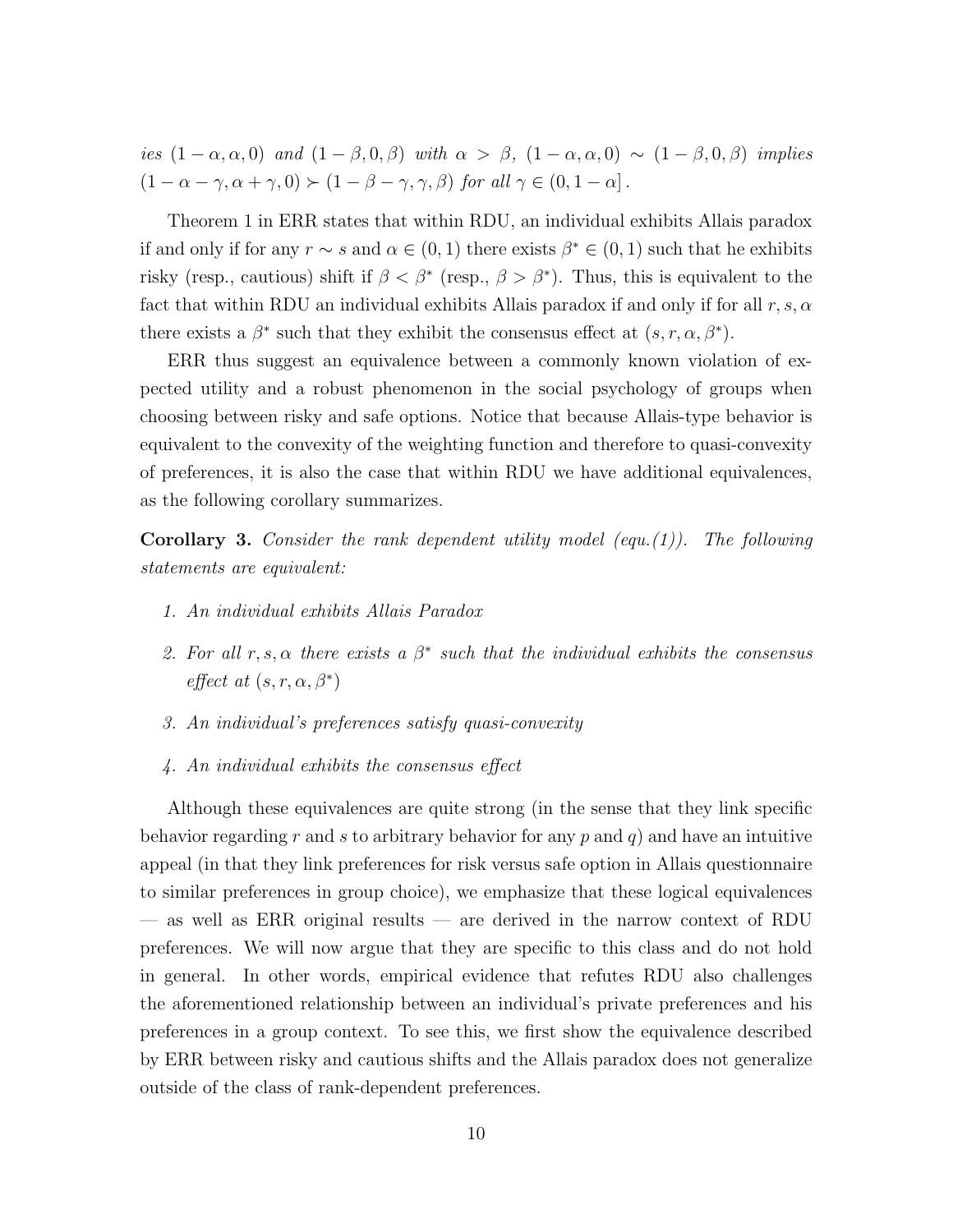To demonstrate this, first observe that the pattern of risky and cautious shifts discussed in ERR is implied by the consensus effect. Thus, in constructing our examples, we will show that both quasi-convexity and quasi-concavity are consistent with both Allais-type behavior and with the opposite pattern of individual choice. We will consider quadratic preferences, already discussed in the previous section. We further use the following observation: Any lottery over fixed three outcomes  $l < m < h$ can be represented as a point  $(p, q)$  in a two-dimensional unit simplex, where the probability of  $l(p)$  is on the x-axis and that of  $h(q)$  is on the y-axis. Showing that indifference curves become steeper, or fanning out, in the 'north-east' direction is sufficient for Allais-type behavior, while the opposite pattern, fanning in, is sufficient for anti-Allais-type behavior.

Example 1: Our first example is of preferences which are quasi-concave but exhibit Allais-type behavior.Consider the utility functional,

$$
V(p) = \mathcal{E}[v(p)] \times \mathcal{E}[w(p)]
$$

which is quasi-concave (since  $\log V$  is concave).<sup>13</sup> For three outcomes,  $l < m < h$ , define v and w as follows:  $v(l) = 1, v(m) = 2, v(h) = 4; w(l) = 2, w(m) = 3, w(h) = 4.$ We show in the Appendix that the indifference curves of this utility functional are fanning out.

Example 2: Our second example is of preferences which are quasi-convex but exhibit anti-Allais-type behavior. Consider again three fixed outcomes,  $l < m < h$ , and Let

$$
U(p,q) = -6p + p^2 + 7.82q - 3.2pq + 2.56q^2
$$

We show in the Appendix that the indifference curves of this utility functional are fanning in. $14$ 

These two examples show that Allais-type behavior and risky and safe shifts (and the consensus effect more generally) are not necessarily related outside RDU. We now demonstrate that even the equivalence between risky and safe shifts and quasiconvexity (and so the consensus effect) that Corollary 3 describes does not extend as

<sup>&</sup>lt;sup>13</sup>In this example,  $\phi(x,y) = \frac{v(x)w(y)+v(y)w(x)}{2}$ .

<sup>&</sup>lt;sup>14</sup>U is a quadratic functional, with  $\phi(l, l) = -5$ ,  $\phi(m, l) = -3$ ,  $\phi(h, l) = 2.51$ ,  $\phi(m, m) = 0$ ,  $\phi(h, m) = 3.91$ , and  $\phi(h, h) = 10.38$ .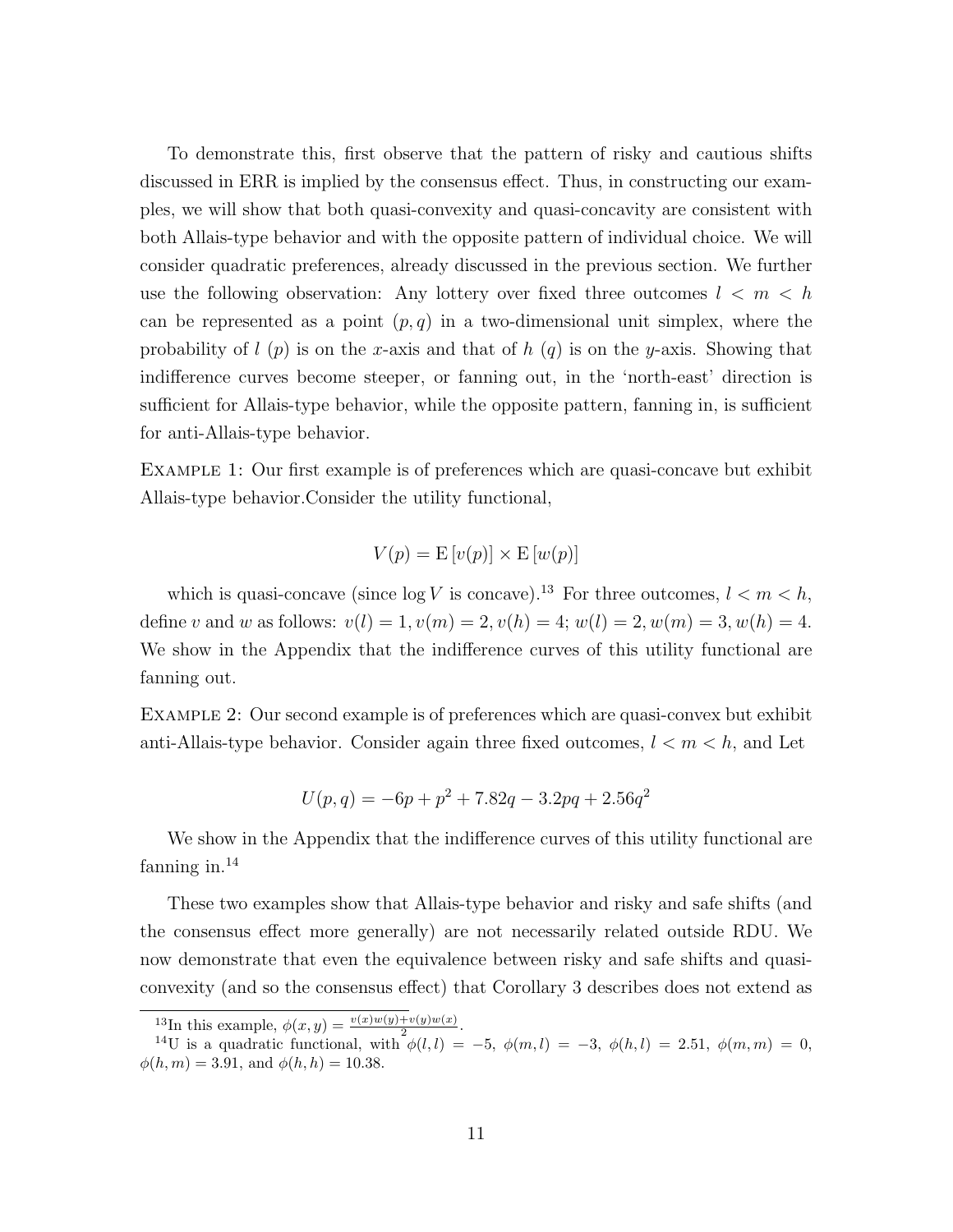well. While quasi-convexity is a sufficient condition for ERR's risk and safe shifts, it is not necessary, as the following example demonstrates.

Example 3: Observe that while risky or cautious shifts imply that along each line connecting a degenerate lottery to any other lottery (in the multi-dimensional probability simplex) quasi-convexity must hold, it need not hold along lines which do not pass though a degenerate lottery. In particular, consider the 2-dimensional probability simplex, so that r has support with no more than 3 outcomes, one of which is s. Now consider two lotteries  $p$  and  $q$  which have support over the same three outcomes as r and s. Moreover, suppose that  $p \sim q$  and neither are indifferent to r. Thus any convex combination of  $p$  and  $q$  must also have support over the same three outcomes. Similarly, any two lotteries  $p'$  and  $q'$  which in convex combination give p and q must also have support over the same three outcomes. Thus, there is no safe outcome which is an affine combination of  $p$  and  $q$ . It may be that the indifference curve passing through p and q is not quasi-convex (e.g. linear), yet all indifference curves that lie along convex combinations of all  $s$  and  $r$  are quasi-convex. Figure 1 provides a graphical example of such a situation in the Marschak-Machina triangle. Consider the region which contains all lines connecting the middle outcome to any point on indifference curve I (the set of points indifferent to the middle outcome). Within this region, indifference curves are strictly quasi-convex. Thus, we obtain ERR's risk and safe shifts. However, we do not have universal quasi-convexity (notably, in the region nearest the best outcome).

The underlying problem is that the pairs of r and s are not dense enough in the space of all lotteries. Essentially having the consensus effect at all pairs of  $r$  and  $s$  is equivalent to quasi-convexity holding along convex combinations of pairs of  $r$  and  $s$ . Relying on this intuition, the following pair of axioms — which are implied by but do not imply quasi convexity — are equivalent to ERR's risky and cautious shifts.

**Axiom 1:** Suppose  $s \sim r$  and  $\alpha s + (1 - \alpha)r \sim \beta s + (1 - \beta)r$ , for  $\alpha \neq \beta$ and  $\alpha, \beta \in [0, 1]$ . If  $\alpha s + (1 - \alpha)r \sim \gamma s + (1 - \gamma)r$  for  $\gamma \in [0, 1]$ , then either  $\gamma = \alpha$  or  $\gamma = \beta$ .

**Axiom 2:** Suppose  $s \sim r$ , then  $\alpha s + (1 - \alpha)r \prec s$  for all  $\alpha \in (0, 1)$ .

Axiom 1 guarantees that along any convex combination of r and s utility is either single-peaked or single-valleyed. Axiom 2 guarantees that it is single-valleyed.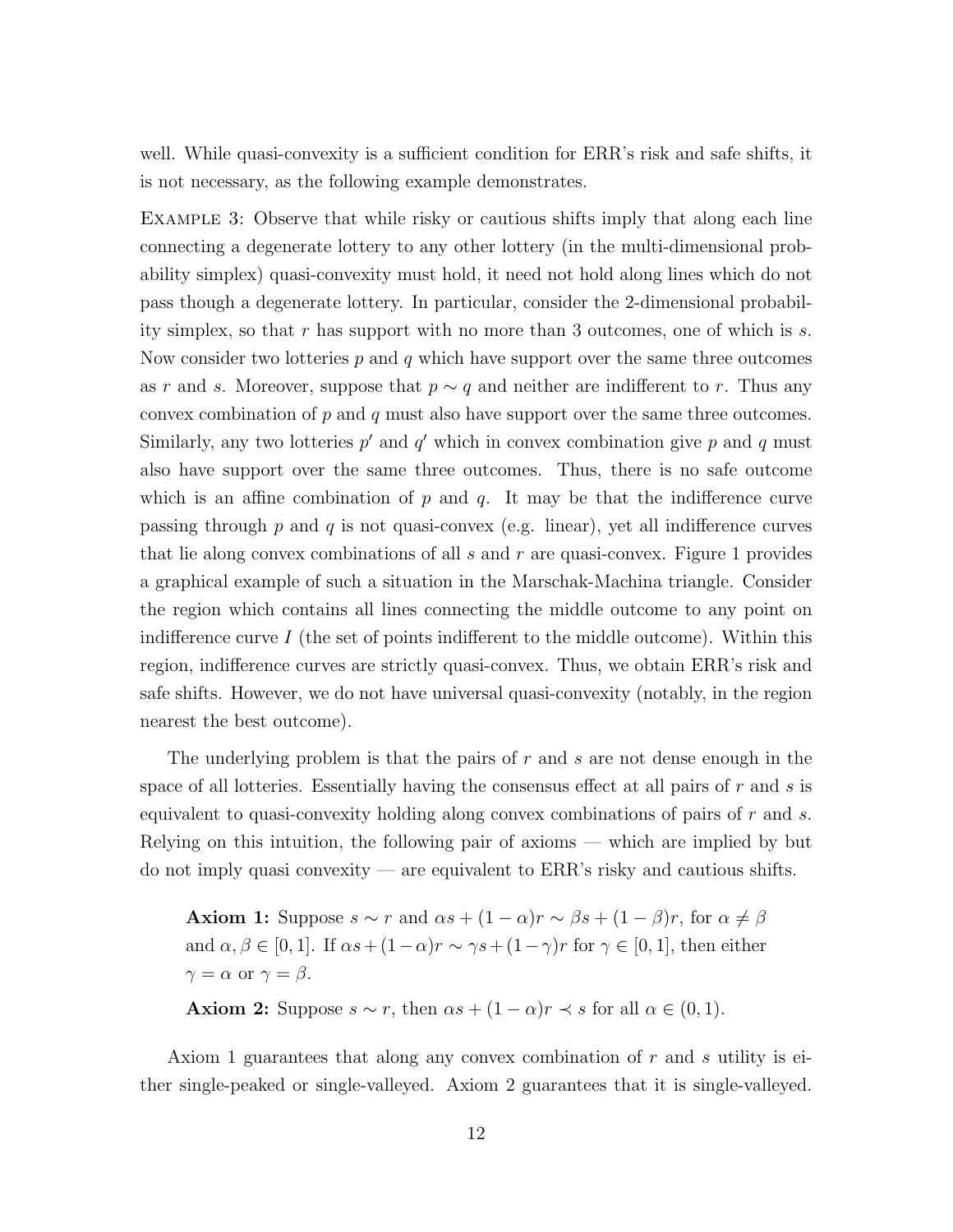

Figure 1: A Demonstration of Example 3

The following proposition demonstrates that this is the correct weakening of quasiconvexity.

**Proposition 3.**  $\succcurlyeq$  satisfies Axiom 1 and Axiom 2 if and only if, given any pair r and s with  $r \sim s$  and any  $\alpha \in (0,1)$ , there exists  $\beta^* \in [0,1]$  such that the individual exhibits risky (resp., cautious) shift if  $\beta < \beta^*$  (resp.,  $\beta > \beta^*$ ).

### 4 The Consensus Effect in Equilibrium

Our analysis so far has been restricted to understanding the behavior of an individual who is facing a fixed, exogenous decision-process. While, similar to ERR, our interpretation of the environment is of a group decision problem, the exact same analysis would apply also if the environment reflects a situation where the individual gets to choose with some probability, and with the remaining probability a computer chooses for him. To explicitly captures the strategic interaction, in this section we extend our analysis to a full equilibrium setting, and in doing so refer to the decision-makers as voters. We will show that, in contrast to settings where voters are expected utility maximizers, quasi-convex preferences can lead to group polarization, the bandwagon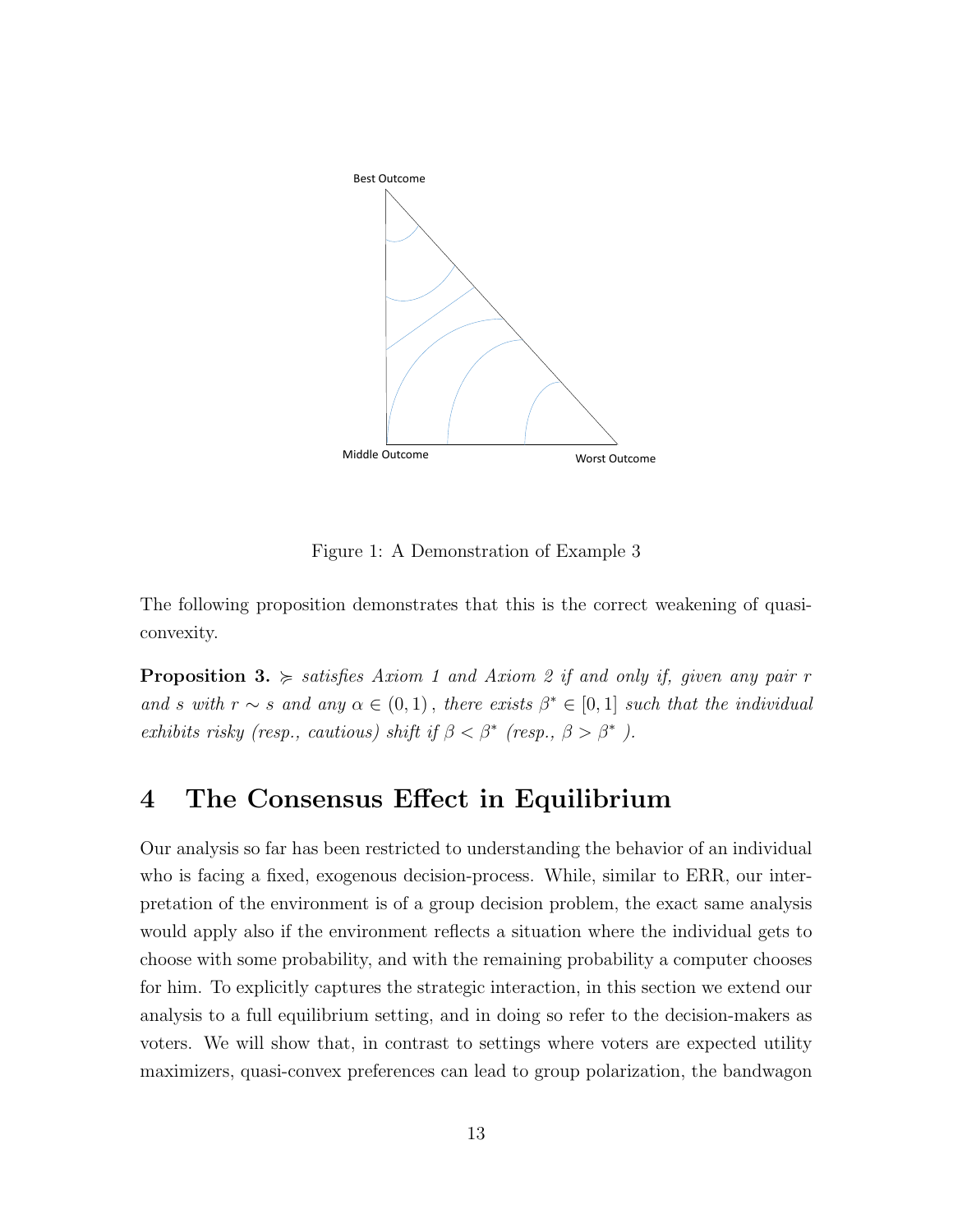effects, preference reversals, and multiple equilibria. This is driven by the fact that quasi-convex preferences give the voting game properties of a *coordination game*.<sup>15</sup>

We describe a majority voting game as a collection of individuals, each of whom receives one vote to cast in favor of option p or option q (no abstentions are allowed).<sup>16</sup> Whichever option receives the majority of the votes is implemented. If the vote is tied, then the winner is decided by a coin flip. In line with recent literature on voting (e.g. Krishna and Morgan, 2012 and Feddersen and Pesendorfer, 1999), we will assume that the number of voters is a random variable which is distributed according to a Poisson distribution with mean  $N$ : the probability that there are exactly n voters is  $e^{-N}N^n$  $\frac{1}{n!}$ .<sup>17</sup>

Suppose we have three types of individuals. Those that prefer p to  $q$  (Type A), those that prefer q to p (Type  $B$ ), and those that are indifferent (Type  $C$ ). We will first focus on a simple majority voting rule. Each individual is drawn at random from each of the three types with probabilities  $f_A$ ,  $f_B$  and  $f_C$ , respectively, where  $f_A + f_B + f_C = 1$ . We denote the vector of probabilities by F. Each individual observes his own type and votes for either option  $p$  or option  $q$ .

As a benchmark, we first review the set of equilibria that emerge is all voters have expected utility preferences.

**Proposition 4.** An equilibrium always exists. Moreover, a set of strategies are an equilibrium if and only if

- 1. Type As vote for p
- 2. Type Bs vote for q
- 3. Any given i in Type C votes for p with probability  $r_i \in [0,1]$

Observe that in this equilibrium people vote for the option they favor in individual choice, or arbitrarily randomize between outcomes they are indifferent between.

<sup>&</sup>lt;sup>15</sup>In the voting literature, voting is called *sincere* if it is in line with preferences that would be expressed when choosing as an individual. Otherwise, voting is insincere (or strategic). As we discuss later in the paper, the insincere voting typically results from common-value settings. Here, we generate it under the assumption of private values.

<sup>&</sup>lt;sup>16</sup>Identical results will be obtained if voting is assumed instead to be voluntary but costless.

<sup>&</sup>lt;sup>17</sup>This assumption is typically made for analytic convenience; as the authors who use the Poisson assumption note, the results in the Poisson model are the same as those in a model in which the number of voters is fixed and known, but the calculations are much simpler. It also has the added benefit of focusing attention on robust equilibria in situations where voting is compulsory or costless.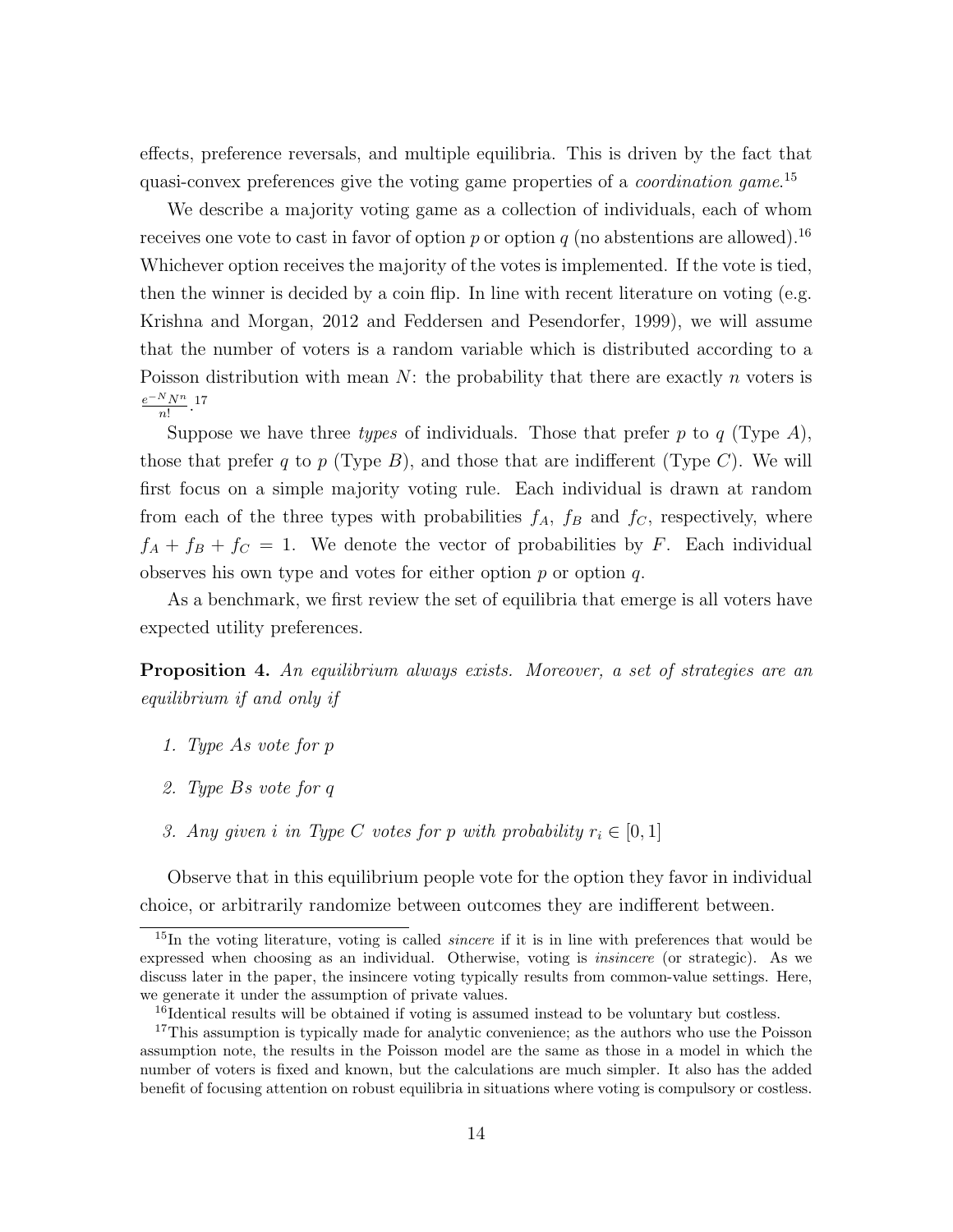We now turn to voters with quasi-convex preferences. Types  $A$  and  $B$  can now come in different sub-types. We call them  $A1$ ,  $A2$  (and  $B1$ ,  $B2$ ). Types  $A1$  and  $B1$ have monotone preferences between q and p. For example,  $A1$  (resp.,  $B1$ ) strictly prefers  $\lambda p + (1 - \lambda)q$  to  $\beta p + (1 - \beta)q$  if and only if  $\lambda > \beta$  (resp.,  $\lambda < \beta$ ).<sup>18</sup>

In contrast, A2's preferences are non-monotonic between q and p. There exists a  $\lambda^*$ such that  $\lambda^* p + (1 - \lambda^*) q \sim q$ . Thus, for all  $\lambda < \lambda^*$  it is the case that  $\lambda p + (1 - \lambda) q \prec q$ . For B2, there exists a  $\lambda^*$  such that  $\lambda^* p + (1 - \lambda^*) q \sim p$ , and  $\lambda p + (1 - \lambda) q \prec p$  for all  $\lambda > \lambda^*$ . We will refer to types A1 and B1 as monotone types, and the others as non-monotone types.

We will assume that individuals within each type have the same preferences, so that given a group problem,  $\lambda_i^*$  is the same for all i of type A2 (similarly for B2 and C) and so have the same  $\beta_i^*$  for a given group problem.<sup>19</sup>

Before formally describing some of the properties of the equilibria, we informally discuss how the majority voting game changes with quasi-convex preferences. In particular, with quasi-convex preferences, the majority voting game takes on aspects of a coordination game — non-monotone types experience benefits from coordinating their votes with others because it reduces the amount of "randomness" in the election.<sup>20</sup>

We turn now to studying some of the properties of the Nash equilibria of the voting game. First, we demonstrate that an equilibrium always exists. In particular, we prove the existence of an "anonymous Nash equilibria," that is, a Nash equilibrium in which each individual's strategy depends only on his preferences (i.e. his type) and not on the details of his identity. Although the exact set of equilibria will depend on the distribution  $F$ , we will highlight some of the salient features that differ from the expected utility case.

**Proposition 5.** An anonymous Nash equilibrium always exists. Moreover, in any equilibrium (not necessarily anonymous)

1. Generically, all individuals strictly prefer to vote for one option or the other. Moreover, no individuals randomize

<sup>&</sup>lt;sup>18</sup>Expected utility preferences must be monotonic between  $q$  and  $p$ .

<sup>&</sup>lt;sup>19</sup>We focus on the situation where all individuals in each type have the same preferences for analytic convenience, although the results naturally extend to situations where they do not.

 $^{20}$ A key technical aside; as Crawford (1990) points out, games in which individuals have quasiconvex preferences may oftentimes admit no Nash equilibrium. He suggest a new notion "equilibrium in beliefs" which coincides with standard Nash equilibrium under expected utility, but also exists when players have quasi-convex preferences. We simply focus on the Nash equilibrium, which, as we show in Proposition 5, always exist because of the benefits of coordination.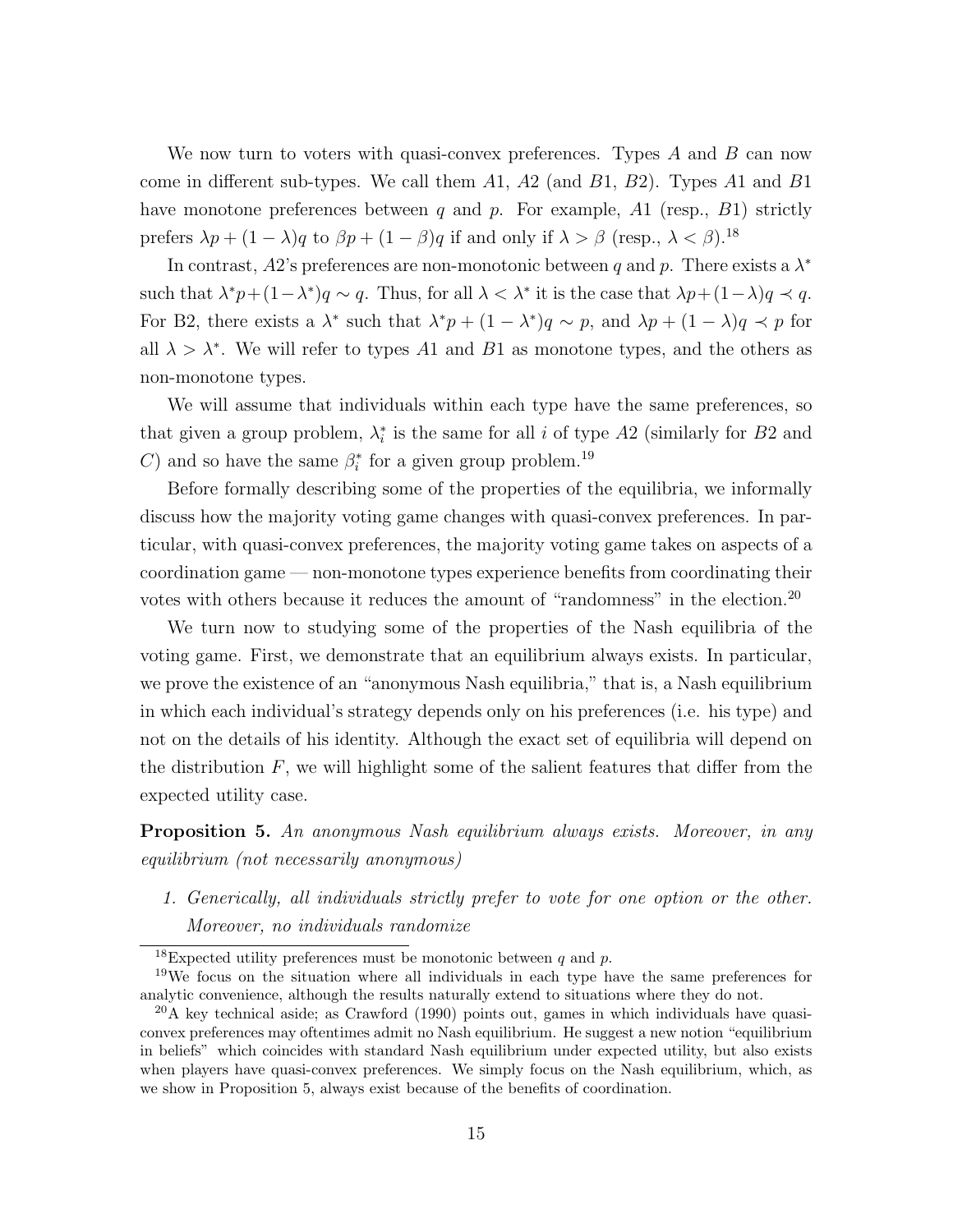2. Type A1s vote for p

#### 3. Type B1s vote for q

In contrast to Proposition 4, here no individual randomizes and, in fact, strictly dislikes randomizing. Thus, we will expect to observe choice shifts in the group individuals who are indifferent between  $p$  and  $q$  in individual situations strictly prefer one or the other in a group setting.<sup>21</sup> Proposition 5, however, does not specify whether the shift would be towards  $q$  or towards  $p$ .

In order to provide intuition about the actual pattern of voting that can be observed in equilibrium, we will analyze the best response function of a voter. We index the number of possible voting combinations by m. Consider voting pattern  $\mathbb{V}^m$ . Suppose individual *i* is a member of type  $\Gamma$ . Given this, observe that F and  $\mathbb{V}^m$  generate a probability  $\alpha(\mathbb{V}^m, F)$  of an individual being pivotal, and so a threshold probability  $\beta^*(\mathbb{V}^m,\Gamma,F)$ . Denote the set of types that vote for p given  $\mathbb{V}^m$  as  $\mathbb{P}(\mathbb{V}^m)$  and the set of types that vote for q given  $\mathbb{V}^m$  as  $\mathbb{Q}(\mathbb{V}^m)$  (where we suppose that all individuals of a single type choose the same option).<sup>22</sup>

The probability that  $p$  is chosen when  $i$  is not pivotal is:

$$
\beta_{i,\mathbb{V}^m,F} = \sum_{n=1}^{\infty} \frac{e^{-N}N^n}{n!} \left( \frac{\sum_{k=\lceil \frac{n}{2}+2 \rceil}^n \binom{n}{k} (\sum_{\tau \in \mathbb{P}(\mathbb{V}^m)} f_{\tau})^k (\sum_{\tau \in \mathbb{Q}(\mathbb{V}^m)} f_{\tau})^{n-k}}{1 - \sum_{k=\lceil \frac{n}{2}+1 \rceil}^n \binom{n}{k} (\sum_{\tau \in \mathbb{P}(\mathbb{V}^m)} f_{\tau})^k (\sum_{\tau \in \mathbb{Q}(\mathbb{V}^m)} f_{\tau})^{n-k}} \right)
$$

Individual *i*'s best response is to choose p if  $\beta_{i, \mathbb{V}^m, F} \geq \beta^*(\mathbb{V}^m, \Gamma, F)$ , and q if the inequality is reversed. Thus, a voting pattern is an equilibrium if it is the case that  $\mathbb{V}^m$  generates  $\beta_{i, \mathbb{V}^m, F}$  that are consistent with it.<sup>23</sup>

The question of whether there is a unique equilibrium depends on the exact preferences and parameters of the problem. Because of the coordination nature of the

<sup>&</sup>lt;sup>21</sup>However, is not necessarily the case that if we sum up the total number of choices for  $p$  less the total number of choices for  $q$  in the individual choice problem, and compare it to the vote totals in the majority voting game, that the latter is farther from  $\frac{1}{2}$  than the former. See Section 5 for a discussion of this.

<sup>&</sup>lt;sup>22</sup>Here we define  $\beta_{i, V^m, F}$  under the assumption that all individuals of the same type have the same behavior; a similar construction — albeit more complicated — can be performed without assuming anonymity.

<sup>&</sup>lt;sup>23</sup>Quasi-convexity of preferences alone provides no restrictions on the ordering of the thresholds  $\beta^*(V^m, \Gamma, F)$  across the different non-monotone types. However, additional restrictions, such as that all preferences are in the quadratic class, do ensure that the thresholds are ordered in the "intuitive" fashion.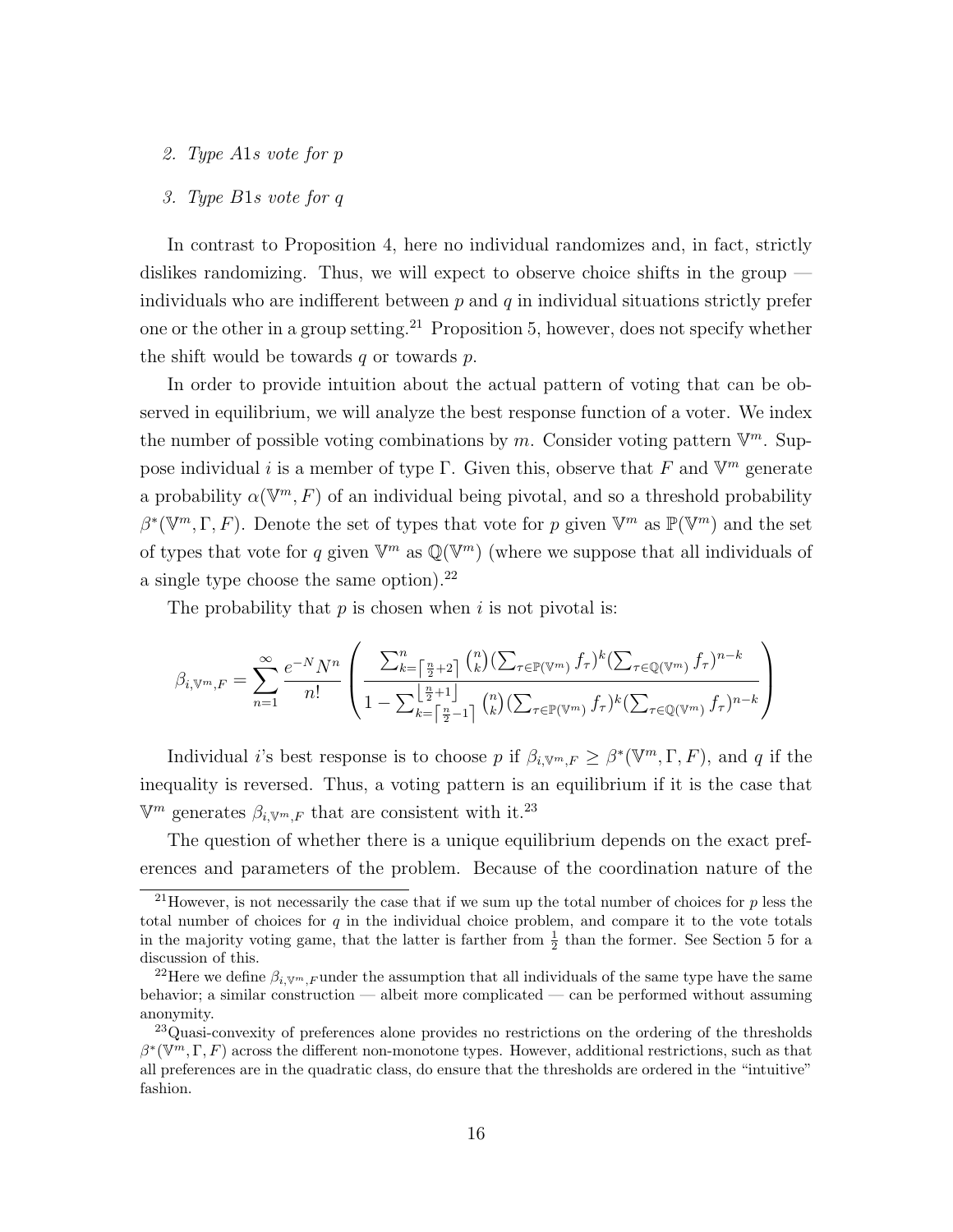majority voting game, there will often be multiplicity. However, the next proposition provides a sufficient condition for a unique pattern of voting. It states that whenever there are enough voters that strongly favor one of the options (i.e. in a monotone fashion), it is the case that all non-monotone types vote for that option as well.

**Proposition 6.** Suppose N is sufficiently large and  $f_{A1}$  (resp.,  $f_{B1}$ ) is sufficiently close to 1. Then the unique equilibrium is for all non-monotone types to choose p  $(resp., q).$ 

Proposition 6 thus predicts group polarization to such an extent that it actually causes *preference reversals* — individuals who in an individual problem would choose q over p will now actually choose p in the group problem (e.g., type  $B2$ ). The result generates an intuitive type of preference reversal — individuals coordinate on voting for an outcome strongly favored by many others.

However, individuals can also coordinate on equilibria that are not necessarily strongly favored, as shown by the next proposition. This proposition highlights how benefits from coordination generate multiple equilibria.

**Proposition 7.** Suppose the proportion of non-monotone types is sufficiently close to 0. Then generically there is a unique equilibrium.<sup>24</sup> In contrast, for large enough N, if the proportion of non-monotone types is sufficiently close to 1, then there are always at least two equilibria.

In other words, when there are sufficient numbers of any non-monotone type, the benefits of coordination become so large that multiple equilibria must exist. This can have counter-intuitive effects on voting outcomes. For example, imagine that all individuals are of type  $A2$  and hence, when choosing individually, will choose p. However, when choosing as a group they could not only coordinate on an equilibrium where everyone votes for p but also on one where everyone votes for q. The latter is clearly Pareto sub-optimal, but exists because of the benefits of coordination. Thus, we can observe preference reversal not just because an individual knows many other voters have "extreme" preferences, but also because an individual knows that many other voters have preferences where they would like to coordinate.

Proposition 7 also demonstrates that when there are enough monotone types, we are guaranteed uniqueness of equilibrium. Importantly, the Proposition does not

<sup>&</sup>lt;sup>24</sup>Moreover, if preferences are quadratic and if  $f_{A1}$  and  $f_{B1}$  are sufficiently close to one another, then  $A2$  (resp.,  $B2$ ) types all vote for  $p$  (resp.,  $q$ ).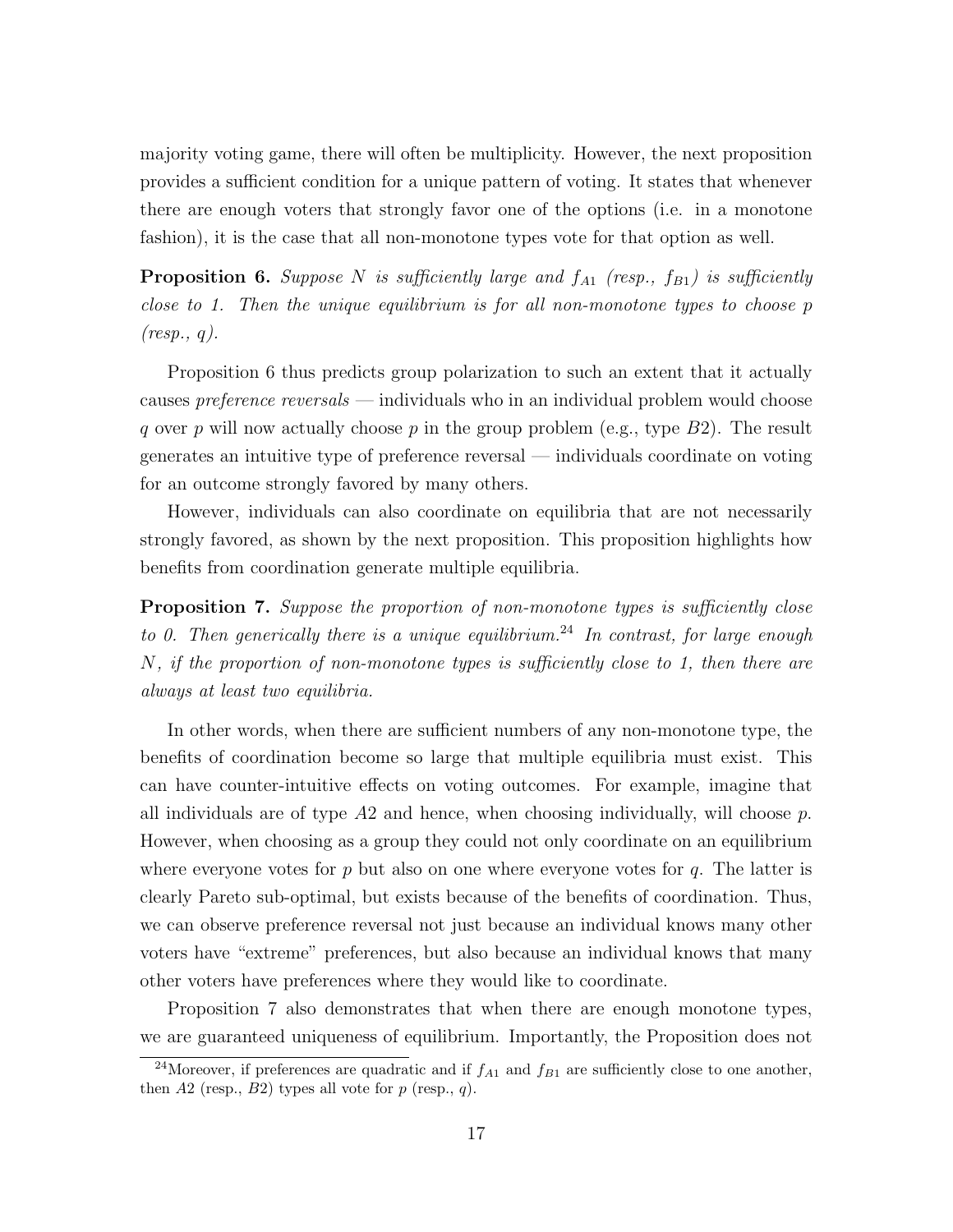state that in this equilibrium non-monotone types will coordinate on their actions, but only that it will be unique. The intuition is that with very few non-monotone types, although individuals may not know with certainty which option will be chosen, they know with near certainty, regardless of the voting behavior of non-monotone types, what the probability that p is chosen, that is, they know  $\beta$  with near certainty, which implies uniqueness.

We can consider what happens as the voting rules shift. Denote one option, without loss of generality  $p$ , as the status quo, and consider what happens as the threshold T needed to replace p with q increases from 50 percent in favor of  $q.^{25}$  Intuitively, as the threshold increases, the probability of  $q$  being chosen falls, and so non-monotone types become less likely to vote for  $q$ . Eventually, the unique equilibrium is for nonmonotone types to votes for p. Of course a similar result holds if q is made the "default" option.

**Proposition 8.** For sufficiently large N and a T sufficiently close to 1, as long as  $f_{A1}$  is bounded away from 0, the unique equilibrium is for all non-monotone types to vote for p.

Because voters care about what happens when they are not pivotal, and the uncertainty about what will happen hinges on the number of voters, the size of the group has important implications for behavior. If there are too few voters, then any given individual can have a large impact on the election. In the extreme case, when there are one or two voters, an individual is always pivotal. In contrast, as  $n$  grows large the probability of being pivotal goes to 0, but also the chosen outcome when a voter is not pivotal becomes known with (almost) certainty. The following proposition formalizes these results.

**Proposition 9.** For sufficiently small N types A2 and B2 always vote for p and q respectively. For a sufficiently large  $N$ , generically in all equilibria, all non-monotone types take the same action.

This proposition says that in large elections we should always expect to see preference reversals. Moreover, large elections will almost surely fail to aggregate preferences.

<sup>&</sup>lt;sup>25</sup>ERR consider an extreme form of voting rule, where a unanimous agreement must be made to shift away from the status quo.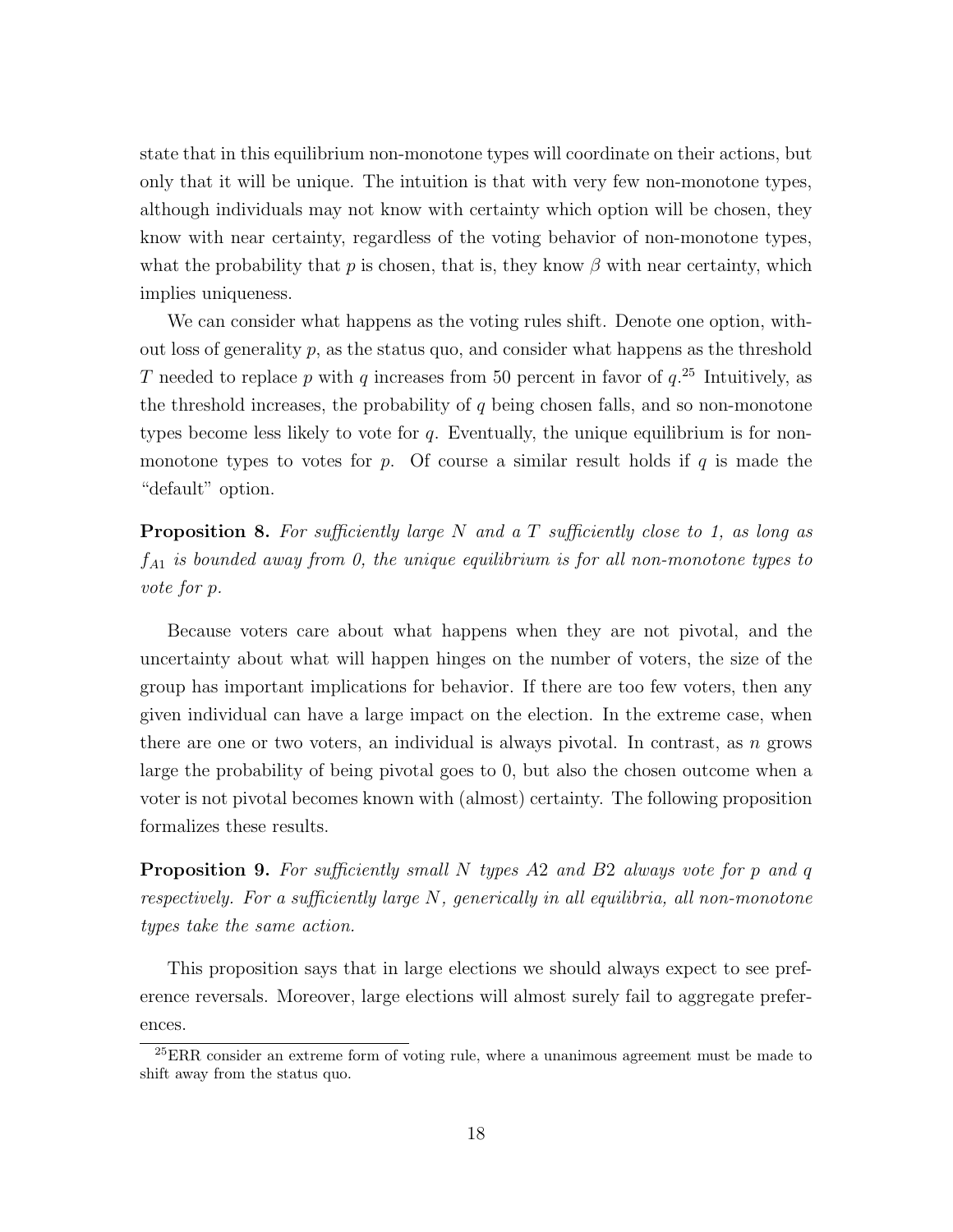## 5 Discussion

Our discussion of quasi-convex preferences has focused on preferences that are explicitly non-expected utility. However, as pointed out by Machina (1984), it is actually quite reasonable in many situations for an individual to exhibit quasi-convex preferences. Suppose an individual has expected utility preferences. If his payoffs depend not only on the chosen lottery (via the outcome that is realized from it), but also on an action that can be taken after the lottery is chosen, but before uncertainty is resolved (both the uncertainty about which lottery will be chosen, and the uncertainty about the outcome of the lottery), then the "induced" preferences observed over just the lottery choices will satisfy quasi-convexity. Suppose there are two individuals, facing two lotteries,  $p$  and  $q$ , between which they are both indifferent. There are three outcomes, and  $p$  is a binary lottery over the best and middle outcomes while  $q$ is a binary lottery over the best and worst outcomes. Both individuals are indifferent between  $p$  and  $q$ . The individuals vote as in our voting game. After voting, but before the chosen alternative is revealed, each individual can take one (and only one) of two "insurance" action;  $a_1$  or  $a_2$ . Action  $a_1$  fully insures against the realization of the middle outcome, but not the low outcome, while  $a_2$  insures against the realization of the low outcome, but not the middle outcome. Thus, even if the two individuals have expected utility preferences over lotteries, they have a strict incentive to coordinate their votes, because they would like to know which insurance action to take.

Because many applications focus on groups choosing between two options, we have also restricted our analysis to binary choices. Our results, however, are readily extended. For example, individuals will still exhibit a consensus effect. Imagine that the group must choose over  $\Omega$  possible lotteries, denoted  $p_1, \ldots, p_\Omega$ , and that an individual is indifferent between all of them. Then, so long as  $p_1$  (for example) is sufficiently likely to be chosen when he is not pivotal, the individual will vote for it pivotality.

One way of interpreting our results is in line with notions of reference dependence. Kőszegi and Rabin (2007) discuss how an individual may prefer p to q if expecting  $p$ , and q to p if expecting q. In line with this, our non-monotone individuals choose p if they think it is sufficiently likely that they will receive  $p$  regardless of their choice, and similarly for q. One way of interpreting this behavior is that individuals are disappointed when they receive outcomes in  $q$  and were expecting better outcomes in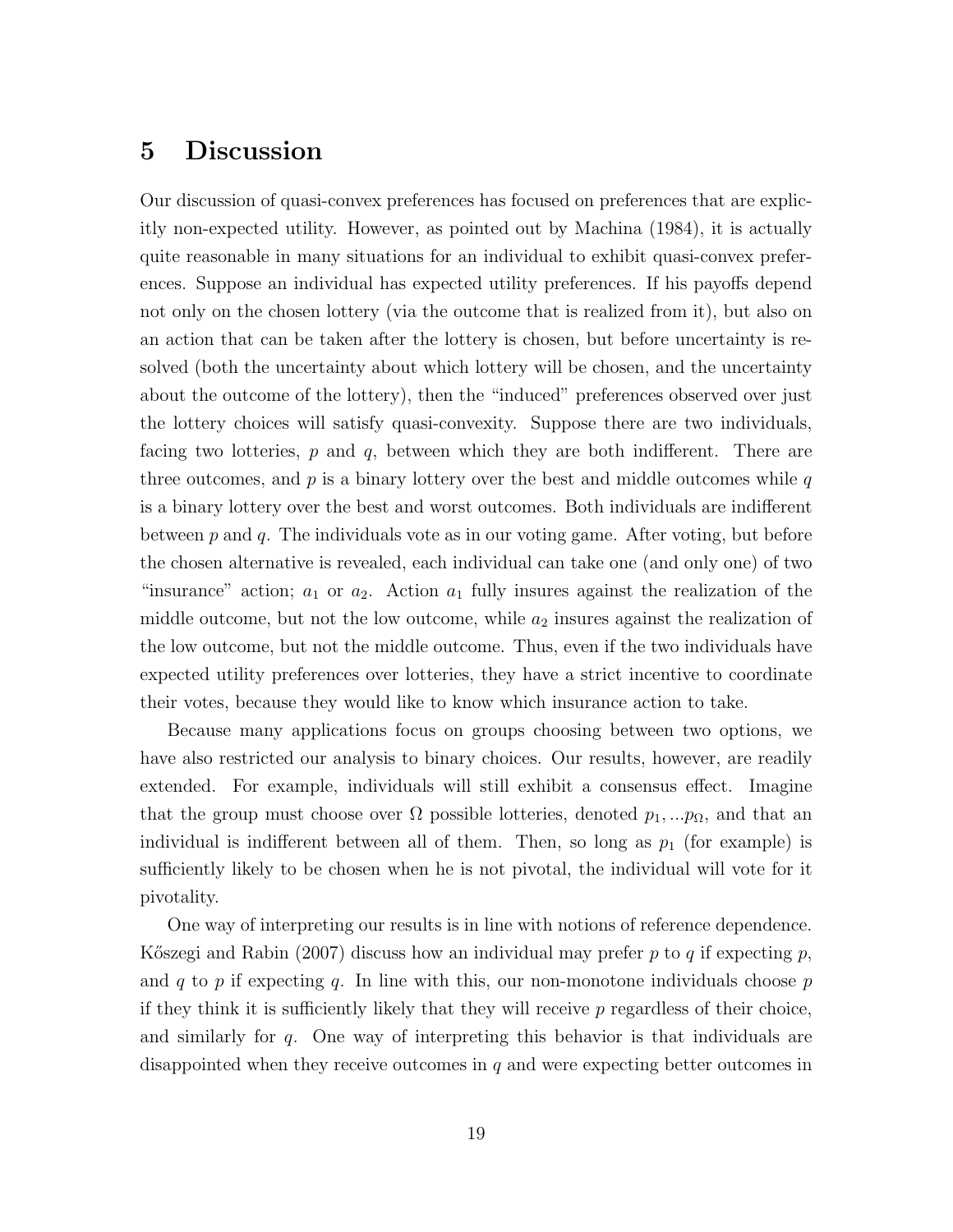$p$ , and vice versa. This complements the intuition given in Section 2.

### Relation to Stylized Facts

The bandwagon effect, as described in the introduction, is discussed in Simon (1954), Fleitas (1971), Zech (1976), and Gartner (1976), among others. It captures the idea that if individuals believe others will vote for a certain option, they themselves are more likely to vote for that option as well. Thus, it reflects the best response function of an individual. Abusing notation slightly, we will denote the fraction of individuals voting for p given voting pattern  $V^m$  as  $\mathbb{P}(\mathbb{V}^m)$  and for q as  $\mathbb{Q}(\mathbb{V}^m)$ . Let  $Z = \mathbb{P}(\mathbb{V}^m) - \mathbb{Q}(\mathbb{V}^m)$ , and observe that  $Z \in (-1+f_{A1}, 1-f_{B1})$ . The bandwagon effect describes the fact that if  $Z$  is large enough (close enough to 1) then any non-monotone type individual will strictly prefer to vote for  $p$ . Similarly, if  $Z$  is negative enough (close enough to -1) then any non-monotone type individual will strictly prefer to vote for q. For example, the results of Proposition 6 demonstrate the bandwagon effect: Z approaches 1 (resp., -1) as  $f_{A1}$  (resp.,  $f_{B1}$ ) approaches 1. In Proposition 7, as  $f_{A1} + f_{A2}$  goes to 0, Z can take on any number in  $(-1, 1)$ , thus the bandwagon effect guarantees two equilibria. The second part of Proposition 9 can also be interpreted in a similar manner — for a large enough  $N$ , Z is always sufficiently close to  $-1$  or 1.

Much of the discussion regarding group shift focuses on group polarization, where the group ends up having a more extreme decision than the aggregate of individuals' decisions in isolation. This has been documented in a variety of settings — for example, Isenberg, (1986), Myers and Lamm (1975), McGarty et al. (1992), Van Swol (2009), and Moscovici and Zavalloni (1969) — and has been of particular interest to researchers examining the effects of decisions by juries (such as Main and Walker, 1973, Bray and Noble, 1978, and Sunstein, 2002). In our simple stylized setting, we can analyze when, and why, group decisions may be more polarized than individual decisions. For simplicity, suppose there are no type  $C$  individuals. We can then measure the degree of polarization by the difference between the proportion of people who choose  $p$  relative to those who choose  $q$ . Thus, in individual choice settings  $|(f_{A1} + f_{A2}) - (f_{B1} + f_{B2})|$  is the relative strength of the support for p over q, while the corresponding measure of polarization in the group setting is  $|\mathbb{P}(\mathbb{V}^m) - \mathbb{Q}(\mathbb{V}^m)|$ . Group polarization occurs if  $|f_{A1} + f_{A2} - (f_{B1} + f_{B2})| < |\mathbb{P}(\mathbb{V}^m) - \mathbb{Q}(\mathbb{V}^m)|$ . Although it seems intuitive that the consensus effect generates group polarization, this is not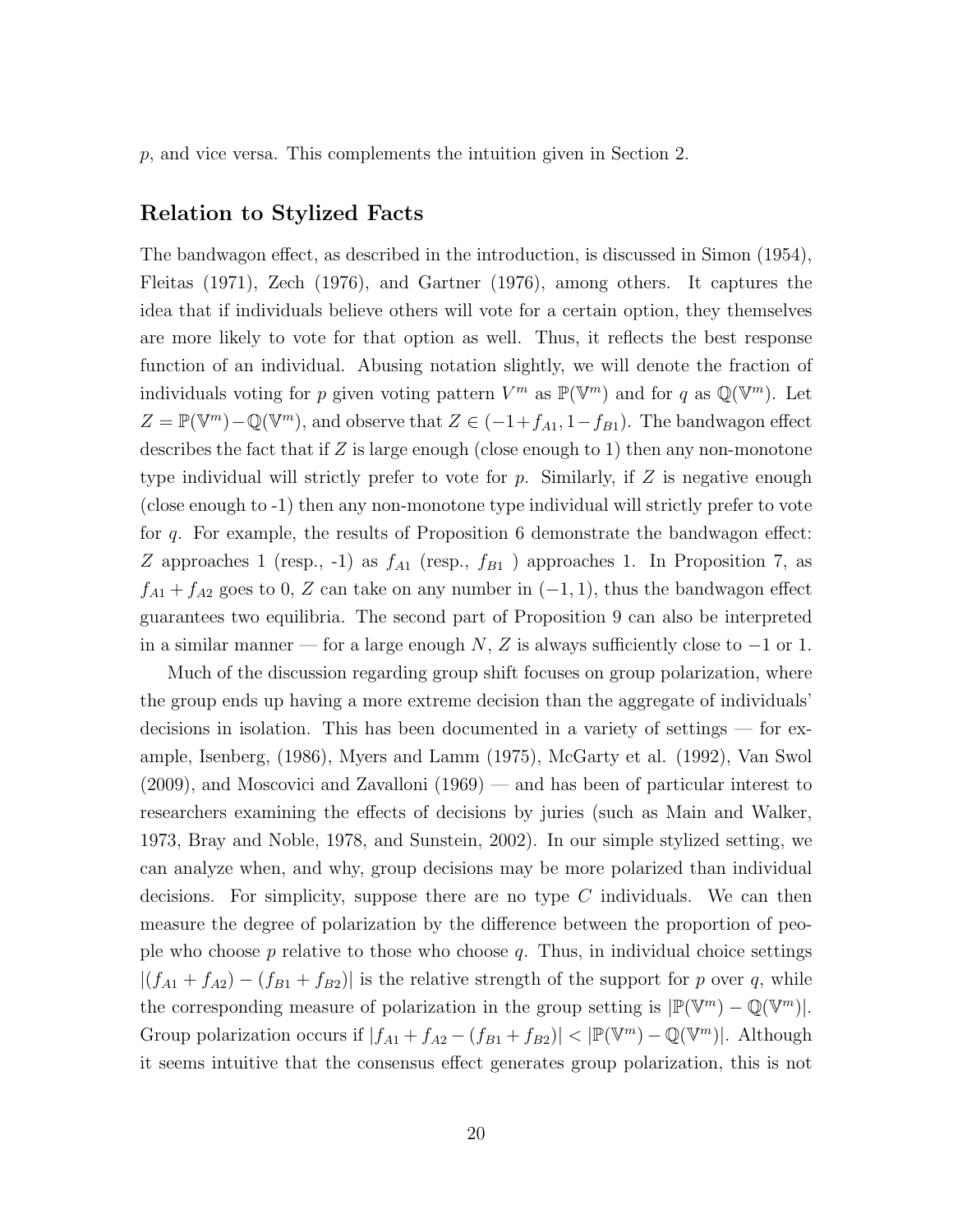necessarily true. While Proposition 6 guarantees that with large enough  $N$  the equilibrium exhibits group polarization, Propositions 7-9 do not necessarily guarantee this phenomenon, as whether or not polarization occurs depends on the shape of the preferences of the non-monotone types. In particular, fixing the distribution of types we can always find preferences for  $A2$  and  $B2$  types so that we get group *de-polarization* — that is  $|f_{A1} + f_{A2} - (f_{B1} + f_{B2})| > |\mathbb{P}(\mathbb{V}^m) - \mathbb{Q}(\mathbb{V}^m)|$ .

One explanation for group shifts is an explicit benefit of conformity or for being on the winning side (for example, Callander, 2007 , Hung and Plott, 2011 and Goeree and Yariv, 2015). Our model generates an endogenous cost of conformity; individuals are willing to vote against what they would choose in isolation in order to reduce the uncertainty of the outcome, or in other words to conform to what they expect to already happen. Their interest in doing so is not explicit, but rather depends on the distribution of types and expected number of voters.

The fact that individuals care about the voting patterns of others means that their willingness to vote (measured in terms of utils) can have different patterns compared to a situation where preferences are expected utility. For example, we can measure the amount an individual is willing to pay to have his vote cast for his lesser favored option, say p, compared to his more favored one, q, by  $U(p^*) - U(q^*)$ . The corresponding measure in an individual setting is  $U(p) - U(q)$ . With expected utility preferences both (i)  $U(p^*) - U(q^*) > 0$  if and only if  $U(p) - U(q) > 0$ ; and (ii)  $U(p^*) - U(q^*)$  is falling in the individual's probability of being pivotal.

Neither of these facts are necessarily true in our model. It should be clear from our results that we may have  $U(p) - U(q) > 0$  while  $U(p^*) - U(q^*) < 0$ . In this case, we immediately know that  $U(p^*) - U(q^*)$  is non-monotone in the probability of being pivotal. This is because as the probability of being pivotal goes to 0 (as N goes to infinity) it must be the case that  $U(p^*) - U(q^*)$  converges to 0.<sup>26</sup> It can also be the case that although  $N > 1$ ,  $U(p^*) - U(q^*) \ge U(p) - U(q)$ ; although as N goes to infinity  $U(p^*) - U(q^*)$  converges to 0, it may actually (locally) increase in N in a certain region.<sup>27</sup>

<sup>&</sup>lt;sup>26</sup>The non-monotonicity pattern does not rely on observing a preference reversal, that is, on  $U(p) - U(q)$  and  $U(p^*) - U(q^*)$  having opposite signs.

 $^{27}$ A similar construction can be shown to be true for the willingness to pay to vote: even though N has increased, an individual's willingness to pay to actually vote may increase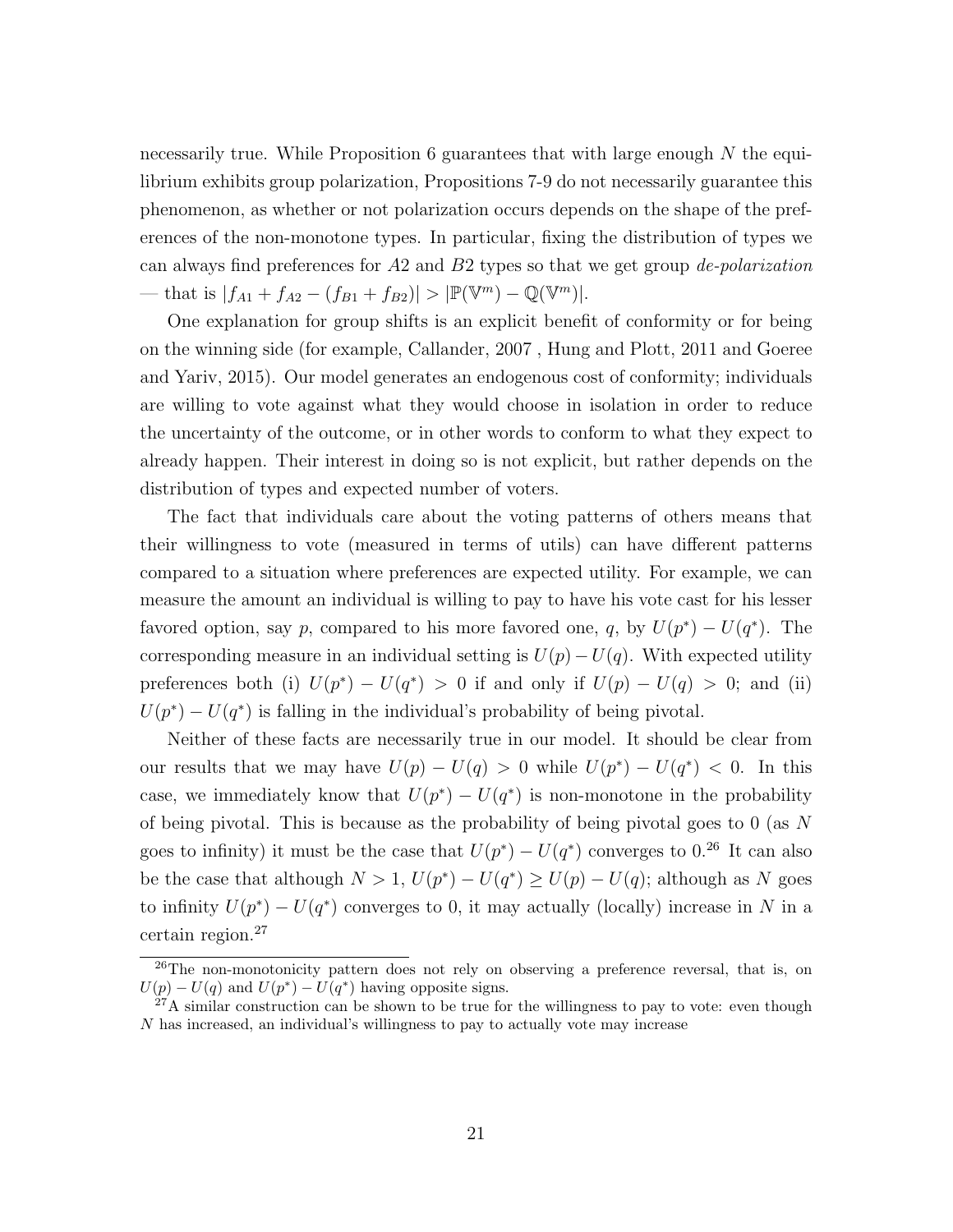### Related Literature

Political scientists and economists have long recognized that with either voluntarycostless or compulsory voting, an equilibrium exists where all individuals always vote for Option 1 (or all vote for Option 2). These equilibria, which involve coordination with expected utility preferences, are knife-edge cases, in the sense that some individuals are exactly indifferent between voting for either of the two options. Thus, the equilibrium is not robust to small costs or to uncertainty about the number of voters (as in the Poisson model). In contrast, voters in our model may strictly prefer exhibit preference reversals in group situations, and so our results are robust to small perturbations, in line with the fact that we obtain our results while explicitly incorporating uncertainty about the number of voters. And as our results show, although we do not observe such coordination equilibrium in the game with expected utility preferences, we do with quasi-convex preferences.

Our results are related to the large literature on understanding voting and the aggregation of preferences or information in elections.<sup>28</sup> The literature has made two assumptions regarding how individuals value outcomes. The first, as we made in this paper, is the assumption of private values. In this case, with expected utility preferences and either compulsory or costless voting, all voters vote sincerely (i.e., individuals vote as part of the group in the same way they would choose in isolation) and all individuals vote. Thus preferences are aggregated, in the sense that not only is the correct outcome chosen, but the true proportion of supporters of each side is also revealed (although not the strength of preference), modulo indifference. These results stand in contrast to what we obtain, where we find equilibria (sometimes unique) in which individuals do not vote sincerely and, moreover, we can generate pareto-dominated equilibria where preferences are not aggregated properly. Thus, with violations of expected utility, even in situations most amenable to sincere voting and preference-aggregation, we find failure of these two properties.

If voting is costly (but still under the private values assumption), then as Ledyard

<sup>28</sup>An important distinction is that while we assume that alternatives in the voting game are lotteries, most papers suppose they are final outcomes. Of course, this complicates thinking about our results in relation to the pre-existing literature; for example, in a common-values setting, private signals would then need to be about a particular outcome in the support of  $p$  or  $q$ . We nevertheless believe our assumption is natural in many instances; for example, if voters value candidates by what policies they will implement and there is a degree of uncertainty about what campaign promises candidates will actually follow through with.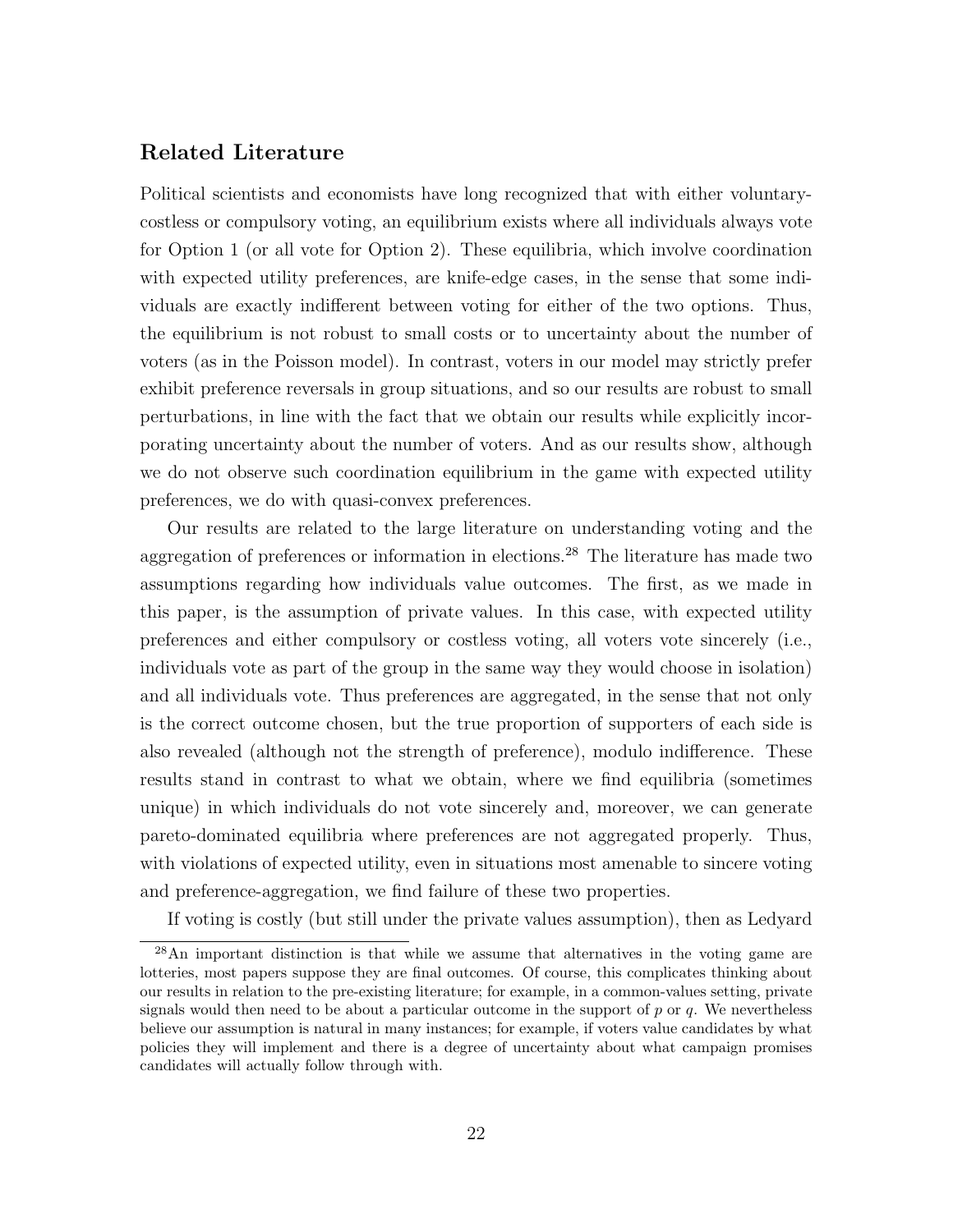(1981, 1984), and Palfrey and Rosenthal (1983, 1985) point out, individuals need to trade off the cost versus the benefit of voting, namely the chance of being pivotal. Recent studies, including Borgers (2004), Krasa and Polborn (2009), and Taylor and Yildrim (2010), have analyzed issues of sincere voting and aggregation of preferences. Although, as expected, voters who do vote (and not all will) will vote sincerely, it is not the case that preferences will be properly aggregated.<sup>29</sup> Taylor and Yildrim (2010) show that in large elections where the lower bounds of the costs are strictly positive, the winning outcome is determined in large part by the cost distributions. Specifically, as the size of the electorate grows, they find that only individuals with the lowest possible costs vote. Moreover, each outcome is equally likely to win the election if and only if the lower bounds of the cost distribution of each set of supporters is equal. Otherwise, the outcome whose supporters have a lower cost distribution is more likely. Non-expected utility preferences will act only to further reduce the informativeness of elections, as voters may no longer even vote sincerely.

The other assumption in the literature is that outcomes have a common value component across voters. Individual voters receive signals about that common value component. Austen-Smith and Banks (1996) noted that individuals in common-value settings where voting is compulsory may vote in an insincere way, for strategic reasons, and so choices made in isolation can differ from that made as part of a group. Building on this insight, and again with compulsory voting, Feddersen and Pesendorfer (1998) show that sincere voting is in fact not an equilibrium, yet information is still aggregated correctly in large elections. Krishna and Morgan (2012) demonstrate that if participation is voluntary (either free or costly) all equilibira involve sincere voting, as well as positive participation, and information is aggregated in large elections (although, as Feddersen and Pesendorfer, 1996, show, some voters strictly prefer to abstain even when voting is costless).<sup>30</sup> Changing the assumption of expected utility to quasi-convexity will substantially alter the findings of this vein of the literature. Voters may vote insincerely not only for strategic reasons but also for reasons related

<sup>29</sup>In standard voting models the motivation to abstain is either because of an explicit cost of voting or because of a concern of voting for the wrong candidate. The motivation for voting is to ensure that in situations where the vote would have been pivotal, the right candidate is chosen. With quasi-convex preferences, there is an additional motivation: when pivotal, the voter wants to ensure that their vote also reduces the randomness of the outcome.

<sup>30</sup>Ghosal and Lockwood (2009), Feddersen and Pesendorfer (1999), Feddersen and Pesendorfer (1997) and Krishna and Morgan (2011) consider elections where both components are at play. They typically examine under what conditions efficiency occurs and find strategic abstention.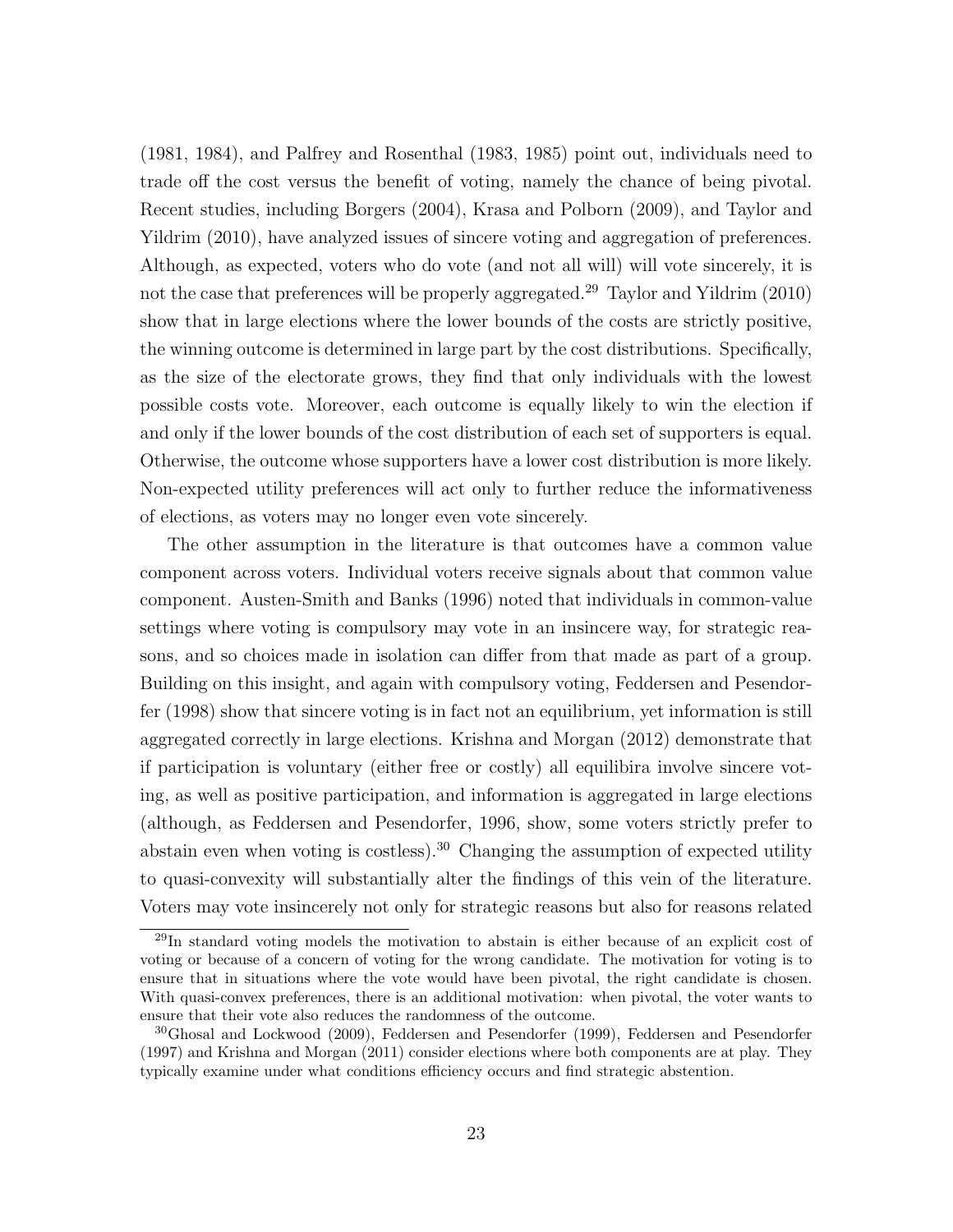to their desire to reduce the randomness of the election. These motivations for insincere voting will impede information aggregation. It can still be the case that voters may prefer to abstain even when voting is costless, although because voters have a desire to reduce randomness in outcomes, they have an added incentive to participate.

A simple example can highlight this issue. Suppose there are five voters in a majority rule election. Voters 1 and 2 are partisans and will always vote for option  $p$ (as specified below). Voters 3, 4, and 5 care about both what state will be realized and what alternative was chosen; in particular, they want to match the chosen alternative to the state. There are two equally likely states,  $s_p$  and  $s_q$ . Suppose there are three final outcomes  $\bar{x} > x > \underline{x}$ . The alternatives are two lotteries p and q. p (resp., q) gives x with probability  $\rho$  regardless of the state, and  $\bar{x}$  with probability  $1 - \rho$  if the state is  $s_p$  (resp.,  $s_q$ ), and  $\underline{x}$  with probability  $1 - \rho$  if the state is  $s_q$  (resp.,  $s_p$ ). Finally, voters 3 and 4 receive perfectly revealing private signals about the state prior to voting, while voter 5 receives no signal at all.

If all voters have expected utility preferences, then consider a situation where Voters 3 and 4 always vote in accordance with their perfectly revealing signals. Voter 5 now wants to condition her vote on being pivotal. Voter 5 knows that the only time she is pivotal is when the state is  $s_q$  (otherwise all other four voters are voting for p). Thus, she should always cast her vote for q. It is easy to show that such behavior on the parts of voters 3, 4, and 5 constitute an equilibrium which aggregates information.

Now, to make the minimal deviation from the standard model, suppose only voter 5 has quasi-convex preferences (everyone else still has expected utility preferences), that are non-monotone preferences between  $p$  and  $q$ . Since states are equally likely,  $p^* = p$  and  $q^* = \frac{1}{2}$  $rac{1}{2}p + \frac{1}{2}$  $\frac{1}{2}q$ . One can easily construct preferences such that  $p^*$  is preferred to  $q^*$ . In this case there will be no equilibrium that aggregates information.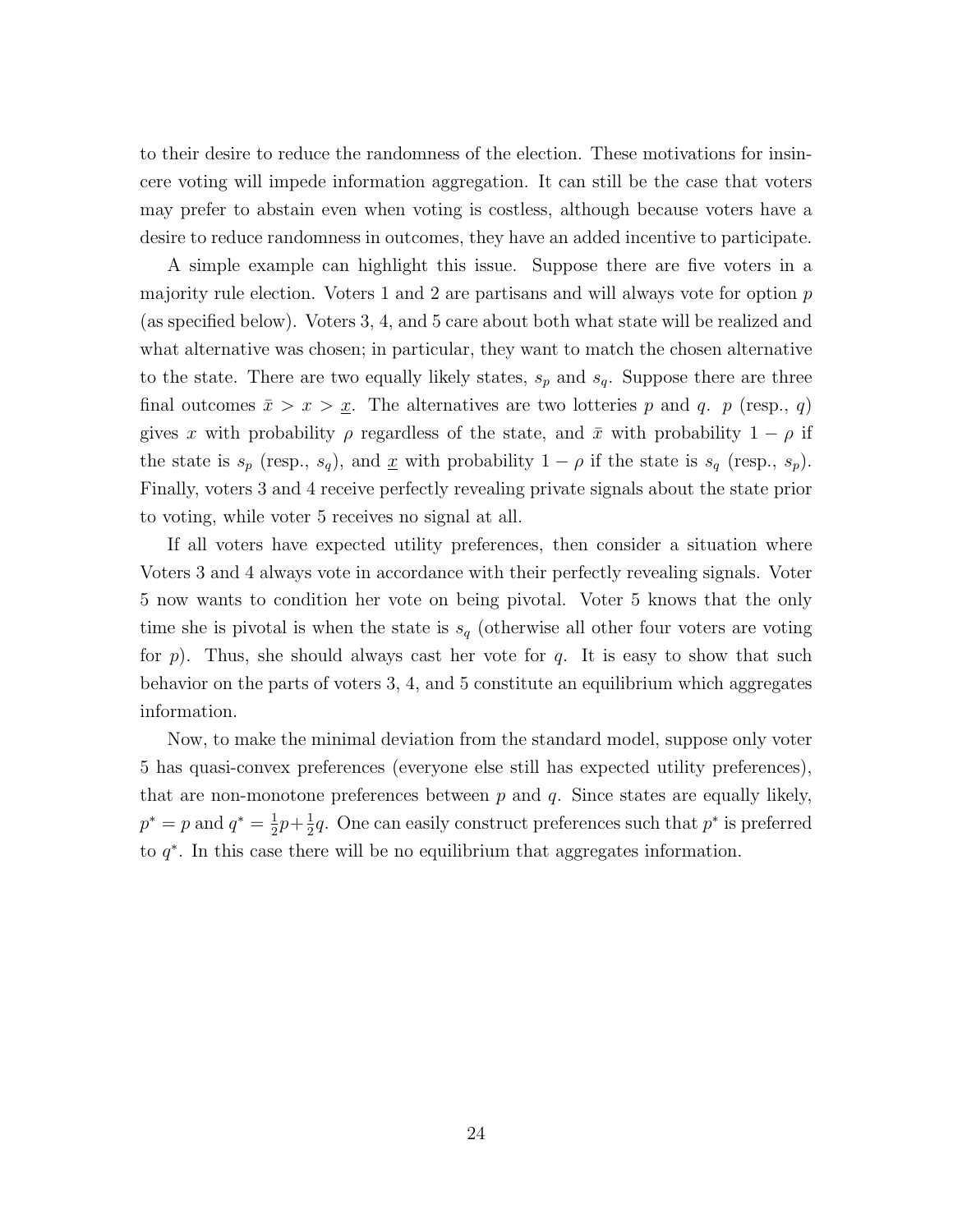### 6 Appendix: Proofs

Before we discuss the proofs, whenever we consider two arbitrary options  $p$  and  $q$ , we adopt the following normalization: Recall that for all values of  $\alpha, \beta \in [0, 1], q^*$ and  $p^*$  are on the line segment connecting q and p in some multidimensional simplex. In order to simplify notation, we will rotate the probability simplex so that for any given  $p$  and  $q$  under consideration, this line segment runs from the origin through  $e_1 = (1, 0, 0, 0...)$  and associate q with the origin. Moreover, we can now focus on the 1 dimensional case, and think of the line segment connecting 0 and 1 where we associate q with 0 and p with 1. We will thus associate a lottery  $zp + (1 - z)q$  for  $z \in [0,1]$  with the point z. Note that since  $p^* - q^* = \alpha(p-q) = \alpha$ , we have that  $p^* \geq q^*$  given our normalization.

Moreover, we fix representation of the preference relation  $\succeq$  for each given type  $V<sub>Γ</sub>$ , which can depend on the type Γ (we will frequently omit the dependence on Γ to simplify notation). For  $z', z'' \in [0,1]$ , let  $\gamma(z', z'') = V(z') - V(z'')$  measure the utility gap between  $z'$  and  $z''$ . Observe that  $\gamma$  depends on the exact representation V. However, we will be concerned with ordinal rather than cardinal properties of  $\gamma$ and  $V$ .

**Lemma**  $1 \succeq$  satisfies strict quasi-convexity if and only if for all p and q such that  $p \sim q$  there exists a  $z^* \in (0, 1)$  such that V is strictly decreasing on  $[0, z^*]$  and strictly increasing on  $[z^*, 1]$ .

**Proof of Lemma 1:** First we show the *if* part. Observe that the assumption implies that  $V(z) < V(p) = V(q)$  for all  $z \in (0, 1)$ . This implies quasi-convexity since it holds for arbitrary p and q such that  $p \sim q$ .

We now show the *only if* part. Suppose not. Then for some pair  $p$  and  $q$  such that  $p \sim q$  there is no  $z^*$  with the properties as in the premise. This implies that there exists at least one interior local maximum, denoted  $Z \in (0,1)$ . Then, by continuity, there exists a neighborhood  $[\underline{z}, \overline{z}] \ni Z$  such that  $V(\underline{z}) = V(\overline{z}) \leq V(Z)$ , violating strict quasiconvexity.  $\Box$ 

**Lemma 2** For all p and q such that  $p \sim q$  there exists a  $z^* \in (0,1)$  such that V is strictly decreasing on  $[0, z^*]$  and strictly increasing on  $[z^*, 1]$ , if and only if for all p and q such that  $p \sim q$  and  $\alpha \in (0,1)$ , there exists a pair  $z', z'' \in [0,1]$  with the following three properties:

1. 
$$
z' - z'' = \alpha
$$
 and  $\gamma(z', z'') = 0$ .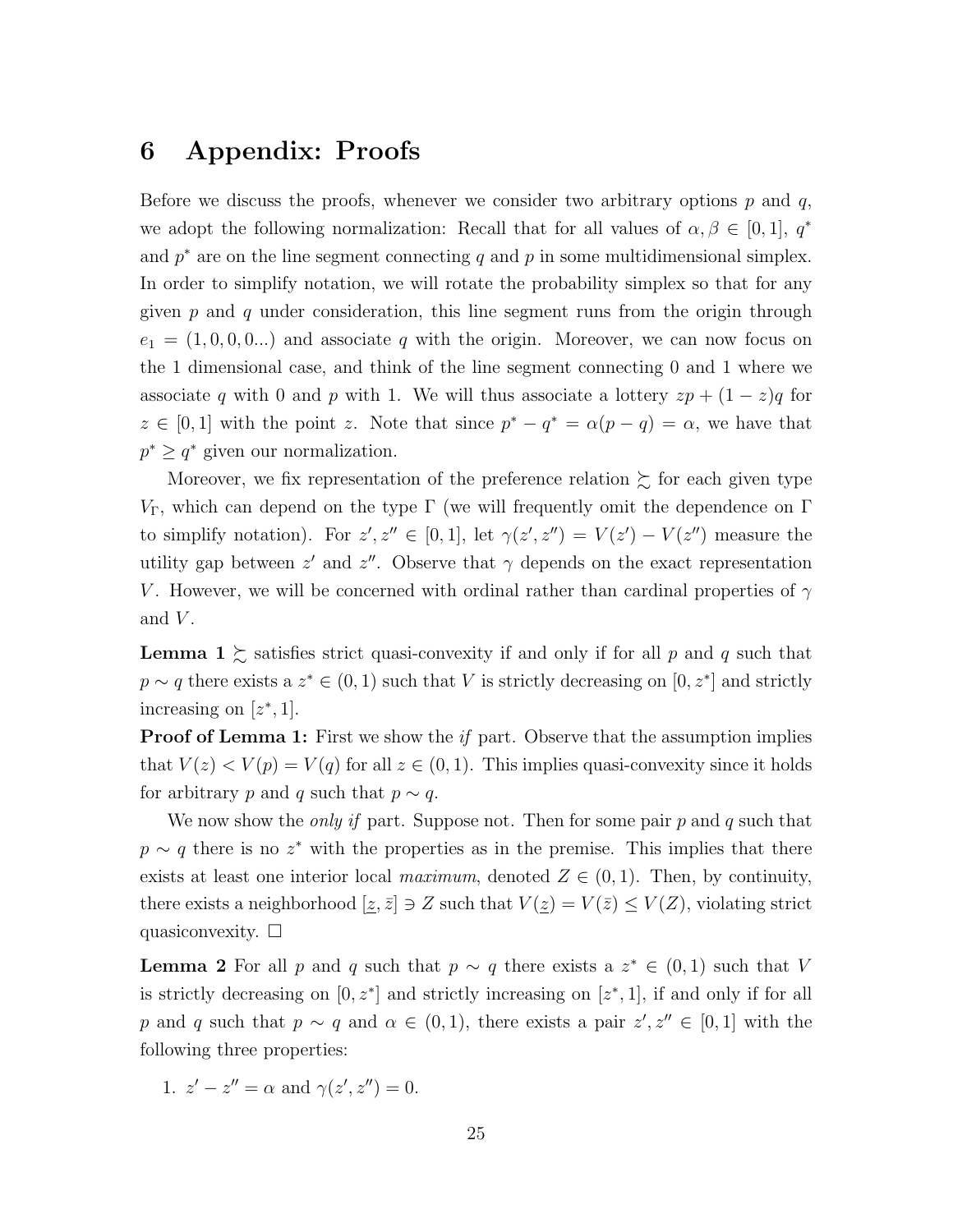- 2. For all  $\tilde{z}' > z'$ ,  $\tilde{z}'' > z''$ , and  $\tilde{z}' > \tilde{z}''$ ,  $\gamma(\tilde{z}', \tilde{z}'') > 0$ .
- 3. For all  $\tilde{z}' < z'$ ,  $\tilde{z}'' < z''$ , and  $\tilde{z}'' < \tilde{z}'$ ,  $\gamma(\tilde{z}', \tilde{z}'') < 0$ .

**Proof of Lemma 2:** We prove the only if part first. To see that 1 is implied, first consider all pairs  $z', z''$  such that  $z' - z'' = \alpha$ . Observe that both  $\gamma(1, 1 - \alpha) > 0$  and  $\gamma(\alpha, 0)$  < 0 hold by definition. By continuity there must be a point  $z \in [\alpha, 1]$  such that  $\gamma(z, z - \alpha) = 0$ .

To see that 2 is implied, observe that since  $\gamma(z', z'') = 0, z^* \in [z', z'']$  (if not, then the line [0, 1] would have at least two local minima, a contradiction). There are two cases. If  $\tilde{z}'' > z^*$ , then by Lemma 1 we have  $\gamma(\tilde{z}', \tilde{z}'') > 0$ . In contrast, if  $\tilde{z}'' < z^*$  then  $V(\tilde{z}'') < V(z'')$ , and since  $V(\tilde{z}') > V(z')$ , we have  $V(\tilde{z}') > V(\tilde{z}'')$ , or  $\gamma(\tilde{z}',\tilde{z}'') > 0$ . The proof that 3 is implied is exactly analogous.

To prove the if part, suppose it is not the case so that there is an interior local maxima in the interval, denoted  $Z \in (0,1)$ . Then, by continuity, there exists a neighborhood  $[\underline{z}, \overline{z}] \ni Z$  such that  $V(\underline{z}) = V(\overline{z})$ . Thus there exists an  $\alpha'$  such that  $\underline{z} - \overline{z} = \alpha'$ . Observe that the pair  $\underline{z}, \overline{z}$  satisfies condition 1, but not conditions 2 or 3.  $\Box$ 

**Proof of Proposition 1:** By construction  $p^* - q^* = \alpha$ . Given that, Condition 1 implies that at  $\beta^*$  we have  $p^* = z'$  and  $q^* = z''$ . By Conditions 2 and 3 of Lemma  $2, \beta > \beta^*$  (resp.,  $\beta < \beta^*$ ) implies that  $\gamma(p^*, q^*) > 0$  (resp., < 0). Conversely, the pair  $p^*, q^*$  at  $\beta^*$  satisfies the properties of  $z', z'' \in [0, 1]$  in Lemma 2.  $\Box$ 

**Proof of Corollary 1:** Wakker (1994) shows that convexity of g is equivalent to quasi-convexity of preferences. The result follows from Proposition 1.  $\Box$ 

**Proof of Proposition 2:** Recall that quadratic preferences imply mixture symmetry (Chew, Epstein and Segal, 1991). The preference relation  $\succeq$  satisfies mixture symmetry if for all  $p, q \in \Delta$  and  $\lambda \in [0, 1],$ 

$$
p \sim q \Rightarrow \lambda p + (1 - \lambda) q \sim \lambda q + (1 - \lambda) p
$$

Suppose  $q \sim p$ . By mixture symmetry, we have

$$
q^* = [a + (1 - a)(1 - b)]q + (1 - a)bp \sim (1 - a)bq + [a + (1 - a)(1 - b)]p \equiv \hat{q}
$$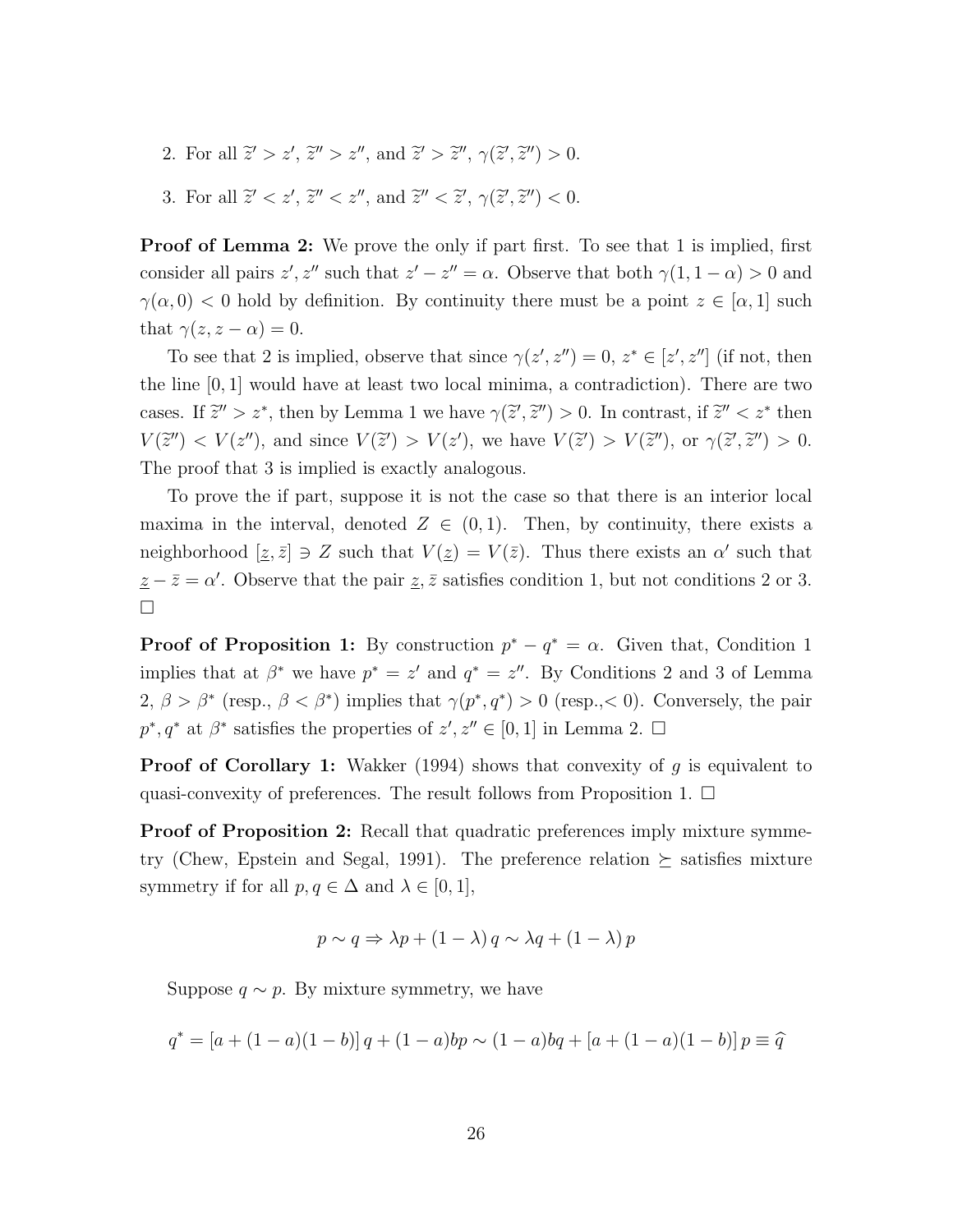If  $\beta$  < 0.5,  $k = \frac{(1-a)(1-2b)}{a+(1-a)(1-2b)}$  $\frac{(1-a)(1-2b)}{a+(1-a)(1-2b)}$  ∈ (0, 1) and we have  $p^* = kq^* + (1-k)\hat{q}$ . By strict quasi-convexity  $q^* \succ p^*$ .

Moreover, by mixture symmetry we have

$$
p^* = (1 - a)(1 - b)q + [a + (1 - a)b]p \sim [a + (1 - a)b]q + (1 - a)(1 - b)p \equiv \hat{p}
$$

If  $\beta > 0.5$ ,  $l = \frac{(1-a)(2b-1)}{a+(1-a)(2b-1)} \in (0,1)$  and we have  $q^* = lp^* + (1-l)\hat{p}$ . By strict quasi-convexity  $p^* \succ q^*$ .

And if  $\beta = 0.5$  and  $q \sim p$  then, by mixture symmetry,

$$
q^* \sim \hat{q} = (1-a)bq + [a + (1-a)(1-b)]p = (1-a)(1-b)q + [a + (1-a)b]p = p^*
$$

and hence  $q \sim p \Rightarrow q^* \sim p^*$ 

To show the other direction, suppose preferences do not satisfy strict quasiconvexity everywhere. If preferences satisfy betweenness someplace, then in that region the decision-maker is indifferent to convexification. If preferences satisfy strict quasi-concavity somewhere, then we observe an anti-consensus effect in that region.  $\Box$ 

**Proof of Corollary 2:** Masatlioglu and Raymond (2015) show that under  $\mathbb{CPE}_M$ , individuals are loss averse if and only preferences are strictly quasi-convex. Moreover, they show that if preferences can be represented with  $V_{\text{CPE}_M}$  then they also have a quadratic representation. The result follows.  $\Box$ 

Proof of Corollary 3: The equivalence of 1, 2, and 3 is shown by ERR. The equivalence of 3 and 4 is Proposition 1.  $\Box$ 

**Proof of Example 1:** This utility functional does not exhibit Allais-type behavior. To see this, denote the probability of h by q and the probability of l by p. The utility of a lottery  $(h, q; m, 1 - p - q, l, p)$  is then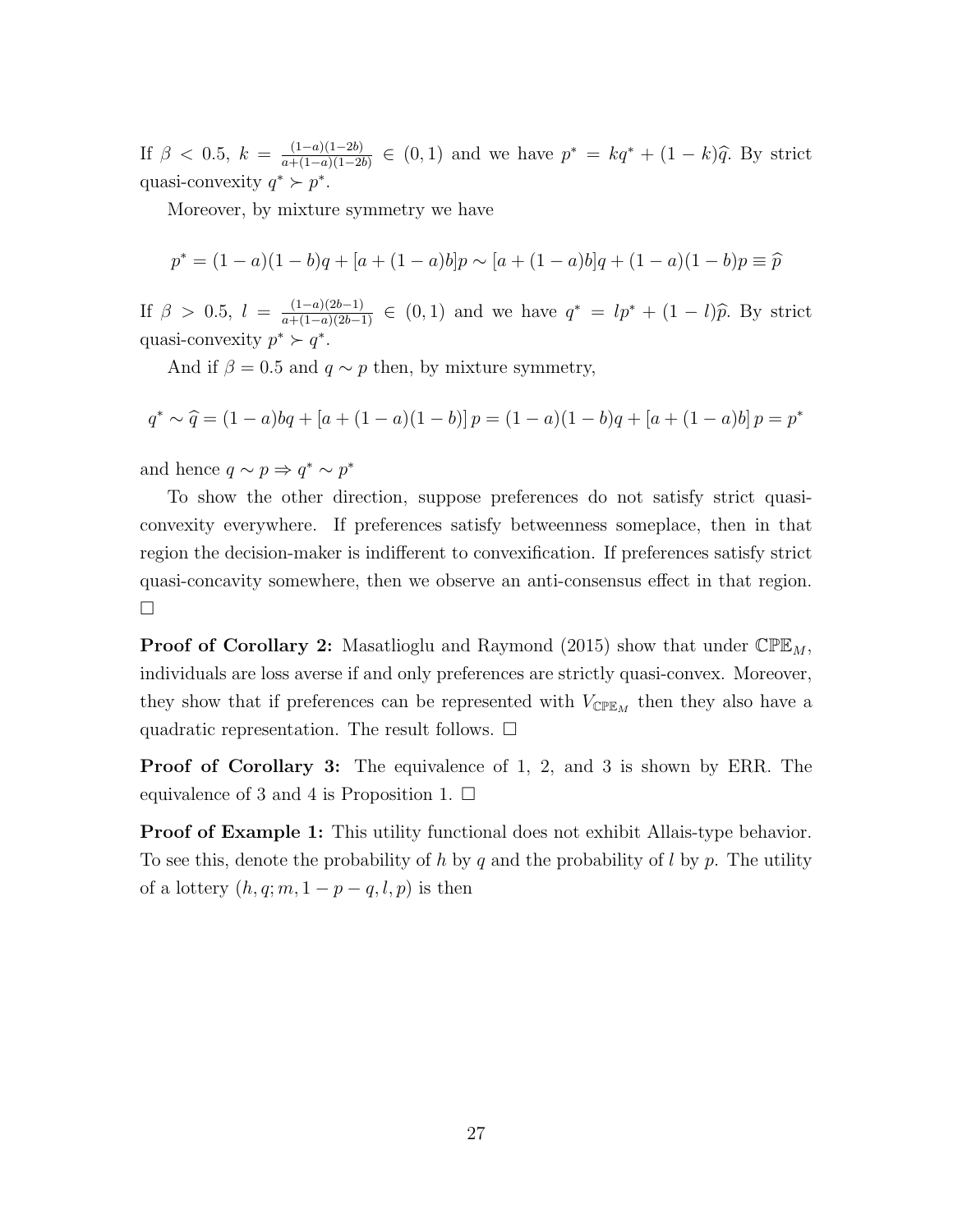$$
p^{2}[\phi(m, m) - 2\phi(m, l) + \phi(l, l)]
$$
  
+  $pq[-2\phi(h, m) + 2\phi(h, l) + 2\phi(m, m) - 2\phi(m, l)]$   
+  $q^{2}[\phi(h, h) - 2\phi(h, m) + \phi(m, m)]$   
+  $p[-2\phi(m, m) + 2\phi(m, l)]$   
+  $q[2\phi(h, m) - 2\phi(m, m)]$   
+  $\phi(m, m)$ 

First, we will normalize the utility values. Chew, Epstein and Segal (1991) show that  $\phi$  is unique up to affine transformation. So we will set  $\phi(m, m) = 0$  and  $\phi(m, l) =$  $\phi(l,m) = -1$  (recall that  $\phi(m,m) \geq \phi(l,m)$  by monotonicity). The other relevant values of  $\phi$  will be stated below.

Second, recall that Allais-type behavior is equivalent to indifferent curves fanning out in the probability simplex, where the value of  $p$  is on the horizontal axis and that of q on the vertical axis. Fanning out is equivalent to the slopes of the indifference curves becoming less steep moving horizontally in the simplex. The slope of the indifference curves is equal to

$$
\mu(p,q) = -\frac{2p[2 + \phi(l,l)] + q[-2\phi(h,m) + 2\phi(h,l) + 2] - 2}{p[-2\phi(h,m) + 2\phi(h,l) + 0 + 2] + 2q[\phi(h,h) - 2\phi(h,m)] + [2\phi(h,m)]}
$$

Taking the derivative  $\frac{\partial \mu(p,q)}{\partial p}$  and observing that its denominator is always positive, we know that to determine its sign (which tells us whether we get fanning out or fanning in) we only need to consider its numerator.

First, we focus on fanning out along the  $p - axis$ , and so will set  $q = 0$  after calculating  $\frac{\partial \mu(p,q)}{\partial p}$ . Note that the derivative of the numerator of  $\mu(p,q)$  with respect to p is  $2[2 + \phi(l, l)]$ , while the derivative of the denominator of  $\mu(p, q)$  with respect to p is  $[-2\phi(h,m) + 2\phi(h,l) + 2]$ . We also have that at  $q = 0$ , the numerator of  $\mu(p,q)$  equals  $2p[2+\phi(l,l)]-2$  and the denominator of  $\mu(p,q)$  equals  $p[-2\phi(h,m)+$  $2\phi(h,l) + 2] + [2\phi(h,m)]$ . Therefore, the numerator of  $\frac{\partial \mu(p,q)}{\partial p}$  equals  $-4\phi(h,m)$ .  $4\phi(l, l)\phi(h, m) - 4\phi(h, l) - 4$ , meaning that we get fanning out horizontally along  $q = 0$  if and only if

$$
-\phi(h, m) - \phi(h, l) - 1 - \phi(l, l)\phi(h, m) < 0
$$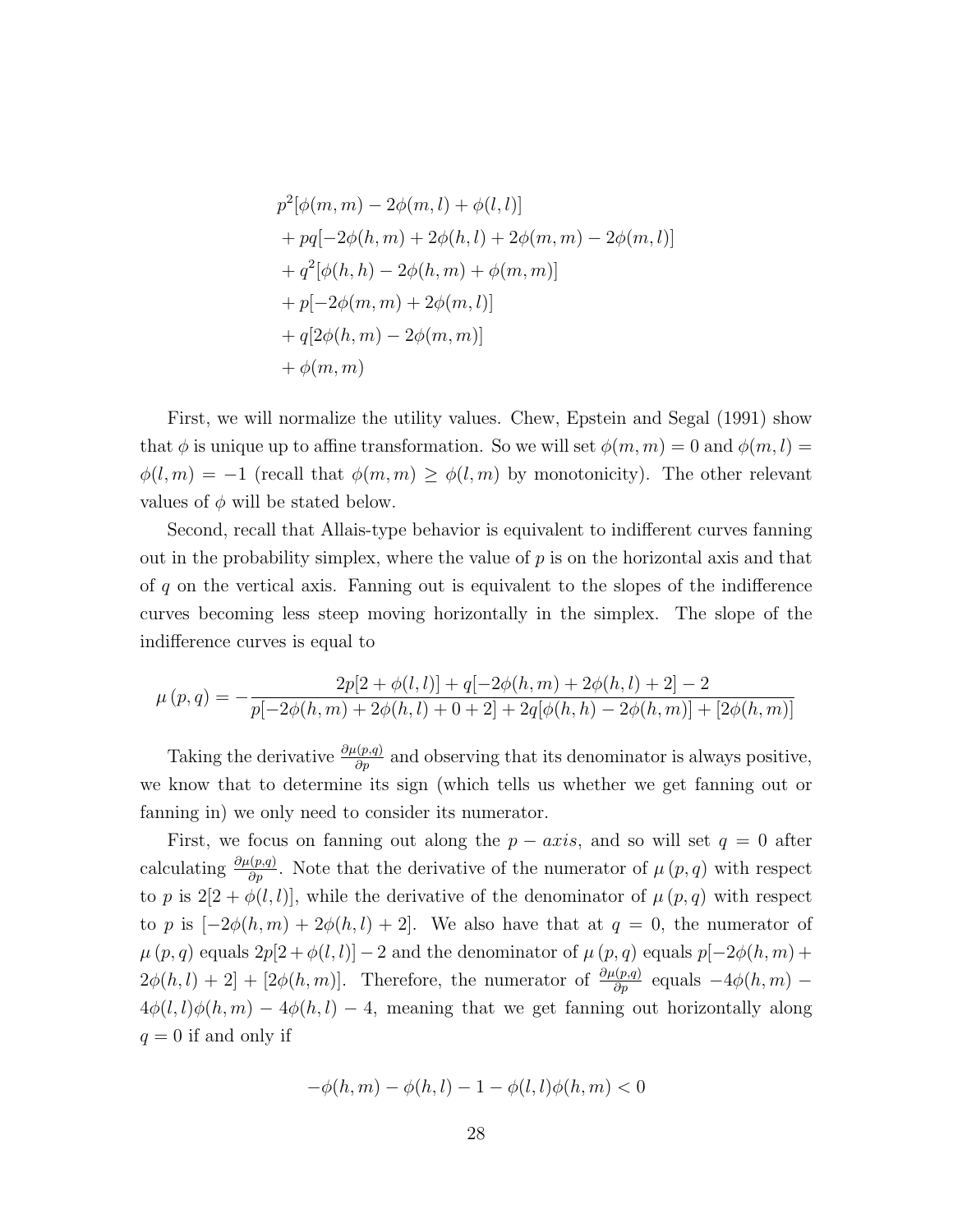Given our specified v and w functions, we can represent  $\phi$  using a matrix

$$
\left(\begin{array}{ccc} \phi(l,l) & \phi(l,m) & \phi(l,h) \\ \phi(l,m) & \phi(m,m) & \phi(m,h) \\ \phi(l,h) & \phi(m,h) & \phi(h,h) \end{array}\right)
$$

Substituting in our actual values (only for the lower triangle, because of the symmetry of  $\phi$ ) gives

$$
\left(\begin{array}{ccc} 2 & \phi(l,m) & \phi(l,h) \\ 3.5 & 6 & \phi(m,h) \\ 6 & 10 & 16 \end{array}\right)
$$

To normalize  $\phi(m, m) = 0$  and  $\phi(m, l) = -1$ , we subtract 6 from all payoffs and then divide by 2.5. This yields the  $\phi$  matrix

$$
\left(\begin{array}{ccc}-8/5 & \phi(l,m) & \phi(l,h)\\-1 & 0 & \phi(m,h)\\0 & 8/5 & 4\end{array}\right)
$$

We then have  $-\phi(h, m) - \phi(h, l) - 1 - \phi(l, l)\phi(h, m) = -1/25 < 0$ , so indifference curves are fanning out. This proves fanning out along the line  $q = 0$ .

In order to extend fanning out throughout the unit simplex, we use the notion of expansion paths, defined by Chew, Epstein and Segal (1991). We will use their definition, tailored to our example, which is as follows.

Given three outcomes  $l < m < h$ , consider the probability simplex (i.e. triangle) over those three outcomes, as described in the text (where  $q$  denotes the probability of h and p the probability of l). Suppose that indifference curves in this space are always differentiable inside the simplex, where, as above,  $\mu(p,q)$  denotes the slope of the indifference curve passing through any given point  $(p, q)$ . An expansion path collects the set of all points, the indifference curve through which have the same slope (that is,  $(p, q)$  and  $(p', q')$  are on the same expansion path if  $\mu(p, q) = \mu(p', q')$ .)

Chew, Epstein and Segal (1991) show that for quadratic preferences which are not expected utility, expansion paths are linear (in the case of expected utility all points in the simplex are in the same expansion path). Moreover, they show that either<sup>31</sup>

• no two expansion paths intersect (in other words expansion paths are parallel);

<sup>31</sup>See Lemmas A2.2-5 in their paper.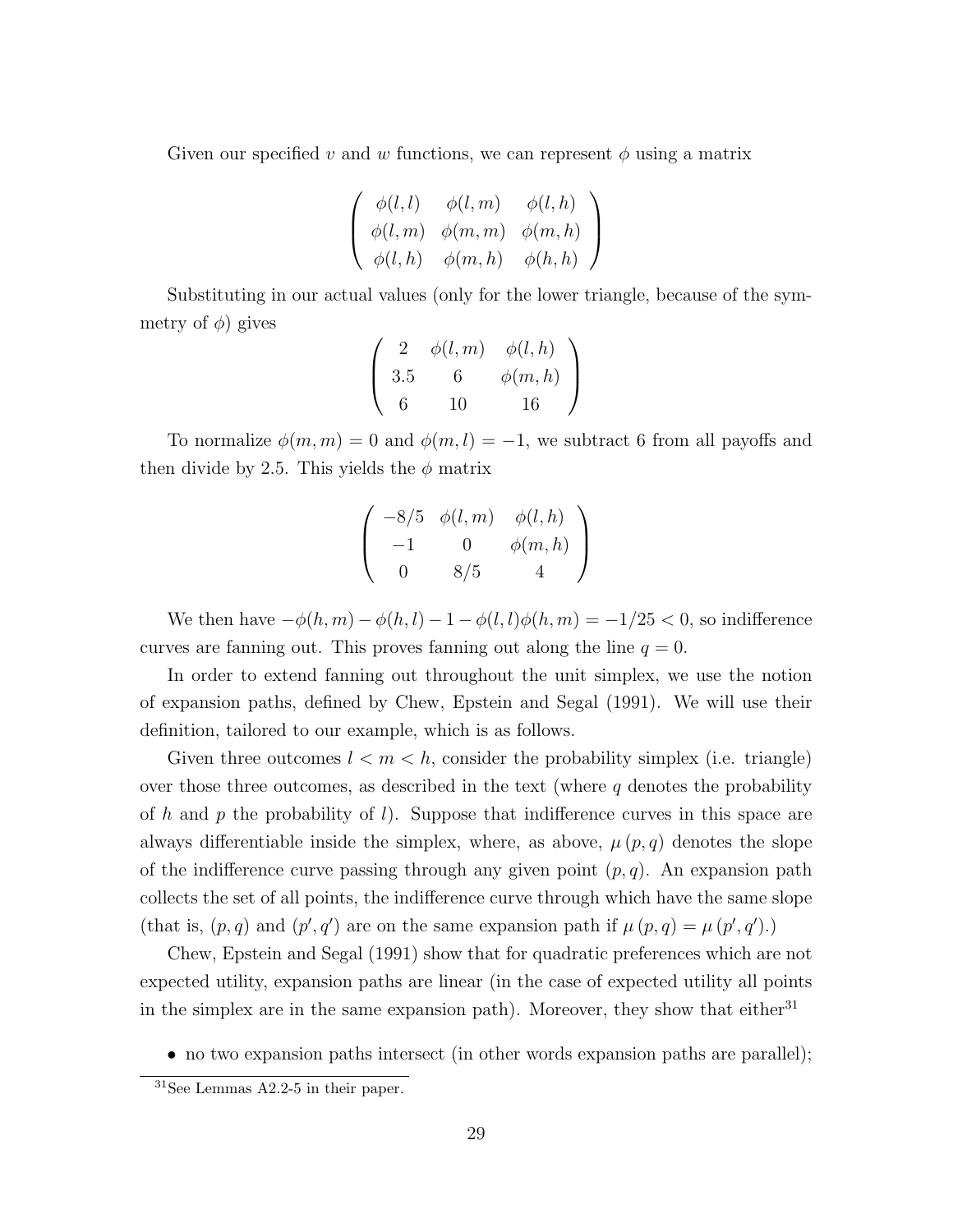• all expansion paths intersect at a single point (i.e., if two expansion paths intersect at  $(p', q')$  then all expansion paths must intersect there), which may or may not be inside the unit simplex (i.e., it is possible that the point where they intersect has  $p$  and  $q$  values greater than 1 or less than 0)

We now turn to applying expansion paths to our example. In Example 1, the "reduced form" utility function over lotteries defined over the three outcomes (taking into account our normalized values) is:

$$
U(p,q) = -2p + \frac{2p^2}{5} + \frac{16q}{5} - \frac{6pq}{5} + \frac{4q^2}{5}
$$

Observe that  $\left(\frac{-6}{5}\right)$  $(\frac{1}{5})^2 - 4 \times \frac{2}{5} \times \frac{4}{5} = \frac{36}{25} - \frac{32}{25} = \frac{4}{5} > 0$ , and so we know the indifference curves take the shape of hyperbolas, and thus all expansion paths intersect at a single point.<sup>32</sup> To find this point of intersection, we simply need to find the critical point of the utility function.<sup>33</sup> The first order conditions demonstrate that this is at  $p =$  $4, q = 1$ . Thus, all expansion paths must intersect there, which in turns implies that, within the unit simplex, all expansion paths are positively sloped (and do not intersect within the simplex).

Consider moving from some point  $(p, q)$  to  $(p', q)$  in the probability simplex, with  $p < p'$ . Denote the expansion path  $(p, q)$  is on as  $E_1$  and the expansion path  $(p', q)$ is on as  $E_2$ . Then we can find points  $(\hat{p},0)$  and  $(\hat{p}',0)$  such that the former is on expansion path  $E_1$  and the latter is on expansion path  $E_2$ . Since the expansion paths cannot cross anywhere other than  $(4, 1)$ ,  $\hat{p} < \hat{p}'$ . But we know from our previous reasoning that, regardless of the initial value of  $p$ , when increasing  $p$  and moving along the line  $q = 0$ , the slopes of the indifference curves decrease. So the slope of the indifference curve is lower at  $(\hat{p}', 0)$  than  $(\hat{p}, 0)$ , meaning that the slope of the indifference curve must be lower at  $(p', q)$  than  $(p, q)$ . Therefore, we get fanning out as p increases, regardless of q, so long as we are inside the probability simplex.  $\Box$ 

**Proof of Example 2:** We consider the functional over  $(p, q)$  given by

$$
U = -6p + p^2 + 7.82q - 3.2pq + 2.56q^2
$$

or

 $32$ For details, see Chew, Epstein, and Segal (1991). Intuitively, the expansion paths all must intersect at center of the hyperbolas, or, in other words, at the point of intersection of the asymptotes.

<sup>&</sup>lt;sup>33</sup>This follows from the fact that the asymptotes of the hyperbola must be on the same level set.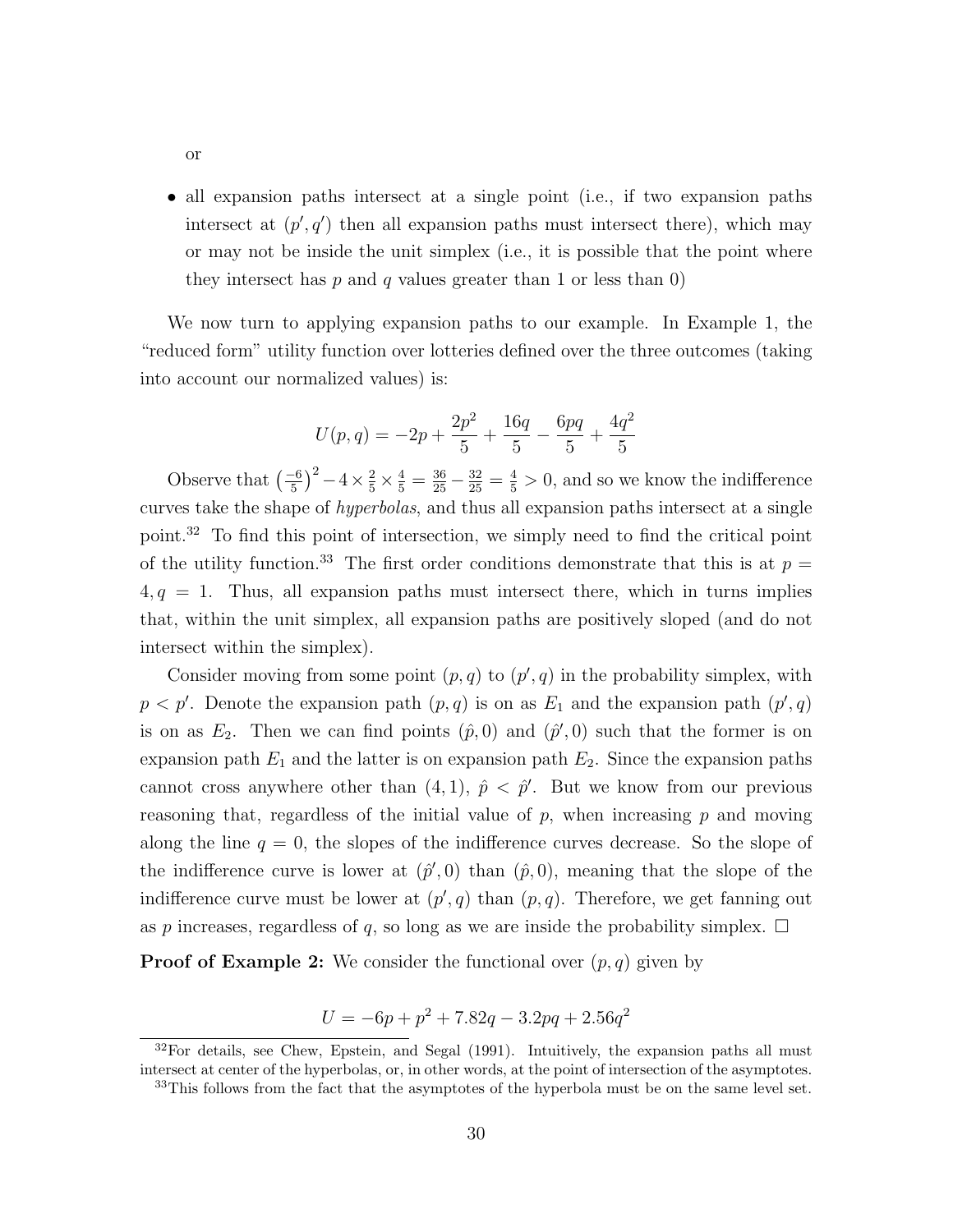Since  $3.2^2 - 4 \times 2.56 = 10.24 - 10.24 = 0$ , the indifference curves of U take the shape of *parabolas*, which have the same axis of symmetry. Thus all indifference curves either have lower contour sets that are (strictly) convex or upper contour sets that are (strictly) convex. In our case, because the axis of symmetry has a positive slope and lies below the unit simplex, preferences have convex lower contour sets and hence satisfy quasi-convexity.

Moreover,  $\frac{\partial U}{\partial p} = -6 + 2p - 3.2q$  and  $\frac{\partial U}{\partial q} = 7.82 - 3.2p + 5.12q$ . Thus, the slope of the indifference curves is  $\mu(p,q) = -\frac{-6+2p-3.2q}{7.82-3.2p+5.1}$  $\frac{-6+2p-3.2q}{7.82-3.2p+5.12q}.$ 

Along the set of lotteries where  $q = 0$ ,  $\mu(p,q)$  reduces to  $-\frac{-6+2p}{782-3p}$  $\frac{-6.+2p}{7.82-3.2p}$ . Taking the derivative of this with respect to p gives  $\frac{0.347656}{(2.44375-p)^2} > 0$ , so indifference curves are fanning in. This proves fanning in along the line  $q = 0$ .

In order to extend fanning in throughout the probability simplex, we use expansion paths in a similar way to Example 1. Since the indifference curves are parabolas, it is the case that the expansion paths are parallel.<sup>34</sup> Moreover, because the axis of symmetry of the indifference curves is an expansion path, the expansion paths have positive slopes.

Consider moving from some point  $(p, q)$  to  $(p', q)$ , where  $p < p'$ . Denote the expansion path  $(p, q)$  is on as  $E_1$  and the expansion path  $(p', q)$  is on as  $E_2$ . Then we can find points  $(\hat{p}, 0)$  and  $(\hat{p}', 0)$  such that the former is on expansion path  $E_1$  and the latter is on expansion path  $E_2$ . Since the expansion paths cannot cross  $\hat{p} < \hat{p}'$ . But we know from our previous reasoning that, regardless of the starting value of  $p$ , when increasing p and moving along the line  $q = 0$  the slope of the indifference curves increase. So the slope of the indifference curves is higher at  $(\hat{p}',0)$  than at  $(\hat{p},0)$ , which, in turns, implies that the slope of the indifference curves must be higher at  $(p', q)$  than  $(p, q)$ . So we get fanning in as p increases, regardless of q.  $\Box$ 

**Proof of Proposition 3:** First, we will let  $s = p$  and  $r = q$  and use our normalization described at the beginning of the Appendix. We will show that Axioms 1 and 2 hold if and only if for all s and r such that  $s \sim r$ , there exists a  $z^* \in (0, 1)$  such that V is strictly decreasing on  $[0, z^*]$  and strictly increasing on  $[z^*, 1]$ .

Suppose that for all s and r such that  $s \sim r$  there exists a  $z^* \in (0,1)$  such that V is strictly decreasing on [0, z<sup>\*</sup>], strictly increasing on [z<sup>\*</sup>, 1], and  $\alpha s + (1 - \alpha)r \sim$  $\beta s + (1 - \beta)r$ , for  $\alpha \neq \beta$  and  $\alpha, \beta \in [0, 1]$ . If  $\alpha s + (1 - \alpha)r \sim \gamma s + (1 - \gamma)r$  for  $\gamma \in [0,1]$ , then  $V(\alpha) = V(\gamma) = V(\beta)$ , which can only be true if  $\gamma$  equals either  $\alpha$  or

<sup>34</sup>Again, see Chew, Epstein, and Segal (1991).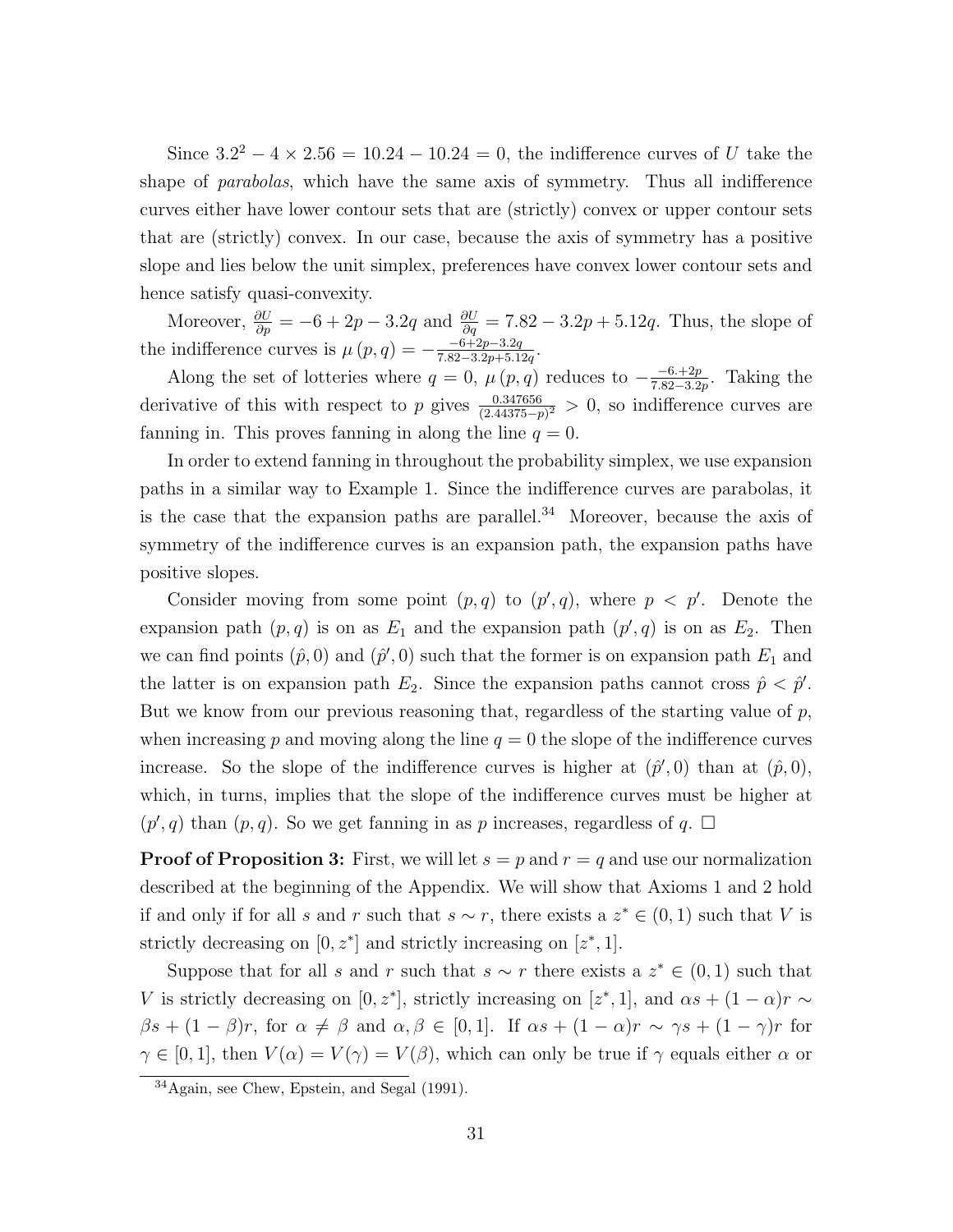$β$ . This proves Axiom 1.

Second, observe that since  $V(0) = V(1)$  and V is strictly decreasing on  $[0, z^*]$  and strictly increasing on  $[z^*, 1]$  then  $V(z) < V(0)$  for all  $z \in (0, 1)$ , which implies Axiom 2.

To show the other direction, observe that if the implication is false then there exists a local maximum  $Z \in (0,1)$ , that is, there exists  $[\underline{z}, \overline{z}] \ni Z$  such that  $z \in [\underline{z}, \overline{z}]$ implies  $V(Z) \ge V(z)$ . If  $V(Z) > V(0)$  then Axiom 2 is violated; and if  $V(Z) \le V(0)$ then there are at least four points in  $(0,1)$  which have the same V value, contradicting Axiom 1.

Given this equivalence we have shown, we now simply use a modified Lemma 2 with  $s = p$  and  $r = q$ , which proves the result on  $(r, s)$  pairs.  $\Box$ 

**Proof of Proposition 4:** For any distribution  $F$  over types, consider the strategies as specified in the Proposition. Type  $C$  voters are indifferent between all possible outcomes and hence will be indifferent between any randomization over  $p$  and  $q$ . Since the number of voters is a random variable, there is always a non-zero probability any given individual is pivotal. Thus type A voters will always strictly prefer to vote for p and type B voters will always strictly prefer to vote for  $q$ .  $\Box$ 

Before proceeding to the rest of the proofs, we denote the induced lotteries faced by individual *i* of type  $\Gamma$  given voting pattern m and distribution F by  $p_i^*((\mathbb{V}^m), \Gamma, F)$ and  $q_i^*((\mathbb{V}^m), \Gamma, F)$ . We sometime refer to non-monotone types, that is, types A2, B,2, or C, by NM.

**Proof of Proposition 5:** First, by same arguments as in the proof of Proposition 4, it is clear that in any equilibrium, A1 and B1 types will behave like expected utility maximizers, which implies points 2 and 3.

To show the existence of an anonymous equilibrium, notice that actions can't depend on an individual's identity, just their type. Thus  $\alpha_i(\mathbb{V}^m, F) = \alpha(\mathbb{V}^m, F)$  and so  $\beta_i^*(\mathbb{V}^m, \Gamma, F) = \beta^*(\mathbb{V}^m, \Gamma, F)$  for all *i*. We prove existence by contradiction, that is we will suppose no such equilibrium exists and show a contradiction occurs. We do this in several steps.

• Initially we suppose all NM types vote for p. Call this voting pattern  $(1:1).^{35}$ We will order the three NM types by increasing order of the threshold required

 $35$ In the proof we induct on the number of types (the number on the left), and within each type, on the number of individuals within it (the number on the right).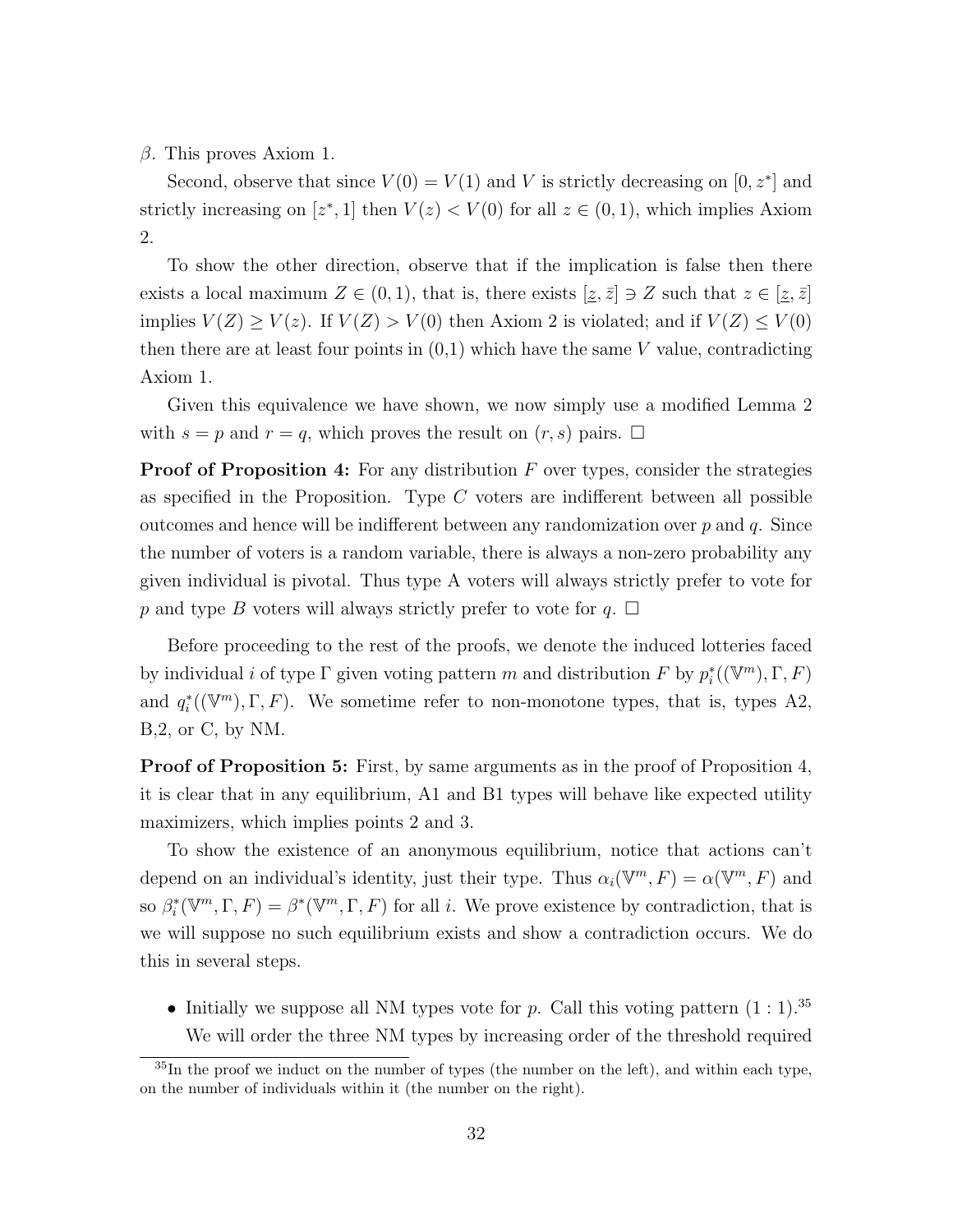to vote for q (given this voting pattern):  $\mathbb{I}$ ,  $\mathbb{II}$  and  $\mathbb{III}$ . Thus, if type  $\mathbb{III}$  wants to switch their vote to  $q$  then all other NM types would as well. Since, by assumption, we are supposing this is not an equilibrium, then at least one of the three NM types wants to deviate to voting for  $q$ . Clearly individuals of type I must want to switch (because of our ordering assumption).

We now order all possible individuals  $1, 2, \ldots$  Observe that only a subset of these individuals will be realized in the Poisson distribution. We will consider each individual's strategy, conditional on him being of type I and induct on the order of the individuals. Begin with individual 1. By construction, in the proposed voting pattern,  $\beta^*(\mathbb{V}^{(1:1)}, \mathbb{I}, F) > \beta(\mathbb{V}^{(1:1)}, \mathbb{I}, F)$  or, equivalently,  $q^* \succ p^*$ . So individual 1 in type  $\mathbb I$  would prefer to switch to voting for q. Denote this voting pattern (1 : 2).

Observe that under voting pattern  $(1:2)$ , we have that for all other individuals both  $p^*(\mathbb{V}^{(1:2)}, \Gamma, F)$  and  $q^*(\mathbb{V}^{(1:2)}, \Gamma, F)$  are closer to q than  $p^*(\mathbb{V}^{(1:1)}, \Gamma, F)$  and  $p^*(\mathbb{V}^{(1:1)}, \Gamma, F)$ , respectively. Therefore, because all individuals in type I preferred to deviate from voting for p to voting for q under voting pattern  $(1:1)$ , it is now the case that  $q^*(\mathbb{V}^{(1:2)}, \mathbb{I}, F)$  is strictly preferred to  $p^*(\mathbb{V}^{(1:2)}, \mathbb{I}, F)$ . Thus individual 2, if realized as type I, will also have a strict incentive to switch his vote from  $p$  to  $q$ .

We continue by simply inducting on the number of individuals. After all individuals with index smaller than k have switched, we have voting pattern  $(1 : k)$ . It is clear using the reasoning described above that all individuals in type  $\mathbb I$  with index greater than k strictly prefer  $q^*(\mathbb{V}^{(1:k)}, \mathbb{I}, F)$  to  $p^*(\mathbb{V}^{(1:k)}, \mathbb{I}, F)$  and the same for those with index less than  $k$ , which guarantees that they will not switch back to vote for  $p$ . Thus, we conclude this step by having a potential anonymous equilibrium where of the NM types, types  $\mathbb I$  vote for q and the other NM types vote for p.

• Suppose again, continuing our contradiction, that this voting pattern (where of the NM types, types I vote for q and the other NM types vote for  $p$ ) isn't an equilibrium. Denote this voting pattern by  $(2:1)$ . Now, we re-order the two remaining NM types that are voting for p under voting pattern  $(2:1)$ , calling them types  $\mathbb{II}$  and  $\mathbb{III}^{36}$  Under our assumption that voting pattern  $(2:1)$  is

<sup>&</sup>lt;sup>36</sup>Types II and III need not correspond to the same groups as under voting pattern  $(1:1)$ ; the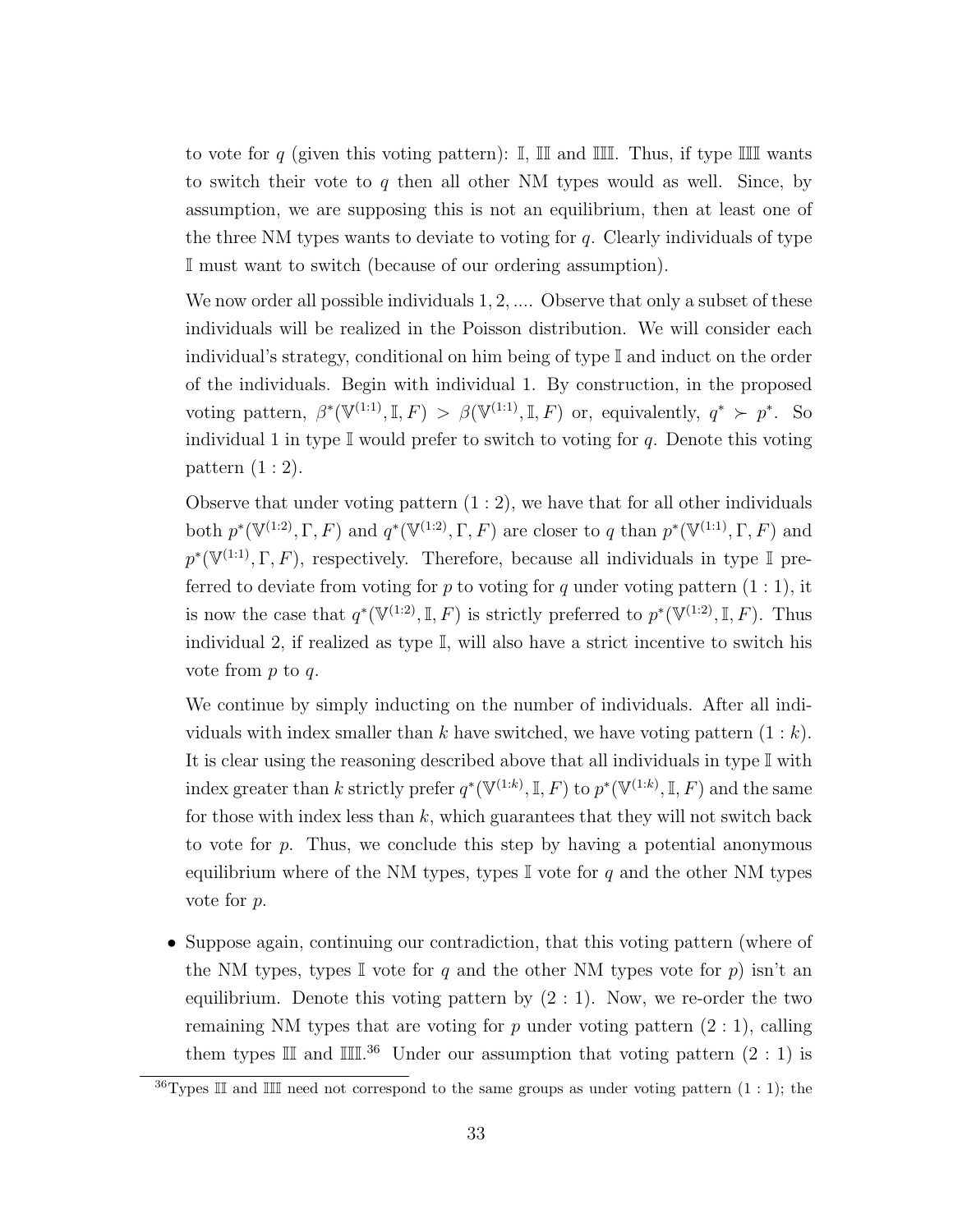not an equilibrium, it must be the case that II types want to switch from voting for  $p$  to  $q$ .

We now repeat the inductive process from the previous step but for individuals in type II; order all individuals, and conditional on them drawing that type, switching them one by one from voting for  $p$  to voting for  $q$ . Observe that after individual k in type III switches from voting for p to q, that for all other individuals both  $p^*(\mathbb{V}^{(2:k+1)}, \Gamma, F)$  and  $q^*(\mathbb{V}^{(2:k+1)}, \Gamma, F)$  are both closer to q than  $p^*(\mathbb{V}^{(2:k)},\Gamma,F)$  and  $q^*(\mathbb{V}^{(2:k)},\Gamma,F)$  respectively. This means that (i) conditional on drawing type II no individual has an incentive to switch their votes, and (ii) conditional on drawing type I no individual would want to switch their vote back to p after any step in the inductive process. We conclude this step by having a potential equilibrium where of the NM types, types I and II vote for q and the type  $\mathbb{III}$  vote for p.

• Lastly, we repeat the same exercise above, applying to type III voters. We will then conclude that we have an equilibrium in which all NM types vote for  $q$ , and have a strict preference to do so. This equilibrium is obviously anonymous, contradicting the assumption that no such equilibrium exists.

We now turn to proving the properties of the equilibrium. We have already proved parts 2 and 3. Suppose that an equilibrium exists with voting pattern  $\mathbb{V}^m$ which induces, for each individual i, a pivot probability  $\alpha(\mathbb{V}^m, F)$  and a threshold  $\beta^*(\mathbb{V}^m,\Gamma,F)$ . To see that 1 is true, observe that in the space of distributions F, generically  $\beta^*(\mathbb{V}^m, \Gamma, F) \neq \beta_{i, \mathbb{V}^m, F}$ . If in fact  $\beta_i^*(\mathbb{V}^m, \Gamma, F) = \beta_{i, \mathbb{V}^m, F}$  then because of quasi-convexity the decision-maker still prefers not to randomize between the two.  $\Box$ 

Before proceeding we prove another useful Lemma.

**Lemma 3** For all  $\epsilon > 0$  there exists an  $N^*$ , such that  $N \geq N^*$  implies  $\alpha = p^* - q^* \leq \epsilon$ . **Proof of Lemma 3:** As N goes to infinity the probability of being pivotal goes to 0. Thus  $\alpha$  goes to 0.  $\square$ 

**Proof of Proposition 6:** Let  $\bar{z}^*$  indicate the highest value of  $z_{\Gamma}^*$  across all NM types, which means  $\bar{z}^* \in (0,1).^{37}$  For a large enough  $f_{A1}$  and large enough N, in any

ranking of the threshold to switch from p to q may be lower in one group under  $(1:1)$  but higher under (2, 1).

<sup>&</sup>lt;sup>37</sup>Recall that for any type  $\Gamma$ ,  $z_{\Gamma}^*$  is such that  $V_{\Gamma}$  is strictly decreasing on  $[0, z_{\Gamma}^*]$  and strictly increasing on  $[z_{\Gamma}^*, 1]$ .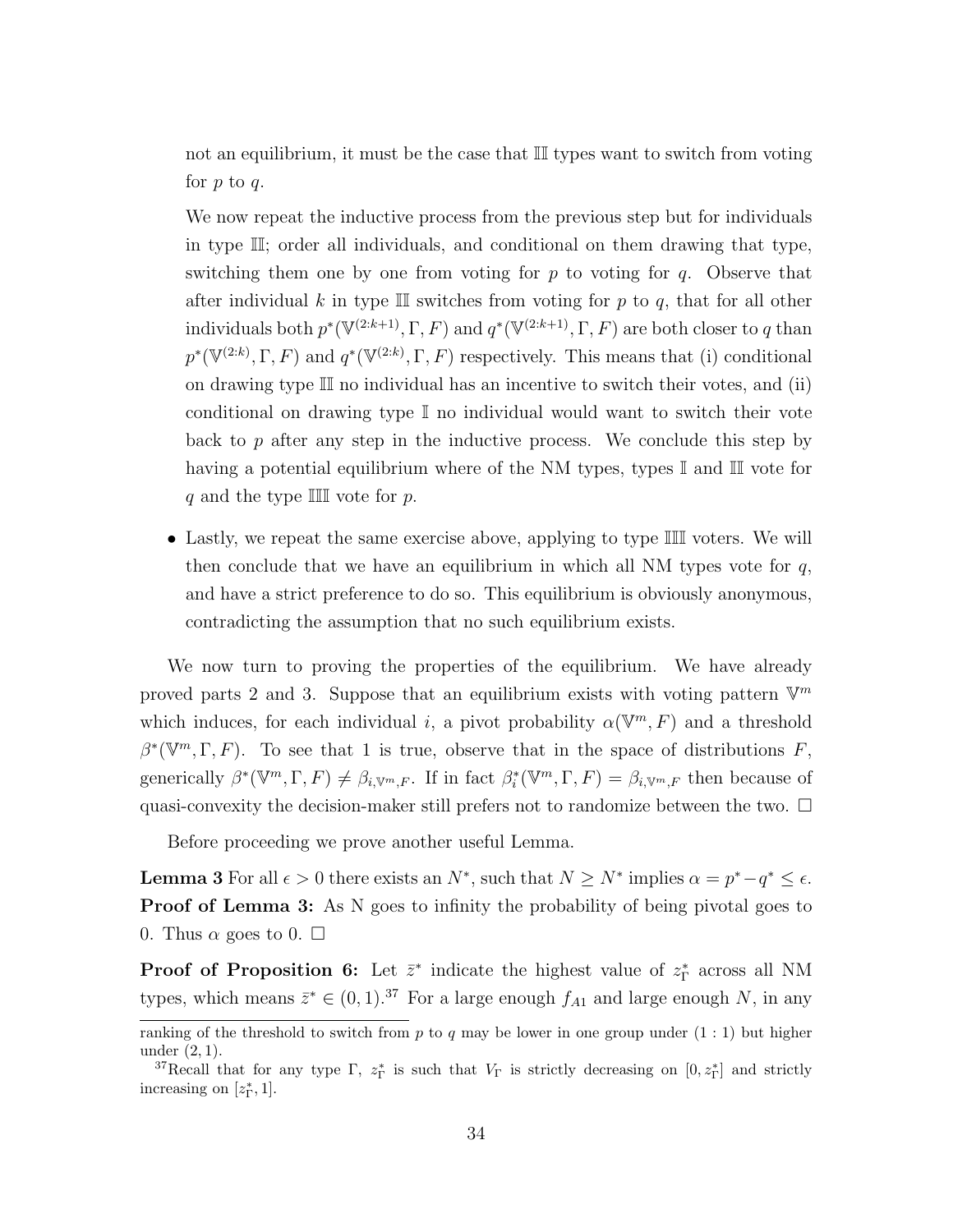voting pattern it is very likely, for each individual  $i$ , that  $p$  is chosen whenever  $i$  is not pivotal. Thus, for all individuals  $p^*(\mathbb{V}^m, \Gamma, F)$  and  $q^*(\mathbb{V}^m, \Gamma, F)$  are both in  $(\bar{z}^*, 1)$ , meaning that all NM individuals will choose  $p^*$ . We can conduct a similar exercise for  $f_{B1}$ .  $\square$ 

**Proof of Proposition 7:** Proof of the first part: Each voting pattern generates a  $\beta_{i, \mathbb{V}^m,F}$ . Observe that since types A1 and B1 always vote for p and q respectively, as the proportion of NM types goes to 0 it is the case that  $\beta_{i, \mathbb{V}^m,F}$  goes to some constant  $\hat{\beta}$  regardless of the voting pattern of the NM types. Similarly,  $\beta^*(\mathbb{V}^m,\Gamma,F)$  goes to  $\beta^*(\Gamma)$ . Generically, in the space of preferences, these two are not equal and thus each NM type will have a unique best response regardless of the strategy of any other NM type.

Proof of the second part: Observe that if  $\beta_{i, \mathbb{V}^m,F}$  is arbitrarily close to 1 then all individuals will vote  $p$ . Similarly if it is arbitrarily close to  $0$ , all individuals will vote q. If the proportion of NM types goes to 1 and all NM types vote for p, then  $\beta_{i, \mathbb{V}^m,F}$ goes to 1 and so we have an equilibrium. Similar logic applies if all NM types vote for  $q.$   $\Box$ 

**Proof of Proposition 8:** Suppose  $f_{A1} > \epsilon > 0$ . Recall we need for a proportion of at least  $T$  people to vote for  $q$  in order for it to be chosen. But even if all NM types vote for  $q$ , as  $T$  goes to 1 the probability that the proportion of votes for  $q$  is greater than T goes to 0. Thus  $p^*(\mathbb{V}^m, \Gamma, F)$  and  $q^*(\mathbb{V}^m, \Gamma, F)$  both go to p, so  $p^*$  is preferred over  $q^*$  by all NM types. Thus in equilibrium all NM must vote for  $p$ .  $\Box$ 

**Proof of Proposition 9:** For the first part: Clearly when  $N$  is small enough, conditional on being realized as an actual voter, an individual puts arbitrarily high probability on being the only person, and so their vote is pivotal. Thus A2 and B2 will almost surely determine the outcome and so always vote for  $p$  and  $q$  respectively.

We prove the second part of Proposition 9 in two steps. First, we show that it holds for all anonymous equilibria. Recall that in all anonymous equilibria, all individuals of the same type take the same action. For large enough  $N$ , the proportion of each type in the total number of voters is known with near certainty (equals  $f_{\Gamma}$ ). Moreover, fixing an equilibrium it is known exactly what action each type takes. This means that with near certainty we know what proportion of the total number of voters choose  $p$  and what proportion choose  $q$ , and hence the outcome of the voting game is known with near certainty; in other words, for all individuals  $\beta_{i, \mathbb{V}^m,F}$  is arbitrarily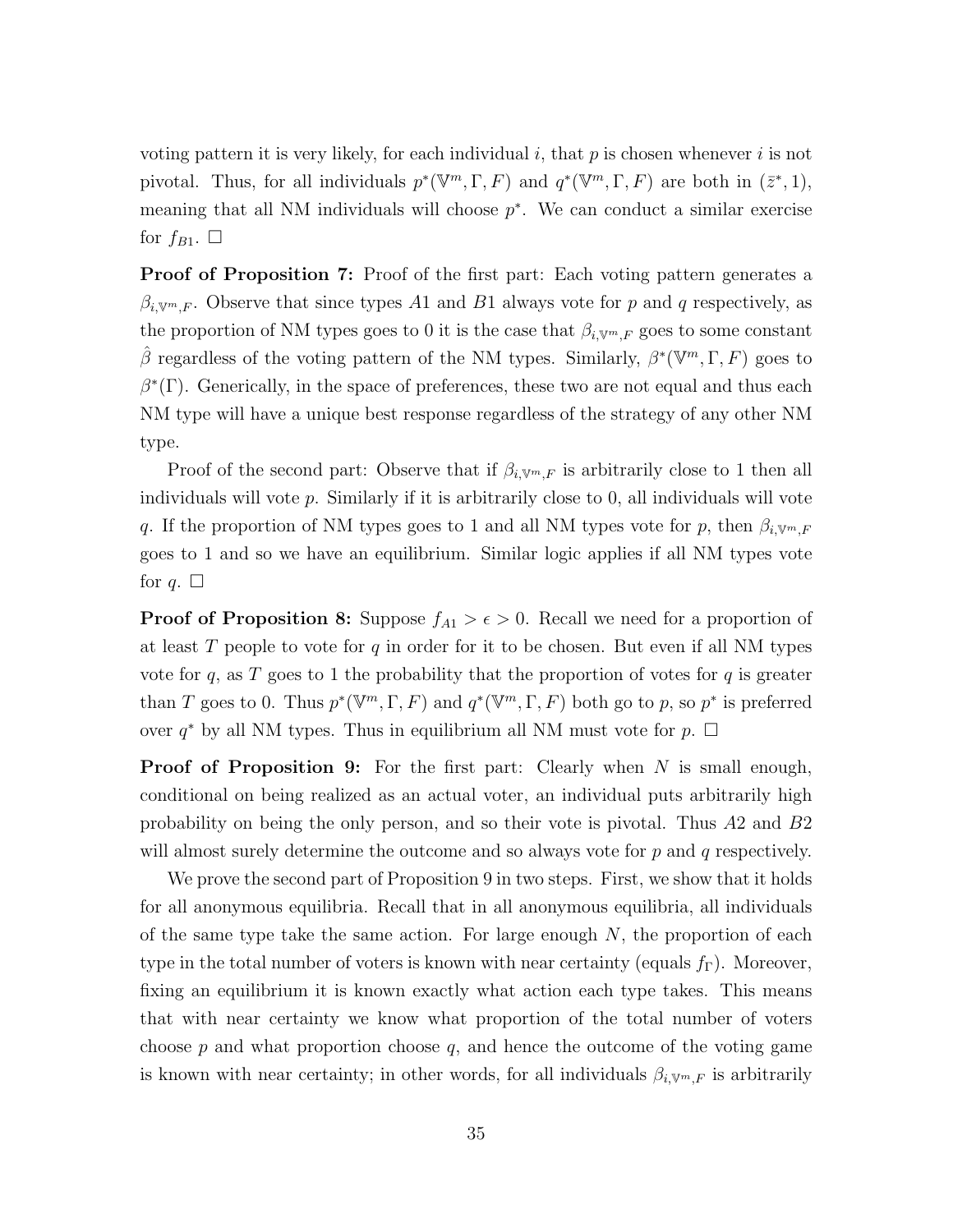close to either 1 or to 0. Without loss of generality suppose  $\beta_{i, \mathbb{V}^m,F}$  is arbitrarily close to 1. Then  $p^*(\mathbb{V}^m, \Gamma, F)$  is arbitrarily close to p and since N is large, Lemma 3 implies that  $q^*(\mathbb{V}^m,\Gamma,F)$  is also arbitrarily close to  $p^*(\mathbb{V}^m,\Gamma,F)$  (and so to p). This immediately implies that for any  $\Gamma$ ,  $q^*(\mathbb{V}^m, \Gamma, F)$  and  $p^*(\mathbb{V}^m, \Gamma, F)$  are both greater than  $z_{\Gamma}^*$ , and so all NM types prefer to choose p. This proves the second part in the case of anonymous equilibria.

The next step is to prove that with large  $N$ , generically all equilibria are anonymous. Consider two different individuals,  $i$  and  $j$ , who are considering their strategies, conditional on drawing the same type  $\Gamma$ . For large enough N, even if they choose different strategies,  $\alpha_i(\mathbb{V}^m, F)$  is arbitrarily close to  $\alpha_j(\mathbb{V}^m, F)$  (and both are arbitrarily close to 0). Moreover,  $\beta_i^*(\mathbb{V}^m, \Gamma, F)$  is arbitrarily close to  $\beta_j^*(\mathbb{V}^m, \Gamma, F)$ . Thus, for large enough N if  $p_i^*(\mathbb{V}^m, \Gamma, F) \succ q_i^*(\mathbb{V}^m, \Gamma, F)$  then  $p_j^*(\mathbb{V}^m, \Gamma, F) \succ q_j^*(\mathbb{V}^m, \Gamma, F)$ . We can iterate this argument over all individuals of a given type, and we obtain an anonymous equilibrium.

Thus, the only situation where we may have non-anonymous equilibria is where we have an (infinite) sequence of N along which  $p_i^*(\mathbb{V}^m, \Gamma, F) \sim q_i^*(\mathbb{V}^m, \Gamma, F)$  holds.  $\Box$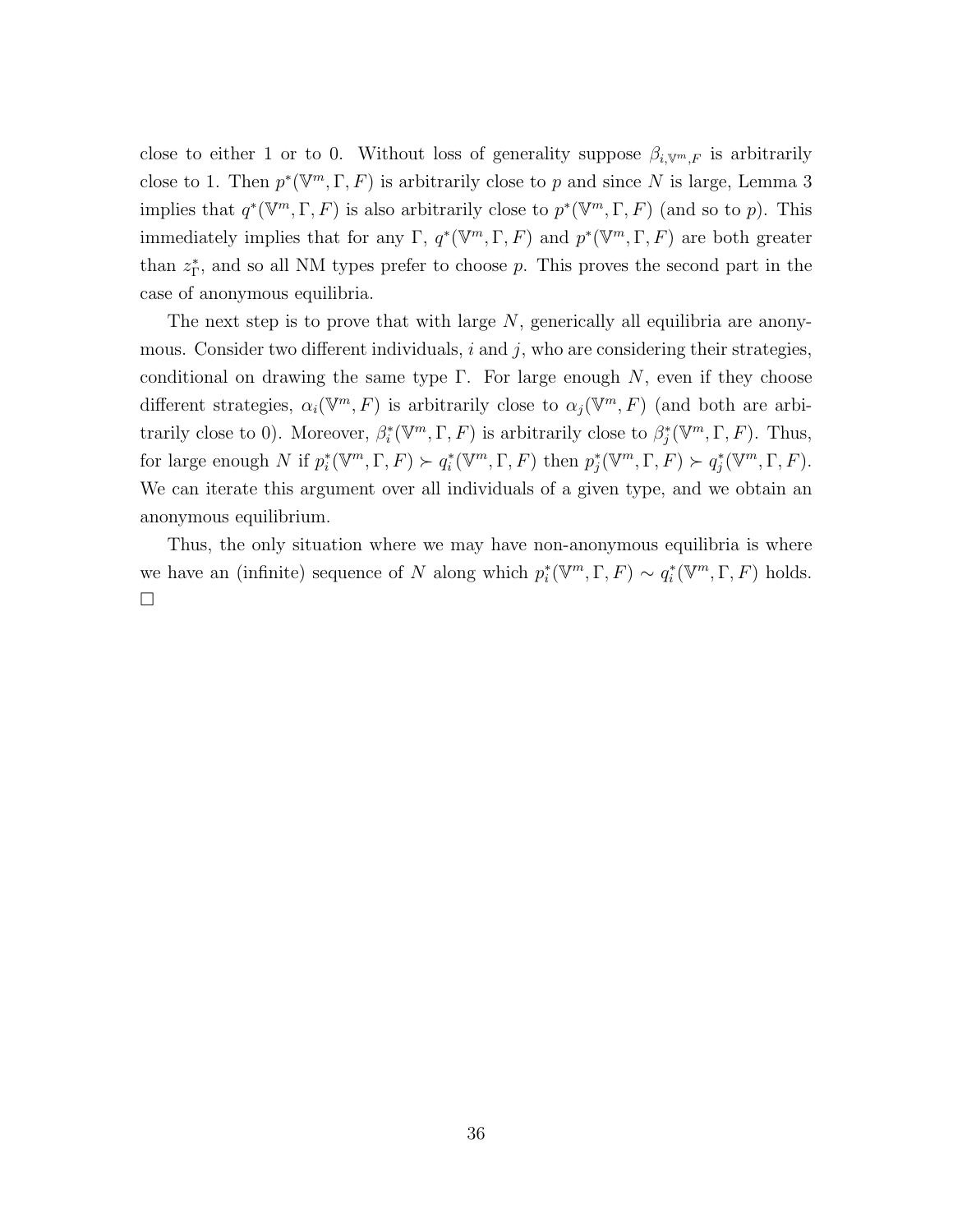## References

- [1] David Austen-Smith and Jeffrey S Banks. Information aggregation, rationality, and the condorcet jury theorem. American Political Science Review, 90(01):34– 45, 1996.
- [2] Larry M Bartels. Presidential primaries and the dynamics of public choice. Princeton University Press, 1988.
- [3] Tilman Borgers. Costly voting. The American Economic Review, 94(1):57–66, 2004.
- [4] Robert M Bray and Audrey M Noble. Authoritarianism and decisions of mock juries: Evidence of jury bias and group polarization. Journal of Personality and Social Psychology, 36(12):1424, 1978.
- [5] Steven Callander. Bandwagons and momentum in sequential voting. The Review of Economic Studies, 74(3):653–684, 2007.
- [6] Soo Hong Chew, Larry G Epstein, and Uzi Segal. Mixture symmetry and quadratic utility. Econometrica: Journal of the Econometric Society, pages 139– 163, 1991.
- [7] Soo Hong Chew, Larry G Epstein, and Uzi Segal. The projective independence axiom. Economic Theory, 4(2):189–215, 1994.
- [8] Vincent P Crawford. Equilibrium without independence. Journal of Economic Theory, 50(1):127–154, 1990.
- [9] Eddie Dekel. An axiomatic characterization of preferences under uncertainty: Weakening the independence axiom. Journal of Economic theory, 40(2):304– 318, 1986.
- [10] Philippe Delquié and Alessandra Cillo. Expectations, disappointment, and rankdependent probability weighting. Theory and decision, 60(2-3):193–206, 2006.
- [11] Kfir Eliaz, Debraj Ray, and Ronny Razin. Choice shifts in groups: A decisiontheoretic basis. The American economic review, 96(4):1321–1332, 2006.
- [12] Timothy Feddersen and Wolfgang Pesendorfer. Voting behavior and information aggregation in elections with private information. Econometrica: Journal of the Econometric Society, pages 1029–1058, 1997.
- [13] Timothy Feddersen and Wolfgang Pesendorfer. Convicting the innocent: The inferiority of unanimous jury verdicts under strategic voting. American Political science review, 92(01):23–35, 1998.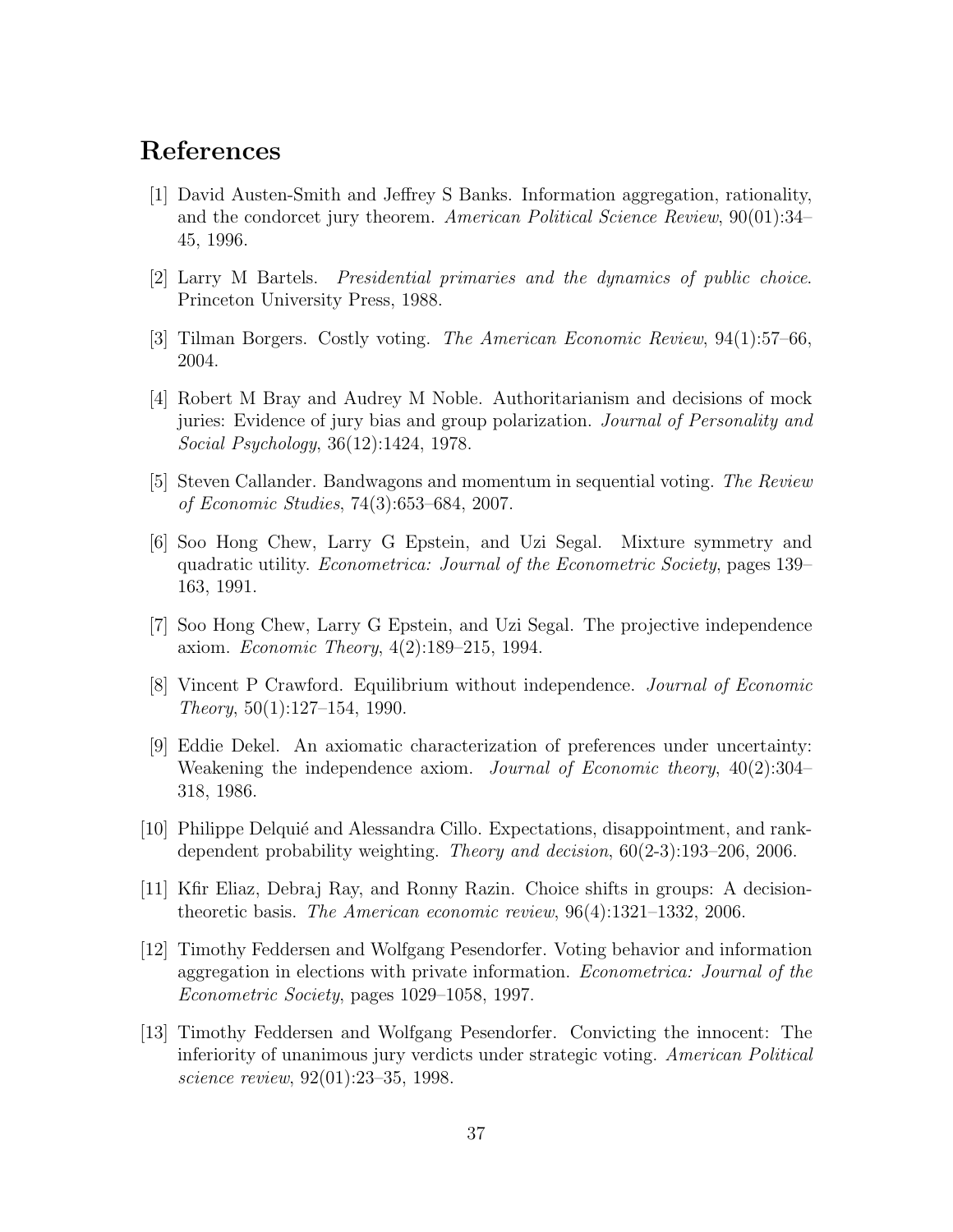- [14] Timothy J Feddersen and Wolfgang Pesendorfer. The swing voter's curse. The American economic review, pages 408–424, 1996.
- [15] Timothy J Feddersen and Wolfgang Pesendorfer. Abstention in elections with asymmetric information and diverse preferences. American Political Science Review, 93(02):381–398, 1999.
- [16] Daniel W Fleitas. Bandwagon and underdog effects in minimal-information elections. American Political Science Review, 65(02):434–438, 1971.
- [17] Manfred Gartner. Endogenous bandwagon and underdog effects in a rational choice model. Public Choice, 25(1):83–89, 1976.
- [18] Sayantan Ghosal and Ben Lockwood. Costly voting when both information and preferences differ: is turnout too high or too low? Social Choice and Welfare, 33(1):25–50, 2009.
- [19] Jacob K Goeree and Leeat Yariv. Conformity in the lab. 2007.
- [20] Robert K Goidel and Todd G Shields. The vanishing marginals, the bandwagon, and the mass media. The Journal of Politics, 56(03):802–810, 1994.
- [21] Mark Granovetter. Threshold models of collective behavior. American journal of sociology, pages 1420–1443, 1978.
- [22] Chew Soo Hong. A generalization of the quasilinear mean with applications to the measurement of income inequality and decision theory resolving the allais paradox. Econometrica: Journal of the Econometric Society, pages 1065–1092, 1983.
- [23] Angela A Hung and Charles R Plott. Information cascades: Replication and an extension to majority rule and conformity-rewarding institutions. The American economic review, 91(5):1508–1520, 2001.
- [24] Daniel J Isenberg. Group polarization: A critical review and meta-analysis. Journal of personality and social psychology, 50(6):1141, 1986.
- [25] Botond K˝oszegi and Matthew Rabin. Reference-dependent risk attitudes. The American Economic Review, pages 1047–1073, 2007.
- [26] Stefan Krasa and Mattias K Polborn. Is mandatory voting better than voluntary voting? Games and Economic Behavior, 66(1):275–291, 2009.
- [27] Vijay Krishna and John Morgan. Overcoming ideological bias in elections. Journal of Political Economy, 119(2):183–211, 2011.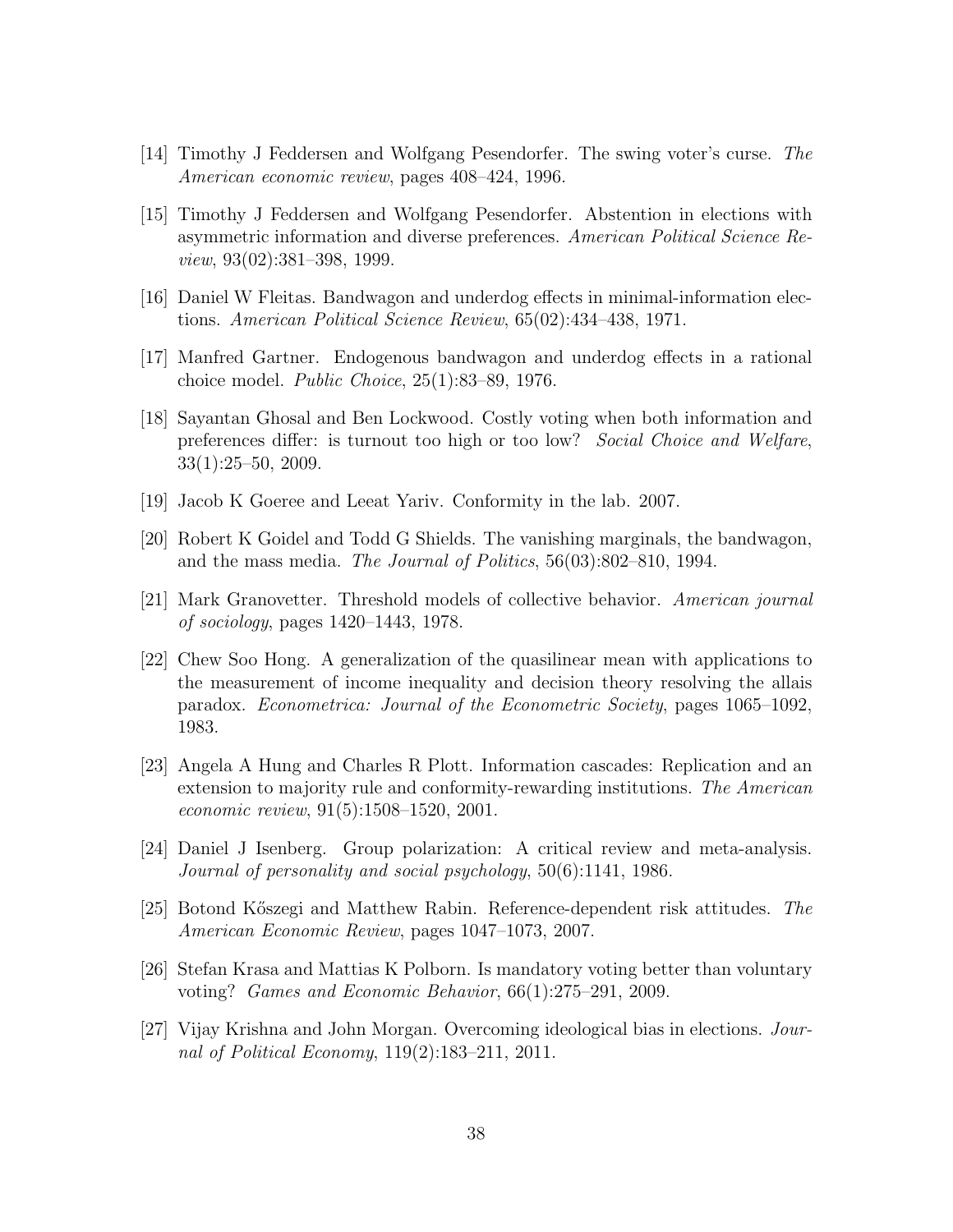- [28] Vijay Krishna and John Morgan. Voluntary voting: Costs and benefits. Journal of Economic Theory, 147(6):2083–2123, 2012.
- [29] John O Ledyard. The pure theory of large two-candidate elections. Public choice, 44(1):7–41, 1984.
- [30] John O Ledyard et al. The paradox of voting and candidate competition: A general equilibrium analysis. Technical report, 1981.
- [31] Mark J Machina. " expected utility" analysis without the independence axiom. Econometrica: Journal of the Econometric Society, pages 277–323, 1982.
- [32] Mark J Machina. Temporal risk and the nature of induced preferences. Journal of economic theory, 33(2):199–231, 1984.
- [33] Eleanor C Main and Thomas G Walker. Choice shifts and extreme behavior: Judicial review in the federal courts. The Journal of Social Psychology,  $91(2):215-$ 221, 1973.
- [34] Yusufcan Masatlioglu and Collin Raymond. A behavioral analysis of stochastic reference dependence. Technical report, mimeo, 2014.
- [35] Craig McGarty, John C Turner, Michael A Hogg, Barbara David, and Margaret S Wetherell. Group polarization as conformity to the prototypical group member. British Journal of Social Psychology, 31(1):1–19, 1992.
- [36] Serge Moscovici and Marisa Zavalloni. The group as a polarizer of attitudes. Journal of personality and social psychology, 12(2):125, 1969.
- [37] David G Myers and Helmut Lamm. The group polarization phenomenon. Psychological Bulletin, 83(4):602, 1976.
- [38] Roger B Myerson. Population uncertainty and poisson games. International Journal of Game Theory, 27(3):375–392, 1998.
- [39] Roger B Myerson. Large poisson games. Journal of Economic Theory, 94(1):7– 45, 2000.
- [40] Richard G Niemi and Larry M Bartels. The responsiveness of approval voting to political circumstances. PS: Political Science & Politics, 17(03):571–577, 1984.
- [41] Frode Nordhöy. *Group interaction in decision making under risk*. PhD thesis, Massachusetts Institute of Technology., 1962.
- [42] Thomas R Palfrey and Howard Rosenthal. A strategic calculus of voting. Public Choice, 41(1):7–53, 1983.